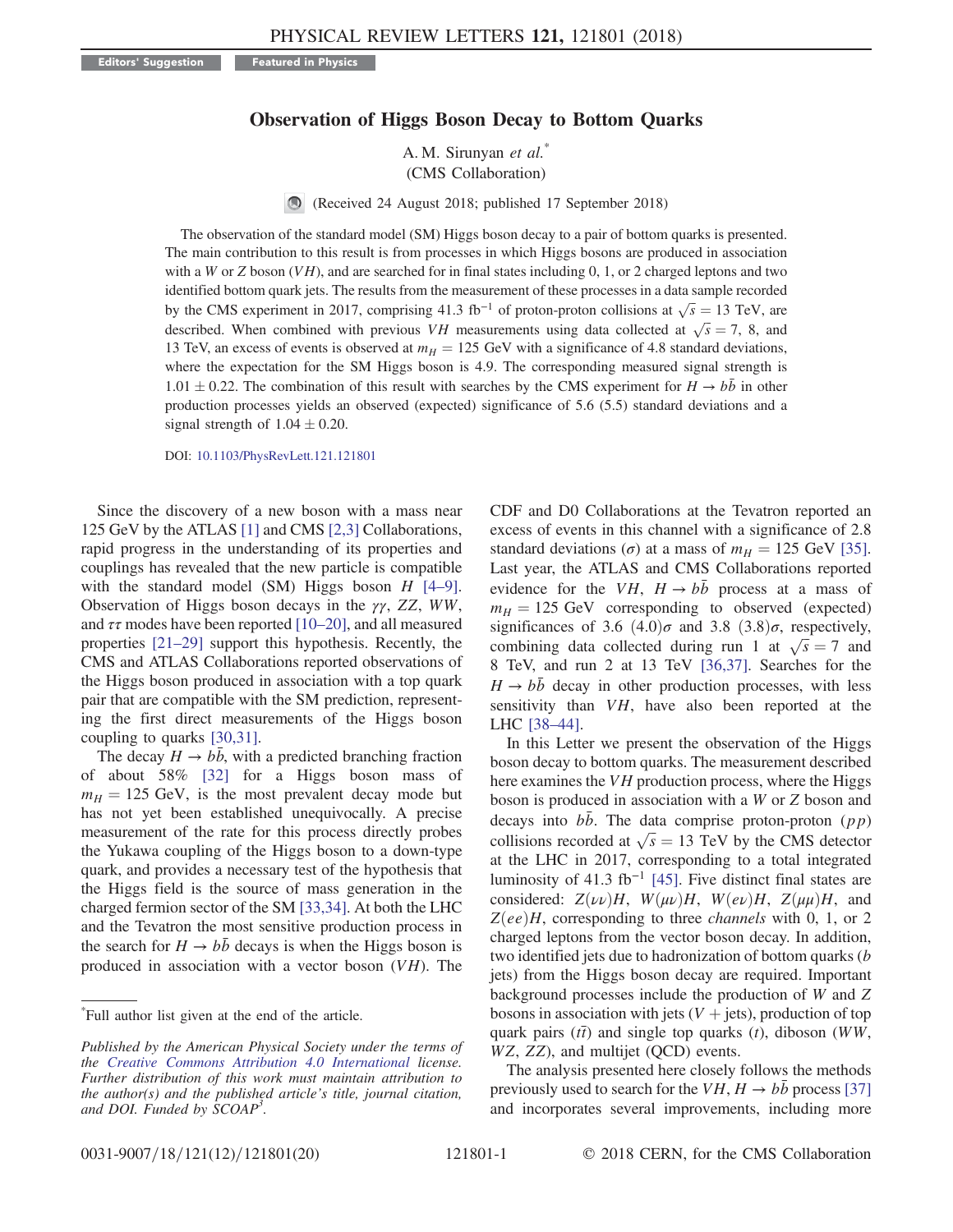efficient identification of b jets, better dijet mass resolution, and the use of different multivariate discriminant techniques that better separate signal from background. For each channel, a signal region enriched in VH events is selected together with several control regions, each enriched in events from individual background processes. A simultaneous binned-likelihood fit to the shape and yield (normalization) of specific distributions for the signal and control regions for all channels combined is used to extract a possible Higgs boson signal. To validate the procedure, the same methodology is used to extract a signal for the associated production process  $VZ$ , with  $Z \rightarrow bb$ , which has an identical final state to VH with  $H \rightarrow b\bar{b}$ , but with a production cross section 5 to 15 times larger, depending on the kinematic regime considered. The result from this measurement is combined with those of similar measurements performed by the CMS Collaboration using 2016 data and run 1 data, in the  $VH$  and other production processes. This combination leads to an observation of the Higgs boson decay to bottom quarks. An observation of this decay mode by the ATLAS Collaboration [\[46\]](#page-7-1) was submitted for publication at the same time as this Letter.

The central feature of the CMS apparatus is a superconducting solenoid of 6 m internal diameter, providing a magnetic field of 3.8 T. A silicon pixel and strip tracker, a lead tungstate crystal electromagnetic calorimeter, and a brass and scintillator hadron calorimeter, each composed of a barrel and two end cap sections, reside within the solenoid. Forward calorimeters extend the pseudorapidity coverage provided by the barrel and end cap detectors. Muons are detected in gas-ionization chambers embedded in the steel flux-return yoke outside the solenoid. A more detailed description of the CMS detector, together with a definition of the coordinate system and the relevant kinematic variables, can be found in Ref. [\[47\].](#page-7-2)

Signal and background processes are simulated with several Monte Carlo (MC) event generators, while the CMS detector response is modeled with GEANT4 [\[48\].](#page-7-3) The quarkinduced ZH and WH signal processes are generated at nextto-leading order (NLO) QCD accuracy using the POWHEG v2 [\[49](#page-7-4)–51] event generator extended with the MiNLO procedure  $[52,53]$ , while the gluon-induced  $ZH$  process is generated at leading order (LO) accuracy with POWHEG v2. The Higgs boson mass is set to 125 GeV for all signal samples. Diboson background events are generated with MADGRAPH 5\_AMC@NLO v2.4.2 [\[54\]](#page-7-6) at NLO with the FxFx merging scheme [\[55\]](#page-7-7) and up to two additional partons. The same generator is used at LO accuracy with the MLM matching scheme [\[56\]](#page-7-8) to generate  $V + j$ ets events in inclusive and b-quark enriched configurations with up to four additional partons, and to generate a sample of QCD events. The  $t\bar{t}$  [\[57\]](#page-7-9) and single t production processes in the  $tW$  [\[58\]](#page-7-10) and  $t$  [\[59\]](#page-7-11) channels are generated to NLO accuracy with POWHEG v2, while the s channel  $[60]$  single t process is generated with MADGRAPH 5\_AMC@NLO v2.4.2. The parton distribution functions used to produce all samples are the next-to-next-to-leading order (NNLO) NNPDF3.1 set [\[61\].](#page-7-13) For parton showering and hadronization, the matrix element generators are interfaced with PYTHIA v8.230 [\[62\].](#page-7-14) For all samples, simulated additional  $pp$  interactions (pileup) are added to the hard-scattering process with the multiplicity distribution matched to the 2017 data.

The production cross sections for the signal samples are rescaled as a function of the vector boson transverse momentum,  $p_T(V)$ , to NNLO QCD + NLO electroweak accuracy combining the VHNNLO [\[63](#page-7-15)–66], VH@NNLO [\[67,68\]](#page-7-16), and HAWK v2.0 [\[69\]](#page-7-17) generators as described in Ref. [\[32\].](#page-6-3) The production cross sections for the  $t\bar{t}$  samples are rescaled to the NNLO prediction with the next-to-nextto-leading-log result obtained from ToP++  $v2.0$  [\[70\]](#page-7-18), while the  $V +$  jets samples are rescaled to the NNLO cross sections using FEWZ 3.1 [\[71\]](#page-7-19). In the  $V +$  jets samples used in this analysis, the  $p_T(V)$  spectrum in data is observed to be softer than in simulated samples, as expected from higherorder electroweak corrections to the production processes [\[72\]](#page-7-20). Events in each channel are reweighted to account for electroweak corrections to  $p_T(V)$ , which reach up to 10% for  $p_T(V)$  near 400 GeV. In addition, a differential LO-to-NLO correction is applied as a function of the separation in  $\eta$  between the two jets from the Higgs boson decay [\[37\]](#page-6-8). The  $t\bar{t}$  samples are reweighted as a function of top quark  $p_T$  to account for the known difference between data and simulation [\[73\]](#page-7-21).

The CMS particle-flow (PF) event algorithm [\[74\]](#page-7-22) is used to reconstruct and identify individual particles (PF objects) with an optimized combination of information from the various elements of the CMS detector. This algorithm is employed at the trigger level, and in the more detailed reconstruction of data that occurs off-line. The objects identified by the algorithm comprise candidate electrons, muons, photons, and charged as well as neutral hadrons. Jets are reconstructed from PF objects using the anti- $k_t$ clustering algorithm [\[75\]](#page-7-23) implemented in the FASTJET package [\[76,77\]](#page-7-24), with a distance parameter of 0.4. The missing transverse momentum vector  $\vec{p}_T^{\text{miss}}$  is defined as the negative vectorial  $p_T$  sum of all the PF objects identified in the event, and its magnitude is referred to as  $p_T^{\text{miss}}$ .

The reconstructed vertex with the largest value of summed physics-object  $p_T^2$  is considered to be the primary pp interaction vertex. The physics objects used in this calculation are jets clustered using the jet finding algorithm with the tracks assigned to the vertex as inputs, and the associated missing transverse momentum computed as the negative vectorial  $p_T$  sum of those jets. All charged hadrons that originate from pileup are removed from consideration in the event. In addition, the average neutral energy density from pileup is evaluated from PF objects and subtracted from the reconstructed jets as well as from the summed energy in the vicinity of leptons (isolation), as described in Ref. [\[74\]](#page-7-22).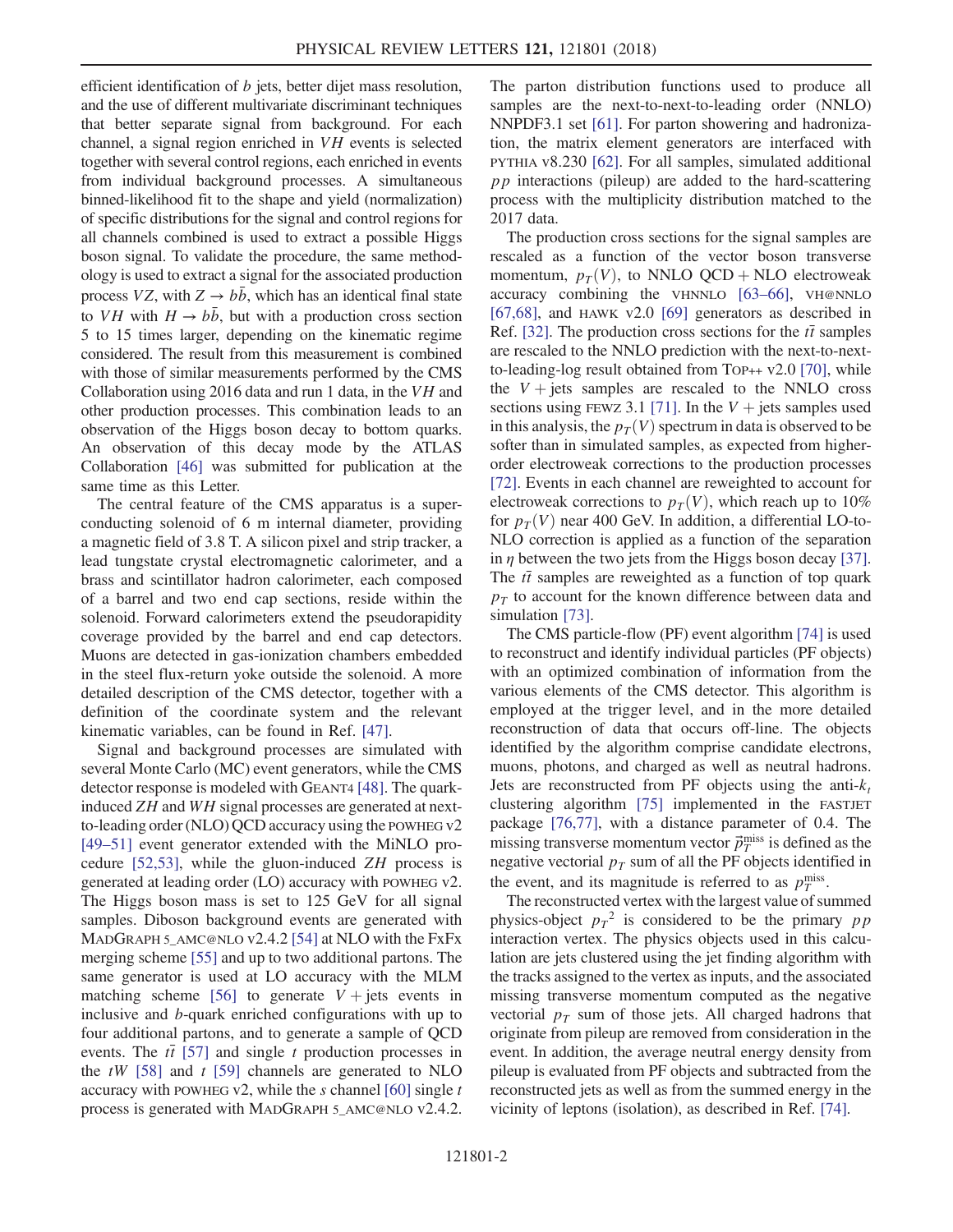Events of interest are selected on-line using a two-tiered trigger system [\[78\]](#page-8-0) based on custom hardware processors and a farm of commercial processors running a version of the full off-line reconstruction software optimized for speed. Events in the 0-lepton channel are selected primarily by a trigger requiring both  $p_T^{\text{miss}}$  and  $H_T^{\text{miss}}$  to be larger than 120 GeV, where  $H_T^{\text{miss}}$  is defined as the magnitude of the negative vectorial  $p<sub>T</sub>$  sum of all jets. Single-lepton triggers are used to select events in the 1-lepton channel, where the leptons are required to be isolated from other PF objects. The single-muon trigger requires  $p_T > 27$  GeV, while the single-electron trigger requires  $p<sub>T</sub> > 32$  GeV. For the 2-lepton channel, dilepton triggers are employed with minimum  $p_T$  requirements of (17, 8) GeV for the two muons and (23, 12) GeV for the two electrons. After offline requirements, the 0-lepton trigger efficiency reaches 100% above  $p_T^{\text{miss}}$  ~ 220 GeV, while the 1-lepton triggers have efficiencies of approximately 95% for muons and 90% for electrons, and the dilepton trigger efficiency is approximately 91% for muons and 96% for electrons.

Events are selected off-line based on the presence of 0, 1, or 2 leptons (muons or electrons) and two identified  $b$  jets. Muons and electrons from  $W$  or  $Z$  boson decays are identified using the selection criteria defined in Ref. [\[37\]](#page-6-8), including stringent quality and isolation requirements. The lepton  $p_T$  requirements are  $p_T > 25(30)$  GeV for muons (electrons) in the 1-lepton channel, and  $p_T > 20$  GeV for each lepton in the 2-lepton channel. In the 0- and 1-lepton channels, events with additional isolated muons or electrons are rejected. Minimum  $p_T$  requirements of (60, 35), (25, 25), and (20, 20) GeV are applied on the two jets forming the Higgs boson candidate in the 0-, 1-, and 2-lepton channels, respectively, which are also required to satisfy  $|\eta| < 2.5$ .

The reconstruction of vector boson decays differs by channel. In the 0-lepton channel,  $p_T^{\text{miss}}$  is interpreted as the  $p_T$  of the Z boson, while in the 2-lepton channel the Z boson is reconstructed directly from lepton pairs requiring an invariant mass in the range 75–105 GeV. In the 1-lepton channel, the W boson candidate is reconstructed from the  $\vec{p}_T$  of the single isolated lepton and  $\vec{p}_T^{\text{miss}}$ .

Higgs boson candidates are reconstructed from the pair of jets ("jj") in the event most likely to originate from  $b$ quarks, as determined by a combined secondary vertex algorithm (deepCSV) based on a deep neural network discriminant (DNN) [\[79\].](#page-8-1) The deepCSValgorithm provides a continuous discriminator score combining information about tracks displaced from the primary vertex, identified secondary vertices, jet kinematic variables, and information related to the presence of soft leptons in the jet. Of the two jets forming the Higgs boson candidate, the one with a larger deepCSV score is required to satisfy a tight working point with misidentification rate of 0.1% for light quark and gluon jets, while the jet with a lower deepCSV score (DCSV2) must satisfy a loose working point with a 10% misidentification rate.

All backgrounds are substantially reduced by requiring large  $p_T(V)$  [\[80\]](#page-8-2). The requirements are  $p_T^{\text{miss}} > 170 \text{ GeV}$ and  $p_T(V) > 150$  GeV in the 0- and 1-lepton channels, respectively, while two regions are used in the 2-lepton channel:  $50 < p_T(V) \le 150$  GeV and  $p_T(V) > 150$  GeV. Residual backgrounds from  $t\bar{t}$  and QCD processes are reduced in the 1-lepton channel by rejecting events with more than one extra jet satisfying  $p_T > 30$  GeV and  $|\eta| < 2.5$ , and in the 0-lepton channel with additional requirements on the angular separation between  $\vec{p}_T^{\text{miss}}$  and its nearest jet.

After all event selection criteria are applied, the resolution on the dijet invariant mass  $m(jj)$  of reconstructed Higgs boson decays is approximately 15%. The mass resolution is improved by applying a multivariate regression technique similar to that employed in Ref. [\[37\]](#page-6-8), with a DNN trained on  $b$  jets from simulated  $t\bar{t}$  events with input variables that include several properties of any secondary vertices in the jet, as well as the energy and composition of the jet. In addition, recovery of final-state radiation is achieved by adding to the  $m(jj)$  calculation the momenta of jets near to either of the Higgs boson candidate jets. In the 2-lepton channel, with no genuine  $\vec{p}_T^{\text{miss}}$  from the hardscattering process, a kinematic fit of the entire event is performed requiring  $p<sub>T</sub>$  balance between the dilepton and dijet systems within the experimental uncertainty. All three improvements are validated in data by studying the  $p_T(\ell\ell)/p_T(jj)$  distribution in samples of  $Z \to \ell\ell$  events containing at least one b-tagged jet, and by studying the top quark mass distribution in a high-purity sample of  $t\bar{t}$  events. After these improvements, the average resolution on  $m(j)$ is in the 10%–13% range, depending on the channel and the  $p_T$  of the reconstructed Higgs boson.

For each channel, a signal region enriched in VH events is selected together with several control regions, each enriched in events from individual background processes. The signal regions are defined as  $60 < m(jj) < 160 \,\text{GeV}$  in the 0-lepton channel, and  $90 < m(jj) < 150$  GeV in the 1- and 2-lepton channels. The score of a DNN for events in each of these signal regions, which further separates signal from background, is used in the signal extraction fit. The DNNs are trained separately for each channel using simulated samples for signal and all background processes. The set of input variables is chosen by an iterative optimization procedure from a large number of potentially discriminating variables. Among the most discriminating variables for all channels are  $m(jj)$ ,  $p_T(V)$ , DCSV2, the number of additional jets, and the angular separation between the two jets forming the Higgs boson candidate. Events in control regions are used in the fit to normalize the major background processes directly from data. These regions are selected for  $t\bar{t}$  production (TT), and for the production of  $W$  and  $Z$  bosons in association with either predominantly heavy-flavor (HF) or light-flavor (LF) jets using the criteria described in Ref. [\[37\]](#page-6-8).

The signal strength  $\mu$ , defined as the measured production cross section times branching fraction divided by the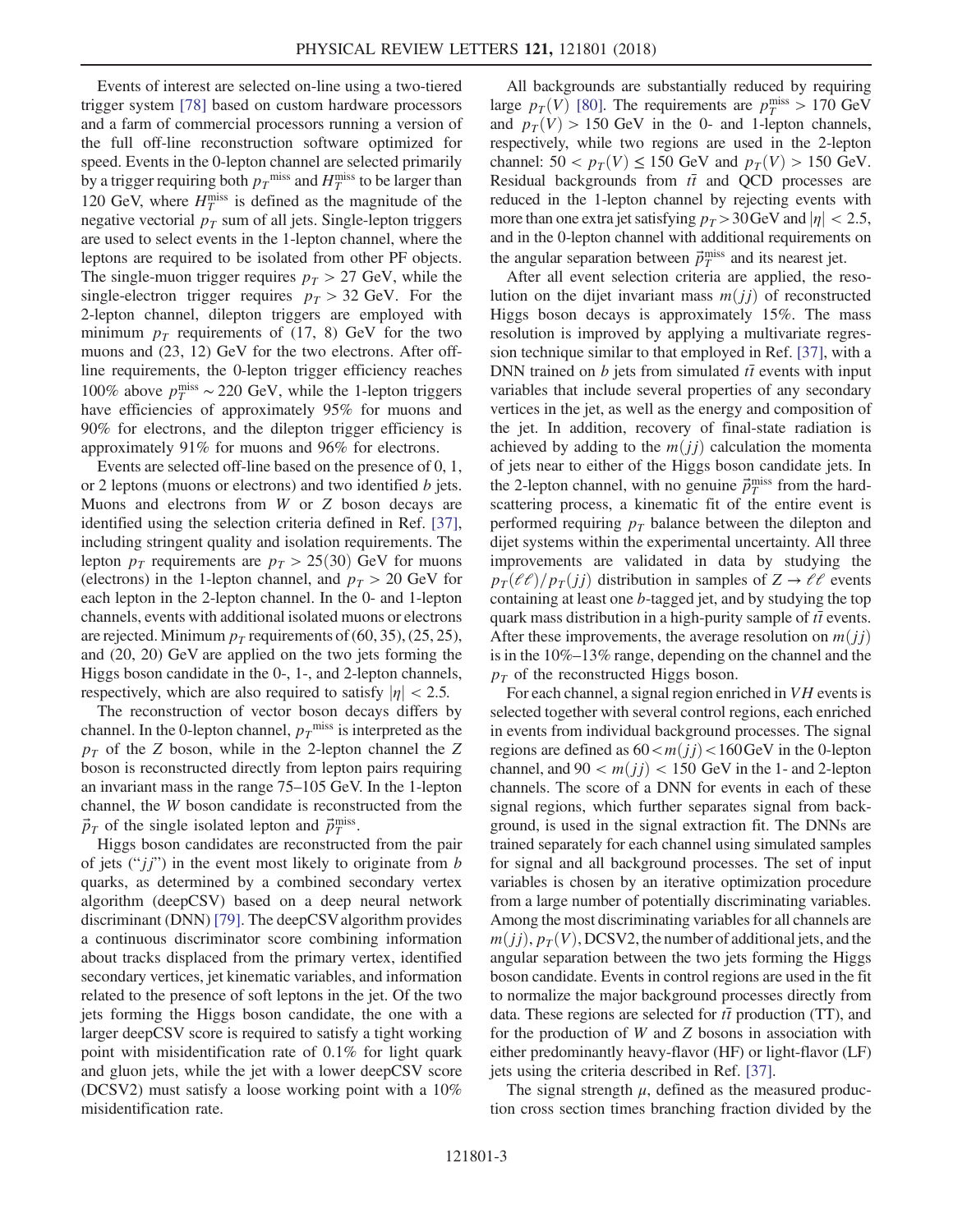<span id="page-3-0"></span>TABLE I. Major sources of uncertainty in the measurement of the signal strength  $\mu$ , and their observed impact ( $\Delta \mu$ ) from a fit to the 2017 data set, are listed. The total uncertainty is separated into four components: statistical (including data yields), experimental, MC sample size, and theory. Detailed decompositions of the statistical, experimental, and theory components are specified. The impact of each uncertainty is evaluated considering only that source. Because of correlations in the combined fit between nuisance parameters in different sources, the sum in quadrature for each source does not in general equal the total uncertainty of each component.

| Uncertainty source               |         | $\Delta \mu$ |
|----------------------------------|---------|--------------|
| Statistical                      | $+0.26$ | $-0.26$      |
| Normalization of backgrounds     | $+0.12$ | $-0.12$      |
| Experimental                     | $+0.16$ | $-0.15$      |
| b-tagging efficiency and misid   | $+0.09$ | $-0.08$      |
| $V +$ jets modeling              | $+0.08$ | $-0.07$      |
| Jet energy scale and resolution  | $+0.05$ | $-0.05$      |
| Lepton identification            | $+0.02$ | $-0.01$      |
| Luminosity                       | $+0.03$ | $-0.03$      |
| Other experimental uncertainties | $+0.06$ | $-0.05$      |
| MC sample size                   | $+0.12$ | $-0.12$      |
| Theory                           | $+0.11$ | $-0.09$      |
| Background modeling              | $+0.08$ | $-0.08$      |
| Signal modeling                  | $+0.07$ | $-0.04$      |
| Total                            | $+0.35$ | $-0.33$      |

expected SM value, is extracted from a simultaneous binned fit of the signal and control regions. The DNN score is used as the fitted variable in each signal region, while different strategies are used in the control regions. For the TT and LF control regions, only the yields of these processes are considered in the fit. For the HF control region, DCSV2 is used as the fitted variable in the 2-lepton channel, while the score of a dedicated DNN (DNNHF) is used in the 0- and 1-lepton channels. The DNNHF uses the same variables as the signal region DNN, but is trained to individually distinguish the  $t\bar{t}$ , single t, and  $V + \text{jets}$ , background processes.

The significance of the observed excess of events in the fit is computed using the profile likelihood asymptotic approximation [81–[84\].](#page-8-3) All results reported here are obtained for a Higgs boson mass of  $m_H = 125.09$  GeV [\[26\]](#page-6-9). For the 2017 data, the observed significance is  $3.3\sigma$ above the background-only hypothesis, while  $3.1\sigma$  is expected for the SM Higgs boson. The corresponding measured signal strength is  $\mu = 1.08 \pm 0.34$ , where the uncertainty is a combination of statistical and systematic components. Table [I](#page-3-0) lists the major sources of uncertainty and their observed impact on  $\mu$  from the fit. Dominant systematic uncertainties arise from the background normalizations, simulated sample size, b-tagging efficiency and misidentification rates, and  $V +$  jets modeling. All sources of systematic uncertainty are included in the fit as independent nuisance parameters.

The VZ process with  $Z \rightarrow b\bar{b}$ , having an identical final state as the VH process with  $H \to b\bar{b}$ , serves to validate the methodology used in the search for the latter process. To extract this diboson signal, the DNNs are trained using the simulated samples for this process as signal. All other processes, including VH production (at the predicted SM rate), are treated as background. The only modification made to the analysis is the requirement that the signal region is in the interval [60, 160] GeV in  $m(jj)$  for all channels. The excess of events for the combined WZ and ZZ production processes has an observed significance of 5.2 $\sigma$  from the background-only hypothesis, where 5.0 $\sigma$  is expected. The corresponding observed signal strength is  $\mu = 1.05 \pm 0.22.$ 

Measurements of the VH process with  $H \to b\bar{b}$  reported above are combined with the results of a similar measurement performed by the CMS Collaboration using data collected at 13 TeV in 2016 corresponding to 35.9 fb<sup>-1</sup> [\[37\]](#page-6-8). All systematic uncertainties are assumed to be uncorrelated in this fit, except for theory uncertainties and the dominant uncertainties in the measurement of the jet energy scale, which are assumed to be fully correlated. The run 2 (2016 and 2017 data sets) combination yields an observed signal significance of  $4.4\sigma$ , where  $4.2\sigma$  is expected, and a signal strength of  $\mu = 1.06 \pm 0.26$ .

The results *VH* from run 2 are combined with the results of a similar CMS analysis of the run 1 data using  $pp$ of a similar CMS analysis of the run 1 data using pp<br>collisions at  $\sqrt{s} = 7$  and 8 TeV with data samples corresponding to integrated luminosities of up to 5.1 and 18.9 fb<sup>−</sup><sup>1</sup>, respectively [\[25,44\]](#page-6-10). Systematic uncertainties in this fit are assumed to be uncorrelated for separate collision energies, except for the theory uncertainties. The combination yields an observed signal significance of  $4.8\sigma$ , where  $4.9\sigma$  is expected. The measured signal strength is  $\mu = 1.01 \pm 0.22[0.17(stat) \pm 0.09(exp) \pm 0.06(MC) \pm$  $0.08$ (theo)], where the decomposition of the total uncertainty into its components is specified in brackets following the definitions in Table [I.](#page-3-0) Figure [1](#page-4-0) (left) shows the distribution of events in all channels sorted according to the observed value of  $log_{10} (S/B)$  for the combined run 1 and run 2 data sets, where signal  $S$  and background  $B$  yields are determined from the corresponding discriminant score used in each analysis (DNNs for the 2017 data set, boosted decision trees for all other data sets). Figure [1](#page-4-0) (right) summarizes the signal strengths for  $VH$  production, with  $H \rightarrow b\bar{b}$ , separately for the different data sets and the combination, while Table [II](#page-4-1) summarizes the significances, also including a breakdown of the 2017 results separated by channel.

An alternative to fitting the DNN score is to fit the  $m(jj)$ distribution, which results in less sensitivity but enables a more direct visualization of the Higgs boson signal. As in the VZ analysis, the signal region is defined to be in the interval [60, 160] GeV in  $m(jj)$ . This study is performed only with the 2016 and 2017 data sets, in which events are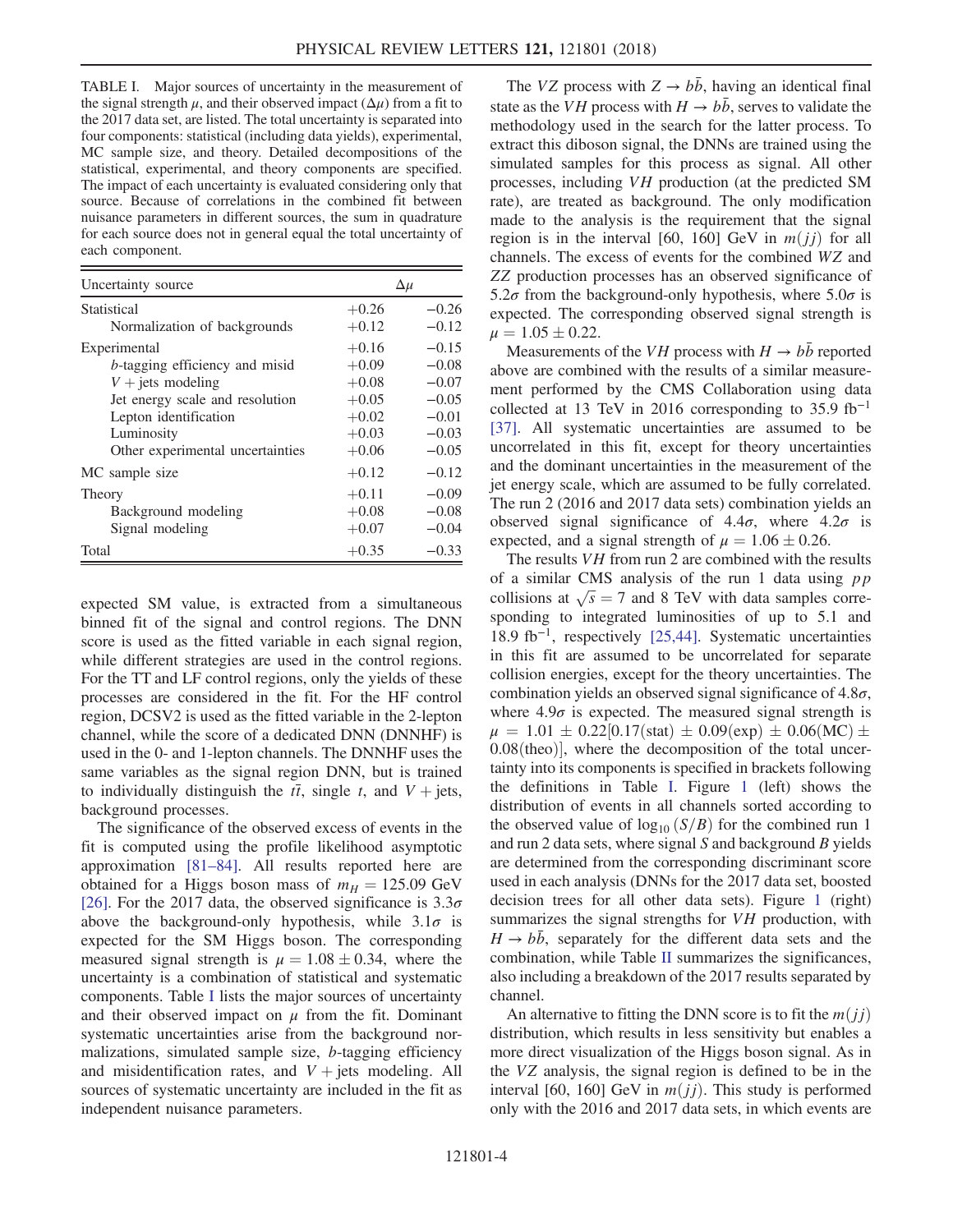<span id="page-4-0"></span>

FIG. 1. Left: distributions of signal, background, and data event yields sorted into bins of similar signal-to-background ratio, as given by the result of the fit to their corresponding multivariate discriminant. All events in the VH,  $H \rightarrow b\bar{b}$  signal regions of the combined run 1 and run 2 data sets are included. The red histogram indicates the Higgs boson signal contribution, while the gray histogram is the sum of all background yields. The bottom panel shows the ratio of the data to the background, with the total uncertainty in the background yield indicated by the gray hatching. The red line indicates the sum of signal plus background contribution divided by the background yield. Right: best-fit value of the signal strength  $\mu$ , at  $m_H = 125.09 \text{ GeV}$ , for the fit of all VH,  $H \rightarrow b\bar{b}$  channels in the run 1 and run 2 data sets. Also shown are the individual results of the 2016 and 2017 measurements, the run 2 combination, and the run 1 result. Horizontal error bars indicate the  $1\sigma$  systematic (red) and  $1\sigma$  total (blue) uncertainties, and the vertical dashed line indicates the SM expectation.

categorized into four bins of increasing signal-to-background ratio according to the score of their corresponding discriminant, obtained with those input variables correlated with  $m(j)$  fixed to their mean values. The resulting four  $m(jj)$  distributions in each data set are fit together with the same distributions used in the control regions, described above, to extract signal and background yields. The

<span id="page-4-1"></span>TABLE II. Expected and observed significances, in  $\sigma$ , and observed signal strengths for the VH production process with  $H \rightarrow b\bar{b}$ . Results are shown separately for 2017 data, combined run 2 (2016 and 2017) data, and for the combination of the run 1 and run 2 data sets. For the 2017 analysis, results are shown separately for the individual signal strengths for each channel from a combined simultaneous fit to all channels. All results are obtained for  $m_H = 125.09$  GeV combining statistical and systematic uncertainties.

|                  | Significance $(\sigma)$ |          |                 |  |
|------------------|-------------------------|----------|-----------------|--|
| Data set         | Expected                | Observed | Signal strength |  |
| 2017             |                         |          |                 |  |
| 0-lepton         | 1.9                     | 1.3      | $0.73 \pm 0.65$ |  |
| 1-lepton         | 1.8                     | 2.6      | $1.32 \pm 0.55$ |  |
| 2-lepton         | 1.9                     | 1.9      | $1.05 \pm 0.59$ |  |
| Combined         | 3.1                     | 3.3      | $1.08 \pm 0.34$ |  |
| Run <sub>2</sub> | 4.2                     | 4.4      | $1.06 \pm 0.26$ |  |
| $Run 1 + run 2$  | 4.9                     | 4.8      | $1.01 \pm 0.22$ |  |

<span id="page-4-2"></span>

FIG. 2. Dijet invariant mass distribution for events weighted by  $S/(S + B)$  in all channels combined in the 2016 and 2017 data sets. Weights are derived from a fit to the  $m(jj)$  distribution, as described in the text. Shown are data (points) and the fitted VH signal (red) and VZ background (grey) distributions, with all other fitted background processes subtracted. The error bar for each bin represents the presubtraction  $1\sigma$  statistical uncertainty on the data, while the gray hatching indicates the  $1\sigma$  total uncertainty on the signal and all background components.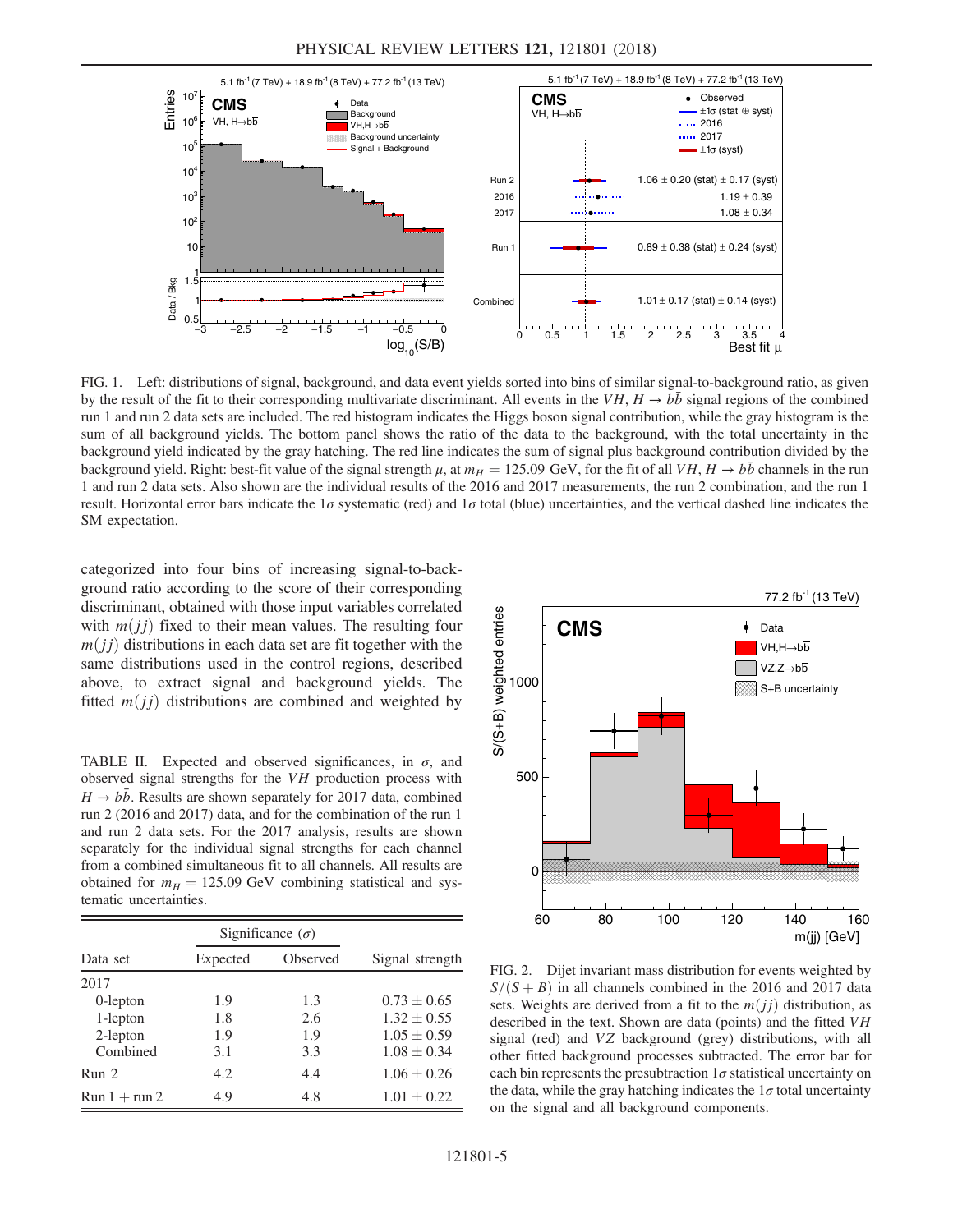<span id="page-5-3"></span>

FIG. 3. Best-fit value of the  $H \rightarrow b\bar{b}$  signal strength with its  $1\sigma$ systematic (red) and total (blue) uncertainties for the five individual production modes considered, as well as the overall combined result. The vertical dashed line indicates the standard model expectation. All results are extracted from a single fit combining all input analyses, with  $m_H = 125.09$  GeV.

 $S/(S+B)$ , where S and B are computed from the Higgs boson signal yield and the sum of all background yields for each category considering their fitted normalizations, respectively. The resulting combined  $m(jj)$  distribution, after background subtraction, is shown in Fig. [2](#page-4-2), where the VH and VZ contributions are separately visible.

A combination of CMS measurements of the  $H \rightarrow bb$ decay is performed, including dedicated analyses for the following production processes: VH (reported above), gluon fusion [\[38\]](#page-6-7), vector boson fusion [\[44\]](#page-7-25), and associated production with top quarks [\[30,41,42\].](#page-6-2) These analyses use data collected at 7, 8, and 13 TeV, depending on the process. In this fit, most sources of systematic uncertainty are treated as uncorrelated. The dominant jet energy scale uncertainties are treated as correlated between processes at the same collision energy, while the theory uncertainties are correlated between all processes and data sets. The observed (expected) signal significance is 5.6  $(5.5)\sigma$ , and the measured signal strength is  $\mu = 1.04 \pm 0.20$ . In addition to the overall signal strength for the  $H \rightarrow b\bar{b}$ decay, the signal strengths for the individual production processes are also determined in this combination, where contributions from a single production process to multiple channels are properly accounted for in the fit. All results are summarized in Fig. [3](#page-5-3).

In summary, measurement of the standard model Higgs boson decaying to bottom quarks has been presented. A combination of all CMS measurements of the VH,  $H \rightarrow b\bar{b}$ process using proton-proton collisions recorded at center of mass energies of 7, 8, and 13 TeV, yields an observed (expected) significance of 4.8 (4.9) standard deviations at

 $m_H = 125.09$  GeV, and the signal strength is  $\mu = 1.01 \pm 1.01$ 0.22. Combining this result with previous measurements by the CMS Collaboration of the  $H \rightarrow b\bar{b}$  decay in events where the Higgs boson is produced through gluon fusion, vector boson fusion, or in association with top quarks, the observed (expected) significance increases to 5.6 (5.5) standard deviations and the signal strength is  $\mu = 1.04 \pm 1.04$ 0.20. This constitutes the observation of the  $H \to b\bar{b}$  decay by the CMS Collaboration.

We congratulate our colleagues in the CERN accelerator departments for the excellent performance of the LHC and thank the technical and administrative staffs at CERN and at other CMS institutes for their contributions to the success of the CMS effort. In addition, we gratefully acknowledge the computing centers and personnel of the Worldwide LHC Computing Grid for delivering so effectively the computing infrastructure essential to our analyses. Finally, we acknowledge the enduring support for the construction and operation of the LHC and the CMS detector provided by the following funding agencies: BMBWF and FWF (Austria); FNRS and FWO (Belgium); CNPq, CAPES, FAPERJ, FAPERGS, and FAPESP (Brazil); MES (Bulgaria); CERN; CAS, MoST, and NSFC (China); COLCIENCIAS (Colombia); MSES and CSF (Croatia); RPF (Cyprus); SENESCYT (Ecuador); MoER, ERC IUT, and ERDF (Estonia); Academy of Finland, MEC, and HIP (Finland); CEA and CNRS/IN2P3 (France); BMBF, DFG, and HGF (Germany); GSRT (Greece); NKFIA (Hungary); DAE and DST (India); IPM (Iran); SFI (Ireland); INFN (Italy); MSIP and NRF (Republic of Korea); MES (Latvia); LAS (Lithuania); MOE and UM (Malaysia); BUAP, CINVESTAV, CONACYT, LNS, SEP, and UASLP-FAI (Mexico); MOS (Montenegro); MBIE (New Zealand); PAEC (Pakistan); MSHE and NSC (Poland); FCT (Portugal); JINR (Dubna); MON, RosAtom, RAS, RFBR, and NRC KI (Russia); MESTD (Serbia); SEIDI, CPAN, PCTI, and FEDER (Spain); MOSTR (Sri Lanka); Swiss Funding Agencies (Switzerland); MST (Taipei); ThEPCenter, IPST, STAR, and NSTDA (Thailand); TUBITAK and TAEK (Turkey); NASU and SFFR (Ukraine); STFC (United Kingdom); DOE and NSF (USA).

- <span id="page-5-0"></span>[1] ATLAS Collaboration, Observation of a new particle in the search for the standard model Higgs boson with the ATLAS detector at the LHC, [Phys. Lett. B](https://doi.org/10.1016/j.physletb.2012.08.020) 716, 1 (2012).
- <span id="page-5-1"></span>[2] CMS Collaboration, Observation of a new boson at a mass of 125 GeV with the CMS experiment at the LHC, [Phys. Lett. B](https://doi.org/10.1016/j.physletb.2012.08.021) 716, 30 (2012).
- [3] CMS Collaboration, Observation of a new boson with mass CMS Collaboration, Observation of a new boson with mass<br>near 125 GeV in pp collisions at  $\sqrt{s} = 7$  and 8 TeV, [J. High](https://doi.org/10.1007/JHEP06(2013)081) [Energy Phys. 06 \(2013\) 081.](https://doi.org/10.1007/JHEP06(2013)081)
- <span id="page-5-2"></span>[4] F. Englert and R. Brout, Broken symmetry and the mass of gauge vector mesons, Phys. Rev. 13[, 321 \(1964\).](https://doi.org/10.1103/PhysRevLett.13.321)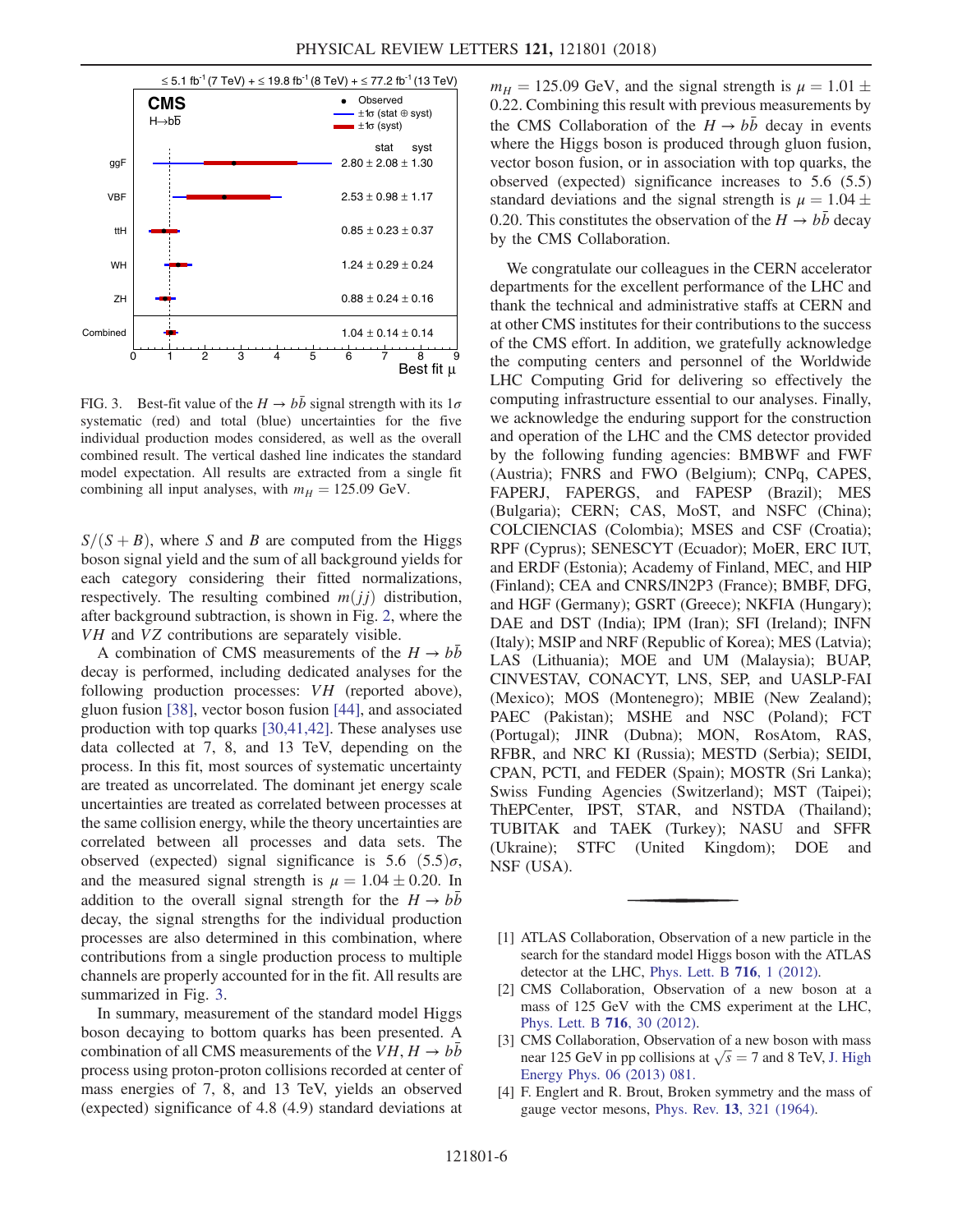- [5] P. W. Higgs, Broken symmetries, massless particles, and gauge fields, Phys. Rev. 12[, 132 \(1964\)](https://doi.org/10.1016/0031-9163(64)91136-9).
- [6] P. W. Higgs, Broken symmetries and the masses of gauge bosons, Phys. Rev. 13[, 508 \(1964\)](https://doi.org/10.1103/PhysRevLett.13.508).
- [7] G. S. Guralnik, C. R. Hagen, and T. W. B. Kibble, Global conservation laws and massless particles, [Phys. Rev.](https://doi.org/10.1103/PhysRevLett.13.585) 13, 585 [\(1964\).](https://doi.org/10.1103/PhysRevLett.13.585)
- [8] P. W. Higgs, Spontaneous symmetry breakdown without massless bosons, Phys. Rev. 145[, 1156 \(1966\).](https://doi.org/10.1103/PhysRev.145.1156)
- [9] T. W. B. Kibble, Symmetry breaking in non-abelian gauge theories, Phys. Rev. 155[, 1554 \(1967\).](https://doi.org/10.1103/PhysRev.155.1554)
- <span id="page-6-0"></span>[10] ATLAS Collaboration, Measurement of Higgs boson production in the diphoton decay channel in pp collisions at center-of-mass energies of 7 and 8 TeV with the ATLAS detector, Phys. Rev. D 90[, 112015 \(2014\)](https://doi.org/10.1103/PhysRevD.90.112015).
- [11] CMS Collaboration, Observation of the diphoton decay of the Higgs boson and measurement of its properties, [Eur. Phys. J. C](https://doi.org/10.1140/epjc/s10052-014-3076-z) 74, 3076 (2014).
- [12] ATLAS Collaboration, Measurements of Higgs boson production and couplings in the four-lepton channel in pp collisions at center-of-mass energies of 7 and 8 TeV with the ATLAS detector, Phys. Rev. D 91[, 012006 \(2015\).](https://doi.org/10.1103/PhysRevD.91.012006)
- [13] CMS Collaboration, Measurement of the properties of a Higgs boson in the four-lepton final state, [Phys. Rev. D](https://doi.org/10.1103/PhysRevD.89.092007) 89, [092007 \(2014\).](https://doi.org/10.1103/PhysRevD.89.092007)
- [14] ATLAS Collaboration, Observation and measurement of Higgs boson decays to  $WW^*$  with the ATLAS detector, Phys. Rev. D 92[, 012006 \(2015\)](https://doi.org/10.1103/PhysRevD.92.012006).
- [15] ATLAS Collaboration, Study of  $(W/Z)H$  production and Higgs boson couplings using  $H \to WW^*$  decays with the ATLAS detector, [J. High Energy Phys. 08 \(2015\) 137.](https://doi.org/10.1007/JHEP08(2015)137)
- [16] CMS Collaboration, Measurement of Higgs boson production and properties in the WW decay channel with leptonic final states, [J. High Energy Phys. 01 \(2014\) 096.](https://doi.org/10.1007/JHEP01(2014)096)
- [17] ATLAS Collaboration, Evidence for the Higgs-boson Yukawa coupling to tau leptons with the ATLAS detector, [J. High Energy Phys. 04 \(2015\) 117.](https://doi.org/10.1007/JHEP04(2015)117)
- [18] CMS Collaboration, Evidence for the 125 GeV Higgs boson decaying to a pair of  $\tau$  leptons, [J. High Energy Phys. 05](https://doi.org/10.1007/JHEP05(2014)104) [\(2014\) 104.](https://doi.org/10.1007/JHEP05(2014)104)
- [19] CMS Collaboration, Observation of the Higgs boson decay to a pair of  $\tau$  leptons with the CMS detector, [Phys. Lett. B](https://doi.org/10.1016/j.physletb.2018.02.004) 779[, 283 \(2018\)](https://doi.org/10.1016/j.physletb.2018.02.004).
- [20] CMS Collaboration, Measurements of properties of the Higgs boson decaying to a W boson pair in pp collisions Higgs boson decaying to a W boson<br>at  $\sqrt{s} = 13$  TeV, [arXiv:1806.05246.](http://arXiv.org/abs/1806.05246)
- <span id="page-6-1"></span>[21] ATLAS Collaboration, Measurements of the Higgs boson production and decay rates and coupling strengths using pp production and decay rates and coupling strengths using pp<br>collision data at  $\sqrt{s} = 7$  and 8 TeV in the ATLAS experiment, [Eur. Phys. J. C](https://doi.org/10.1140/epjc/s10052-015-3769-y) 76, 6 (2016).
- [22] CMS Collaboration, Precise determination of the mass of the Higgs boson and tests of compatibility of its couplings with the standard model predictions using proton collisions at 7 and 8 TeV, [Eur. Phys. J. C](https://doi.org/10.1140/epjc/s10052-015-3351-7) 75, 212 (2015).
- [23] CMS Collaboration, Study of the Mass and Spin-Parity of the Higgs Boson Candidate via its Decays to Z Boson Pairs, Phys. Rev. Lett. 110[, 081803 \(2013\).](https://doi.org/10.1103/PhysRevLett.110.081803)
- [24] ATLAS Collaboration, Evidence for the spin-0 nature of the Higgs boson using ATLAS data, [Phys. Lett. B](https://doi.org/10.1016/j.physletb.2013.08.026) 726, 120 [\(2013\).](https://doi.org/10.1016/j.physletb.2013.08.026)
- <span id="page-6-10"></span>[25] ATLAS and CMS Collaborations, Measurements of the Higgs boson production and decay rates and constraints on its couplings from a combined ATLAS and CMS analysis of Its couplings from a combined ATLAS and CMS analysis of<br>the LHC pp collision data at  $\sqrt{s} = 7$  and 8 TeV, [J. High](https://doi.org/10.1007/JHEP08(2016)045) [Energy Phys. 08 \(2016\) 045.](https://doi.org/10.1007/JHEP08(2016)045)
- <span id="page-6-9"></span>[26] ATLAS and CMS Collaborations, Combined Measurement ATLAS and CMS Collaborations, Combined Measurement<br>of the Higgs Boson Mass in pp Collisions at  $\sqrt{S} = 7$  and 8 Tev with the Atlas and CMS Experiments, Proceedings, Meeting of the APS Division of Particles and Fields (DPF 2015): Ann Arbor, Michigan, USA, 2015 [Phys. Rev. Lett. 114, 191803 (2015)].
- [27] CMS Collaboration, Measurements of properties of the Higgs boson decaying into the four-lepton final state in Higgs boson decaying into the four-lepton final state in<br>pp collisions at  $\sqrt{s} = 13$  TeV, [J. High Energy Phys. 11](https://doi.org/10.1007/JHEP11(2017)047) [\(2017\) 047.](https://doi.org/10.1007/JHEP11(2017)047)
- [28] ATLAS Collaboration, Combined measurement of differential and total cross sections in the  $H \rightarrow \gamma \gamma$  and the ential and total cross sections in the  $H \to \gamma \gamma$  and the  $H \to ZZ^* \to 4\ell$  decay channels at  $\sqrt{s} = 13 \text{ TeV}$  with the ATLAS detector, [arXiv:1805.10197.](http://arXiv.org/abs/1805.10197)
- [29] ATLAS Collaboration, Measurement of the Higgs boson mass in the  $H \to ZZ^* \to 4\ell$  and  $H \to \gamma\gamma$  channels with  $\sqrt{s}$  = 13 TeV *pp* collisions using the ATLAS detector, [Phys. Lett. B](https://doi.org/10.1016/j.physletb.2018.07.050) 784, 345 (2018).
- <span id="page-6-2"></span>[30] CMS Collaboration, Observation of  $t\bar{t}H$  Production, [Phys.](https://doi.org/10.1103/PhysRevLett.120.231801) Rev. Lett. 120[, 231801 \(2018\).](https://doi.org/10.1103/PhysRevLett.120.231801)
- [31] ATLAS Collaboration, Observation of Higgs boson production in association with a top quark pair at the LHC with the ATLAS detector, [Phys. Lett. B](https://doi.org/10.1016/j.physletb.2018.07.035) 784, 173 (2018).
- <span id="page-6-3"></span>[32] D. de Florian et al., Handbook of LHC Higgs cross sections: 4. Deciphering the nature of the Higgs sector, CERN Report No. CERN-2017-002-M (2016).
- <span id="page-6-4"></span>[33] Steven Weinberg, A Model of Leptons, [Phys. Rev. Lett.](https://doi.org/10.1103/PhysRevLett.19.1264) 19, [1264 \(1967\)](https://doi.org/10.1103/PhysRevLett.19.1264).
- [34] Y. Nambu and G. Jona-Lasinio, Dynamical model of elementary particles based on an analogy with superconductivity. I, Phys. Rev. 122[, 345 \(1961\).](https://doi.org/10.1103/PhysRev.122.345)
- <span id="page-6-5"></span>[35] CDF and D0 Collaborations, Evidence for a Particle Produced in Association with Weak Bosons and Decaying to a Bottom-Antibottom Quark Pair in Higgs Boson Searches at the Tevatron, Phys. Rev. Lett. 109[, 071804 \(2012\).](https://doi.org/10.1103/PhysRevLett.109.071804)
- <span id="page-6-6"></span>[36] ATLAS Collaboration, Evidence for the  $H \to b\bar{b}$  decay with the ATLAS detector, [J. High Energy Phys. 12 \(2017\) 24.](https://doi.org/10.1007/JHEP12(2017)024)
- <span id="page-6-8"></span>[37] CMS Collaboration, Evidence for the Higgs boson decay to a bottom quark-antiquark pair, [Phys. Lett. B](https://doi.org/10.1016/j.physletb.2018.02.050) 780, 501 [\(2018\).](https://doi.org/10.1016/j.physletb.2018.02.050)
- <span id="page-6-7"></span>[38] CMS Collaboration, Inclusive Search for a Highly Boosted Higgs Boson Decaying to a Bottom Quark-Antiquark Pair, Phys. Rev. Lett. 120[, 071802 \(2018\).](https://doi.org/10.1103/PhysRevLett.120.071802)
- [39] ATLAS Collaboration, Search for the standard model Higgs boson produced in association with top quarks and decaying boson produced in association with top quarks and decaying<br>into  $b\bar{b}$  in pp collisions at  $\sqrt{s} = 8$  TeV with the ATLAS detector, [Eur. Phys. J. C](https://doi.org/10.1140/epjc/s10052-015-3543-1) 75, 349 (2015).
- [40] ATLAS Collaboration, Search for the standard model Higgs boson decaying into *bb* produced in association with top boson decaying into *bb* produced in association with top quarks decaying hadronically in pp collisions at  $\sqrt{s}$  = 8 TeV with the ATLAS detector, [J. High Energy Phys.](https://doi.org/10.1007/JHEP05(2016)160) [05 \(2016\) 160.](https://doi.org/10.1007/JHEP05(2016)160)
- [41] CMS Collaboration, Search for the standard model Higgs boson produced in association with a top-quark pair in pp collisions at the LHC, [J. High Energy Phys. 05 \(2013\) 145.](https://doi.org/10.1007/JHEP05(2013)145)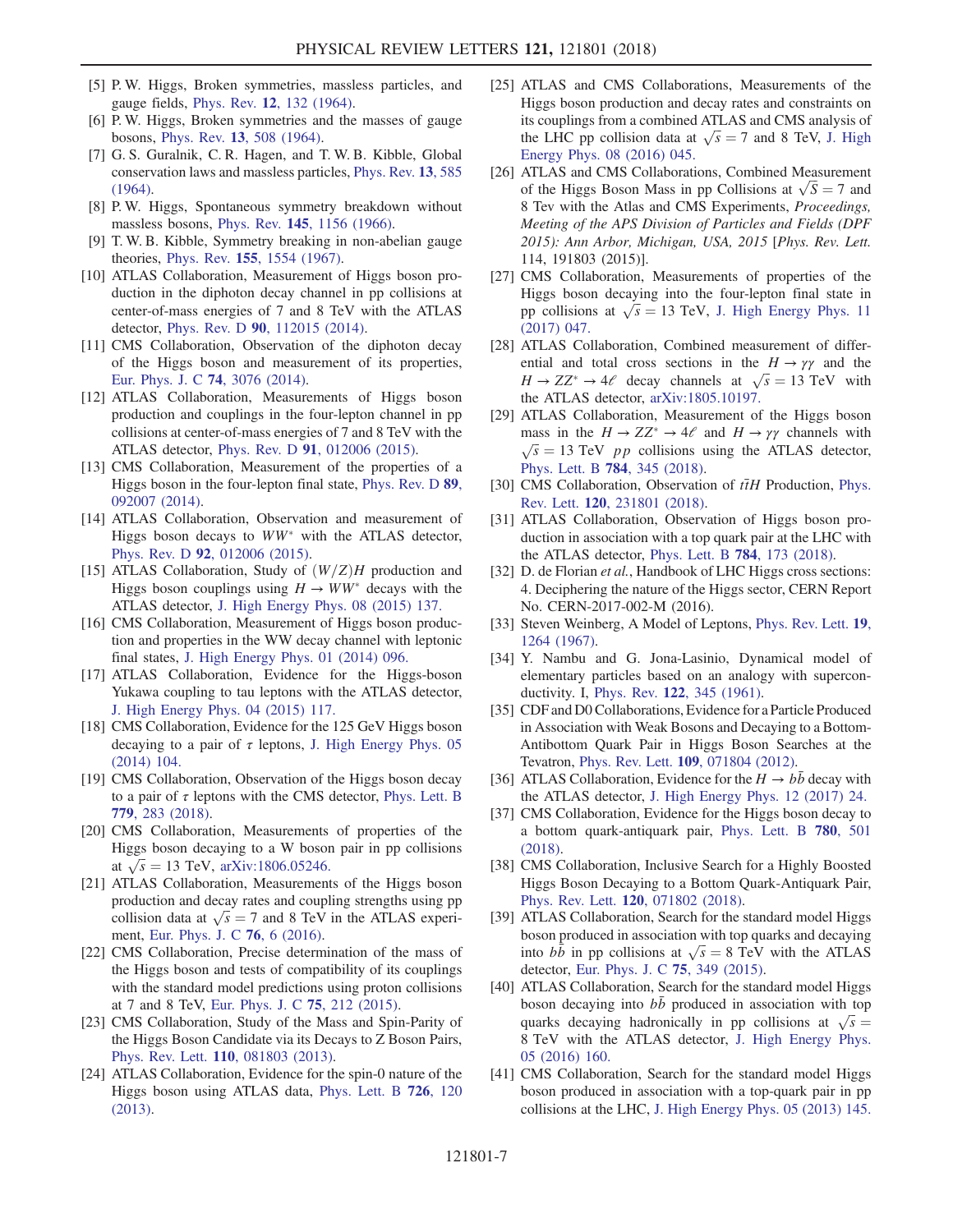- [42] CMS Collaboration, Search for the associated production of the higgs boson with a top-quark pair, [J. High Energy Phys.](https://doi.org/10.1007/JHEP09(2014)087) [09 \(2014\) 087;](https://doi.org/10.1007/JHEP09(2014)087) Erratum,[J. High Energy Phys. 10 \(2014\) 106.](https://doi.org/10.1007/JHEP10(2014)106)
- [43] ATLAS Collaboration, Search for the standard model Higgs boson produced by vector-boson fusion and decaying to boson produced by vector-boson fusion and decaying to bottom quarks in  $\sqrt{s} = 8 \text{ TeV}$  pp collisions with the ATLAS detector, [J. High Energy Phys. 11 \(2016\) 112.](https://doi.org/10.1007/JHEP11(2016)112)
- <span id="page-7-25"></span>[44] CMS Collaboration, Search for the standard model Higgs boson produced through vector boson fusion and decaying to  $b\bar{b}$ , Phys. Rev. D **92**[, 032008 \(2015\)](https://doi.org/10.1103/PhysRevD.92.032008).
- <span id="page-7-0"></span>[45] CMS Collaboration (CMS), CMS luminosity measurement CMS Collaboration (CMS), CMS luminosity measurement<br>for the 2017 data-taking period at  $\sqrt{s} = 13$  TeV, CMS Physics Analysis Summary Report No. CMS-PAS-LUM-17-004 (2018), [https://cds.cern.ch/record/2621960.](https://cds.cern.ch/record/2621960)
- <span id="page-7-1"></span>[46] ATLAS Collaboration, Observation of  $H \to b\bar{b}$  decays and VH production with the ATLAS detector, [arXiv:1808.08238](http://arXiv.org/abs/1808.08238) [\[Phys. Lett. B \(to be published\)\].](http://arXiv.org/abs/1808.08238)
- <span id="page-7-2"></span>[47] CMS Collaboration, The CMS experiment at the CERN LHC, J. Instrum. 3[, S08004 \(2008\).](https://doi.org/10.1088/1748-0221/3/08/S08004)
- <span id="page-7-3"></span>[48] S. Agostinelli et al. (GEANT4), GEANT4—A simulation toolkit, [Nucl. Instrum. Methods Phys. Res., Sect. A](https://doi.org/10.1016/S0168-9002(03)01368-8) 506, [250 \(2003\)](https://doi.org/10.1016/S0168-9002(03)01368-8).
- <span id="page-7-4"></span>[49] P. Nason, A new method for combining NLO QCD with shower Monte Carlo algorithms, [J. High Energy Phys. 11](https://doi.org/10.1088/1126-6708/2004/11/040) [\(2004\) 040.](https://doi.org/10.1088/1126-6708/2004/11/040)
- [50] S. Frixione, P. Nason, and C. Oleari, Matching NLO QCD computations with parton shower simulations: the POW-HEG method, [J. High Energy Phys. 11 \(2007\) 070.](https://doi.org/10.1088/1126-6708/2007/11/070)
- [51] S. Alioli, P. Nason, C. Oleari, and E. Re, A general framework for implementing NLO calculations in shower Monte Carlo programs: the POWHEG BOX, [J. High Energy](https://doi.org/10.1007/JHEP06(2010)043) [Phys. 06 \(2010\) 043.](https://doi.org/10.1007/JHEP06(2010)043)
- <span id="page-7-5"></span>[52] K. Hamilton, P. Nason, and G. Zanderighi, MINLO: Multi-Scale Improved NLO, [J. High Energy Phys. 10 \(2012\) 155.](https://doi.org/10.1007/JHEP10(2012)155)
- [53] G. Luisoni, P. Nason, C. Oleari, and F. Tramontano,  $HW^{\pm}/HZ + 0$  and 1 jet at NLO with the POWHEG BOX interfaced to GoSam and their merging within MiNLO, [J. High Energy Phys. 10 \(2013\) 083.](https://doi.org/10.1007/JHEP10(2013)083)
- <span id="page-7-6"></span>[54] J. Alwall, R. Frederix, S. Frixione, V. Hirschi, F. Maltoni, O. Mattelaer, H. S. Shao, T. Stelzer, P. Torrielli, and M. Zaro, The automated computation of tree-level and next-to-leading order differential cross sections, and their matching to parton shower simulations, [J. High Energy Phys. 07 \(2014\) 079.](https://doi.org/10.1007/JHEP07(2014)079)
- <span id="page-7-7"></span>[55] R. Frederix and S. Frixione, Merging meets matching in MC@NLO, [J. High Energy Phys. 12 \(2012\) 061.](https://doi.org/10.1007/JHEP12(2012)061)
- <span id="page-7-8"></span>[56] J. Alwall, S. Höche, F. Krauss, N. Lavesson, L. Lönnblad, F. Maltoni, M. L. Mangano, M. Moretti, C. G. Papadopoulos, F. Piccinini, S. Schumann, M. Treccani, J. Winter, and M. Worek, Comparative study of various algorithms for the merging of parton showers and matrix elements in hadronic collisions, [Eur. Phys. J. C](https://doi.org/10.1140/epjc/s10052-007-0490-5) 53, 473 (2008).
- <span id="page-7-9"></span>[57] S. Frixione, P. Nason, and G. Ridolfi, A positive-weight next-to-leading-order Monte Carlo for heavy flavour hadroproduction, [J. High Energy Phys. 09 \(2007\) 126.](https://doi.org/10.1088/1126-6708/2007/09/126)
- <span id="page-7-10"></span>[58] E. Re, Single-top Wt-channel production matched with parton showers using the POWHEG method, [Eur. Phys.](https://doi.org/10.1140/epjc/s10052-011-1547-z) J. C 71[, 11547 \(2011\)](https://doi.org/10.1140/epjc/s10052-011-1547-z).
- <span id="page-7-11"></span>[59] R. Frederix, E. Re, and P. Torrielli, Single-top t-channel hadroproduction in the four-flavour scheme with POWHEG and aMC@NLO, [J. High Energy Phys. 09 \(2012\) 130.](https://doi.org/10.1007/JHEP09(2012)130)
- <span id="page-7-12"></span>[60] S. Alioli, P. Nason, C. Oleari, and E. Re, NLO single-top production matched with shower in POWHEG: s- and t-channel contributions, [J. High Energy Phys. 09 \(2009\)](https://doi.org/10.1088/1126-6708/2009/09/111) [111;](https://doi.org/10.1088/1126-6708/2009/09/111) S. Alioli, P. Nason, C. Oleari, and E. Re, Erratum, [J.](https://doi.org/10.1007/JHEP02(2010)011) [High Energy Phys.02 \(2010\) 011.](https://doi.org/10.1007/JHEP02(2010)011)
- <span id="page-7-13"></span>[61] R. D. Ball et al. (NNPDF Collaboration), Parton distributions from high-precision collider data, [Eur. Phys. J. C](https://doi.org/10.1140/epjc/s10052-017-5199-5) 77, [663 \(2017\)](https://doi.org/10.1140/epjc/s10052-017-5199-5).
- <span id="page-7-14"></span>[62] T. Sjöstrand, S. Ask, J. R. Christiansen, R. Corke, N. Desai, P. Ilten, S. Mrenna, S. Prestel, C. O. Rasmussen, and P. Z. Skands, An Introduction to PYTHIA 8.2, [Comput. Phys.](https://doi.org/10.1016/j.cpc.2015.01.024) Commun. 191[, 159 \(2015\)](https://doi.org/10.1016/j.cpc.2015.01.024).
- <span id="page-7-15"></span>[63] G. Ferrera, M. Grazzini, and F. Tramontano, Higher-order QCD effects for associated WH production and decay at the LHC, [J. High Energy Phys. 04 \(2014\) 039.](https://doi.org/10.1007/JHEP04(2014)039)
- [64] G. Ferrera, M. Grazzini, and F. Tramontano, Associated ZH production at hadron colliders: the fully differential NNLO QCD calculation, [Phys. Lett. B](https://doi.org/10.1016/j.physletb.2014.11.040) 740, 51 (2015).
- [65] G. Ferrera, M. Grazzini, and F. Tramontano, Associated WH Production at Hadron Colliders: A Fully Exclusive QCD Calculation at NNLO, [Phys. Rev. Lett.](https://doi.org/10.1103/PhysRevLett.107.152003) 107, 152003  $(2011)$ .
- [66] G. Ferrera, G. Somogyi, and F. Tramontano, Associated production of a Higgs boson decaying into bottom quarks at the LHC in full NNLO QCD, [Phys. Lett. B](https://doi.org/10.1016/j.physletb.2018.03.021) 780, 346 [\(2018\).](https://doi.org/10.1016/j.physletb.2018.03.021)
- <span id="page-7-16"></span>[67] O. Brein, R. V. Harlander, and T. J. E. Zirke, vh@nnlo— Higgs Strahlung at hadron colliders, [Comput. Phys. Com](https://doi.org/10.1016/j.cpc.2012.11.002)mun. 184[, 998 \(2013\).](https://doi.org/10.1016/j.cpc.2012.11.002)
- [68] R. V. Harlander, S. Liebler, and T. Zirke, Higgs strahlung at the large hadron collider in the 2-higgs-doublet model, [J. High Energy Phys. 02 \(2014\) 023.](https://doi.org/10.1007/JHEP02(2014)023)
- <span id="page-7-17"></span>[69] A. Denner, S. Dittmaier, S. Kallweit, and A. Mück, HAWK 2.0: A Monte Carlo program for Higgs production in vectorboson fusion and Higgs strahlung at hadron colliders, [Comput. Phys. Commun.](https://doi.org/10.1016/j.cpc.2015.04.021) 195, 161 (2015).
- <span id="page-7-18"></span>[70] M. Czakon and A. Mitov, Top++: A program for the calculation of the top-pair cross-section at hadron colliders, [Comput. Phys. Commun.](https://doi.org/10.1016/j.cpc.2014.06.021) 185, 2930 (2014).
- <span id="page-7-19"></span>[71] Y. Li and F. Petriello, Combining QCD and electroweak corrections to dilepton production in FEWZ, [Phys. Rev. D](https://doi.org/10.1103/PhysRevD.86.094034) 86[, 094034 \(2012\).](https://doi.org/10.1103/PhysRevD.86.094034)
- <span id="page-7-20"></span>[72] S. Kallweit, J. M. Lindert, P. Maierhöfer, S. Pozzorini, and M. Schönherr, NLO QCD + EW predictions for  $V +$  jets including off-shell vector-boson decays and multijet merging, [J. High Energy Phys. 04 \(2016\) 021.](https://doi.org/10.1007/JHEP04(2016)021)
- <span id="page-7-21"></span>[73] CMS Collaboration, Measurement of differential cross sections for top quark pair production using the lepton  $+$ jets final state in proton-proton collisions at 13 TeV, Phys. Rev. D 95[, 092001 \(2017\)](https://doi.org/10.1103/PhysRevD.95.092001).
- <span id="page-7-22"></span>[74] CMS Collaboration, Particle-flow reconstruction and global event description with the CMS detector, [J. Instrum.](https://doi.org/10.1088/1748-0221/12/10/P10003) 12, [P10003 \(2017\)](https://doi.org/10.1088/1748-0221/12/10/P10003).
- <span id="page-7-23"></span>[75] M. Cacciari, G. P. Salam, and G. Soyez, The anti- $k_T$ jet clustering algorithm, [J. High Energy Phys. 04 \(2008\)](https://doi.org/10.1088/1126-6708/2008/04/063) [063.](https://doi.org/10.1088/1126-6708/2008/04/063)
- <span id="page-7-24"></span>[76] M. Cacciari, G. P. Salam, and G. Soyez, FastJet user manual, [Eur. Phys. J. C](https://doi.org/10.1140/epjc/s10052-012-1896-2) 72, 1896 (2012).
- [77] M. Cacciari and G. P. Salam, Dispelling the  $N<sup>3</sup>$  myth for the  $k_t$  jet-finder, [Phys. Lett. B](https://doi.org/10.1016/j.physletb.2006.08.037) 641, 57 (2006).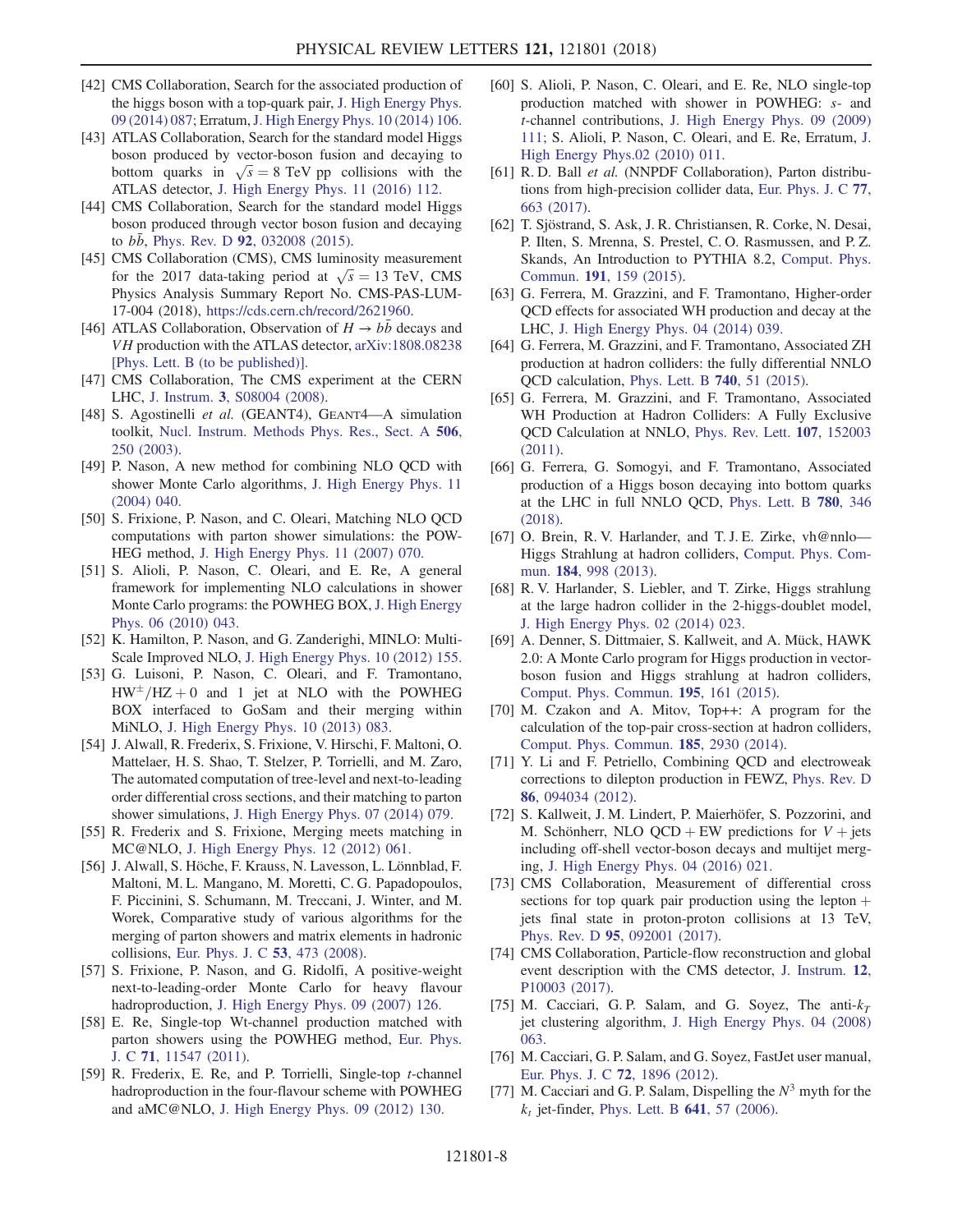- <span id="page-8-0"></span>[78] CMS Collaboration, The CMS trigger system, [J. Instrum.](https://doi.org/10.1088/1748-0221/12/01/P01020) 12[, P01020 \(2017\)](https://doi.org/10.1088/1748-0221/12/01/P01020).
- <span id="page-8-1"></span>[79] CMS Collaboration, Identification of heavy-flavour jets with the CMS detector in pp collisions at 13 TeV, [J. Instrum.](https://doi.org/10.1088/1748-0221/13/05/P05011) 13[, P05011 \(2018\)](https://doi.org/10.1088/1748-0221/13/05/P05011).
- <span id="page-8-2"></span>[80] J. M. Butterworth, A. R. Davison, M. Rubin, and G. P. Salam, Jet Substructure as a New Higgs Search Channel at the LHC, Phys. Rev. Lett. 100[, 242001 \(2008\)](https://doi.org/10.1103/PhysRevLett.100.242001).
- <span id="page-8-3"></span>[81] T. Junk, Confidence level computation for combining searches with small statistics, [Nucl. Instrum. Methods Phys.](https://doi.org/10.1016/S0168-9002(99)00498-2) [Res., Sect. A](https://doi.org/10.1016/S0168-9002(99)00498-2) 434, 435 (1999).
- [82] A. L. Read, Presentation of search results: The  $CL<sub>s</sub>$  technique, J. Phys. G 28[, 2693 \(2002\).](https://doi.org/10.1088/0954-3899/28/10/313)
- [83] ATLAS and CMS Collaborations, LHC Higgs Combination Group, Procedure for the LHC Higgs boson search combination in Summer 2011, CERN Report No. ATL-PHYS-PUB 011-11/CMS NOTE 2011-005 (2011), <http://cdsweb.cern.ch/record/1379837>.
- [84] G. Cowan, K. Cranmer, E. Gross, and O. Vitells, Asymptotic formulae for likelihood-based tests of new physics, [Eur. Phys. J. C](https://doi.org/10.1140/epjc/s10052-011-1554-0) 71, 1554 (2011); Erratum, [Eur. Phys. J. C](https://doi.org/10.1140/epjc/s10052-013-2501-z)73, [2501E \(2013\).](https://doi.org/10.1140/epjc/s10052-013-2501-z)

<span id="page-8-13"></span><span id="page-8-12"></span><span id="page-8-11"></span><span id="page-8-10"></span><span id="page-8-9"></span><span id="page-8-8"></span><span id="page-8-7"></span><span id="page-8-6"></span><span id="page-8-5"></span><span id="page-8-4"></span>A. M. Sirunyan,<sup>1</sup> A. Tumasyan,<sup>1</sup> W. Adam,<sup>2</sup> F. Ambrogi,<sup>2</sup> E. Asilar,<sup>2</sup> T. Bergauer,<sup>2</sup> J. Brandstetter,<sup>2</sup> M. Dragicevic,<sup>2</sup> J. Erö,<sup>2</sup> A. Escalante Del Valle,<sup>2</sup> M. Flechl,<sup>2</sup> R. Frühwirth,<sup>[2,b](#page-18-0)</sup> V. M. Ghete,<sup>2</sup> J. Hrubec,<sup>2</sup> M. Jeitler,<sup>2[,b](#page-18-0)</sup> N. Krammer,<sup>2</sup> I. Krätschmer,<sup>2</sup> D. Liko,<sup>2</sup> T. Madlener,<sup>2</sup> I. Mikulec,<sup>2</sup> N. Rad,<sup>2</sup> H. Rohringer,<sup>2</sup> J. Schieck,<sup>[2,b](#page-18-0)</sup> R. Schöfbeck,<sup>2</sup> M. Spanring,<sup>2</sup> D. Spitzbart,<sup>2</sup> W. Waltenberger,<sup>2</sup> J. Wittmann,<sup>2</sup> C.-E. Wulz,<sup>[2,b](#page-18-0)</sup> M. Zarucki,<sup>2</sup> V. Chekhovsky,<sup>3</sup> V. Mossolov,<sup>3</sup> J. Suarez Gonzalez,<sup>3</sup> E. A. De Wolf,<sup>4</sup> D. Di Croce,<sup>4</sup> X. Janssen,<sup>4</sup> J. Lauwers,<sup>4</sup> M. Pieters,<sup>4</sup> H. Van Haevermaet,<sup>4</sup> P. Van Mechelen,<sup>4</sup> N. Van Remortel,<sup>4</sup> S. Abu Zeid,<sup>5</sup> F. Blekman,<sup>5</sup> J. D'Hondt,<sup>5</sup> J. De Clercq,<sup>5</sup> K. Deroover,<sup>5</sup> G. Flouris,<sup>5</sup> D. Lontkovskyi,<sup>5</sup> S. Lowette,<sup>5</sup> I. Marchesini,<sup>5</sup> S. Moortgat,<sup>5</sup> L. Moreels,<sup>5</sup> Q. Python,<sup>5</sup> K. Skovpen,<sup>5</sup> S. Tavernier,<sup>5</sup> W. Van Doninck,<sup>5</sup> P. Van Mulders,<sup>5</sup> I. Van Parijs,<sup>5</sup> D. Beghin,<sup>6</sup> B. Bilin,<sup>6</sup> H. Brun,<sup>6</sup> B. Clerbaux,<sup>6</sup> G. De Lentdecker,<sup>6</sup> H. Delannoy,<sup>6</sup> B. Dorney, <sup>6</sup> G. Fasanella, <sup>6</sup> L. Favart, <sup>6</sup> R. Goldouzian, <sup>6</sup> A. Grebenyuk, <sup>6</sup> A. K. Kalsi, <sup>6</sup> T. Lenzi, <sup>6</sup> J. Luetic, <sup>6</sup> N. Postiau, <sup>6</sup> E. Starling,  $6$  L. Thomas,  $6$  C. Vander Velde,  $6$  P. Vanlaer,  $6$  D. Vannerom,  $6$  Q. Wang,  $6$  T. Cornelis,  $7$  D. Dobur,  $7$  A. Fagot,  $7$ M. Gul,<sup>7</sup> I. Khvastunov,<sup>[7,c](#page-18-1)</sup> D. Poyraz,<sup>7</sup> C. Roskas,<sup>7</sup> D. Trocino,<sup>7</sup> M. Tytgat,<sup>7</sup> W. Verbeke,<sup>7</sup> B. Vermassen,<sup>7</sup> M. Vit,<sup>7</sup> N. Zaganidis,<sup>7</sup> H. Bakhshiansohi,<sup>8</sup> O. Bondu,<sup>8</sup> S. Brochet,<sup>8</sup> G. Bruno,<sup>8</sup> C. Caputo,<sup>8</sup> P. David,<sup>8</sup> C. Delaere,<sup>8</sup> M. Delcourt,<sup>8</sup> A. Giammanco, <sup>8</sup> G. Krintiras, <sup>8</sup> V. Lemaitre, <sup>8</sup> A. Magitteri, <sup>8</sup> K. Piotrzkowski, <sup>8</sup> A. Saggio, <sup>8</sup> M. Vidal Marono, <sup>8</sup> P. Vischia, <sup>8</sup> S. Wertz, <sup>8</sup> J. Zobec, <sup>8</sup> F. L. Alves, <sup>9</sup> G. A. Alves, <sup>9</sup> M. Correa Martins Junior, <sup>9</sup> G. Correia Silva, <sup>9</sup> C. Hensel, <sup>9</sup> A. Moraes, M. E. Pol,<sup>9</sup> P. Rebello Teles,<sup>9</sup> E. Belchior Batista Das Chagas,<sup>10</sup> W. Carvalho,<sup>10</sup> J. Chinellato,<sup>10[,d](#page-18-2)</sup> E. Coelho,<sup>10</sup> E. M. Da Costa,<sup>10</sup> G. G. Da Silveira,<sup>1[0,e](#page-18-3)</sup> D. De Jesus Damiao,<sup>10</sup> C. De Oliveira Martins,<sup>10</sup> S. Fonseca De Souza,<sup>10</sup> H. Malbouisson,<sup>10</sup> D. Matos Figueiredo,<sup>10</sup> M. Melo De Almeida,<sup>10</sup> C. Mora Herrera,<sup>10</sup> L. Mundim,<sup>10</sup> H. Nogima,<sup>10</sup> W. L. Prado Da Silva,<sup>10</sup> L. J. Sanchez Rosas,<sup>10</sup> A. Santoro,<sup>10</sup> A. Sznajder,<sup>10</sup> M. Thiel,<sup>10</sup> E. J. Tonelli Manganote,<sup>10[,d](#page-18-2)</sup> F. Torres Da Silva De Araujo,<sup>10</sup> A. Vilela Pereira,<sup>10</sup> S. Ahuja,<sup>11a</sup> C. A. Bernardes,<sup>11a</sup> L. Calligaris,<sup>11a</sup> T. R. Fernandez Perez Tomei,<sup>11a</sup> E. M. Gregores,<sup>11a,11b</sup> P. G. Mercadante,<sup>11a,11b</sup> S. F. Novaes,<sup>11a</sup> Sandra S. Padula,<sup>11a</sup> A. Aleksandrov,<sup>12</sup> R. Hadjiiska,<sup>12</sup> P. Iaydjiev,<sup>12</sup> A. Marinov,<sup>12</sup> M. Misheva,<sup>12</sup> M. Rodozov,<sup>12</sup> M. Shopova,<sup>12</sup> G. Sultanov,<sup>12</sup> A. Dimitrov,<sup>13</sup> L. Litov,<sup>13</sup> B. Pavlov,<sup>13</sup> P. Petkov,<sup>13</sup> W. Fang,<sup>14[,f](#page-18-4)</sup> X. Gao,<sup>1[4,f](#page-18-4)</sup> L. Yuan,<sup>14</sup> M. Ahmad,<sup>15</sup> J. G. Bian,<sup>15</sup> G. M. Chen,<sup>15</sup> H. S. Chen,<sup>15</sup> M. Chen,<sup>15</sup> Y. Chen,<sup>15</sup> C. H. Jiang,<sup>15</sup> D. Leggat,<sup>15</sup> H. Liao,<sup>15</sup> Z. Liu,<sup>15</sup> S. M. Shaheen,<sup>15[,g](#page-18-5)</sup> A. Spiezia,<sup>15</sup> J. Tao,<sup>15</sup> Z. Wang,<sup>15</sup> E. Yazgan,<sup>15</sup> H. Zhang,<sup>15</sup> S. Zhang,<sup>1[5,g](#page-18-5)</sup> J. Zhao,<sup>15</sup> Y. Ban,<sup>16</sup> G. Chen,<sup>16</sup> A. Levin,<sup>16</sup> J. Li,<sup>16</sup> L. Li,<sup>16</sup> Q. Li,<sup>16</sup> Y. Mao,<sup>16</sup> S. J. Qian,<sup>16</sup> D. Wang,<sup>16</sup> Y. Wang,<sup>17</sup> C. Avila,<sup>18</sup> A. Cabrera,<sup>18</sup> C. A. Carrillo Montoya,<sup>18</sup> L. F. Chaparro Sierra,<sup>18</sup> C. Florez,<sup>18</sup> C. F. González Hernández,<sup>18</sup> M. A. Segura Delgado,<sup>18</sup> B. Courbon,<sup>19</sup> N. Godinovic,<sup>19</sup> D. Lelas,<sup>19</sup> I. Puljak,<sup>19</sup> T. Sculac,<sup>19</sup> Z. Antunovic,<sup>20</sup> M. Kovac,<sup>20</sup> V. Brigljevic,<sup>21</sup> D. Ferencek,<sup>21</sup> K. Kadija,<sup>21</sup> B. Mesic,<sup>21</sup> M. Roguljic,<sup>21</sup> A. Starodumov,<sup>2[1,h](#page-18-6)</sup> T. Susa,<sup>21</sup> M. W. Ather,<sup>22</sup> A. Attikis,<sup>22</sup> M. Kolosova,<sup>22</sup> G. Mavromanolakis,<sup>22</sup> J. Mousa,<sup>22</sup> C. Nicolaou,<sup>22</sup> F. Ptochos,<sup>22</sup> P. A. Razis,<sup>22</sup> H. Rykaczewski,<sup>22</sup> M. Finger,<sup>2[3,i](#page-18-7)</sup> M. Finger Jr.,<sup>23[,i](#page-18-7)</sup> E. Ayala,<sup>24</sup> E. Carrera Jarrin,<sup>25</sup> H. Abdalla,<sup>26[,j](#page-18-8)</sup> A. A. Abdelalim,<sup>2[6,k,l](#page-18-9)</sup> M. A. Mahmoud,<sup>26[,m,n](#page-18-10)</sup> S. Bhowmik,<sup>27</sup> A. Carvalho Antunes De Oliveira,<sup>27</sup> R. K. Dewanjee,<sup>27</sup> K. Ehataht,<sup>27</sup> M. Kadastik,<sup>27</sup> M. Raidal,<sup>27</sup> C. Veelken,<sup>27</sup> P. Eerola,<sup>28</sup> H. Kirschenmann,<sup>28</sup> J. Pekkanen,<sup>28</sup> M. Voutilainen,<sup>28</sup> J. Havukainen,<sup>29</sup> J. K. Heikkilä,<sup>29</sup> T. Järvinen,<sup>29</sup> V. Karimäki,<sup>29</sup> R. Kinnunen,<sup>29</sup> T. Lampén,<sup>29</sup> K. Lassila-Perini,<sup>29</sup> S. Laurila,<sup>29</sup> S. Lehti,<sup>29</sup> T. Lindén,<sup>29</sup> P. Luukka,<sup>29</sup> T. Mäenpää,<sup>29</sup> H. Siikonen,<sup>29</sup> E. Tuominen,<sup>29</sup> J. Tuominiemi,<sup>29</sup> T. Tuuva,<sup>30</sup> M. Besancon,<sup>31</sup> F. Couderc,<sup>31</sup> M. Dejardin,<sup>31</sup> D. Denegri,<sup>31</sup> J. L. Faure,<sup>31</sup> F. Ferri,<sup>31</sup> S. Ganjour,<sup>31</sup> A. Givernaud,<sup>31</sup> P. Gras,<sup>31</sup> G. Hamel de Monchenault,<sup>31</sup> P. Jarry,<sup>31</sup> C. Leloup,<sup>31</sup> E. Locci,<sup>31</sup> J. Malcles,<sup>31</sup> G. Negro, $31$  J. Rander, $31$  A. Rosowsky, $31$  M. Ö. Sahin, $31$  M. Titov, $31$  A. Abdulsalam, $32,0$  C. Amendola, $32$  I. Antropov, $32$ F. Beaudette,<sup>32</sup> P. Busson,<sup>32</sup> C. Charlot,<sup>32</sup> R. Granier de Cassagnac,<sup>32</sup> I. Kucher,<sup>32</sup> A. Lobanov,<sup>32</sup> J. Martin Blanco,<sup>32</sup>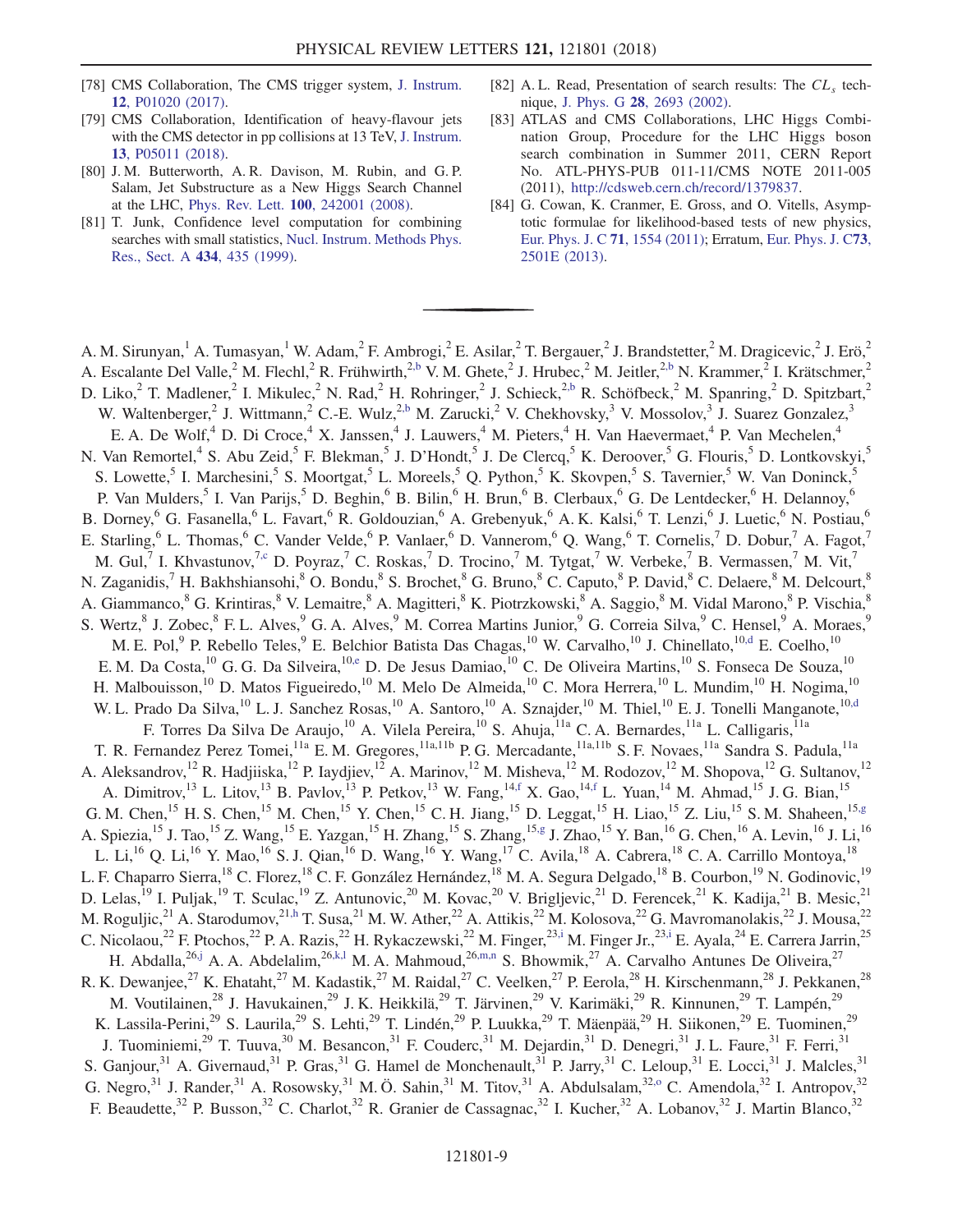<span id="page-9-11"></span><span id="page-9-10"></span><span id="page-9-9"></span><span id="page-9-8"></span><span id="page-9-7"></span><span id="page-9-6"></span><span id="page-9-5"></span><span id="page-9-4"></span><span id="page-9-3"></span><span id="page-9-2"></span><span id="page-9-1"></span><span id="page-9-0"></span>C. Martin Perez,<sup>32</sup> M. Nguyen,<sup>32</sup> C. Ochando,<sup>32</sup> G. Ortona,<sup>32</sup> P. Paganini,<sup>32</sup> P. Pigard,<sup>32</sup> J. Rembser,<sup>32</sup> R. Salerno,<sup>32</sup> J. B. Sauvan,<sup>32</sup> Y. Sirois,<sup>32</sup> A. G. Stahl Leiton,<sup>32</sup> A. Zabi,<sup>32</sup> A. Zghiche,<sup>32</sup> J.-L. Agram,<sup>3[3,p](#page-18-12)</sup> J. Andrea,<sup>33</sup> D. Bloch,<sup>33</sup> J.-M. Brom,<sup>33</sup> E.C. Chabert,<sup>33</sup> V. Cherepanov,<sup>33</sup> C. Collard,<sup>33</sup> E. Conte,<sup>33[,p](#page-18-12)</sup> J.-C. Fontaine,<sup>3[3,p](#page-18-12)</sup> D. Gelé,<sup>33</sup> U. Goerlach,<sup>33</sup> M. Jansová,<sup>33</sup> A.-C. Le Bihan,<sup>33</sup> N. Tonon,<sup>33</sup> P. Van Hove,<sup>33</sup> S. Gadrat,<sup>34</sup> S. Beauceron,<sup>35</sup> C. Bernet,<sup>35</sup> G. Boudoul,<sup>35</sup> N. Chanon,<sup>35</sup> R. Chierici,<sup>35</sup> D. Contardo,<sup>35</sup> P. Depasse,<sup>35</sup> H. El Mamouni,<sup>35</sup> J. Fay,<sup>35</sup> L. Finco,<sup>35</sup> S. Gascon,<sup>35</sup> M. Gouzevitch,<sup>35</sup> G. Grenier,<sup>35</sup> B. Ille,<sup>35</sup> F. Lagarde,<sup>35</sup> I. B. Laktineh,<sup>35</sup> H. Lattaud,<sup>35</sup> M. Lethuillier,<sup>35</sup> L. Mirabito,<sup>35</sup> S. Perries,<sup>35</sup> A. Popov,<sup>3[5,q](#page-18-13)</sup> V. Sordini,<sup>35</sup> G. Touquet,<sup>35</sup> M. Vander Donckt,<sup>35</sup> S. Viret,<sup>35</sup> A. Khvedelidze,<sup>3[6,i](#page-18-7)</sup> Z. Tsamalaidze,<sup>3[7,i](#page-18-7)</sup> C. Autermann,<sup>38</sup> L. Feld,<sup>38</sup> M. K. Kiesel,<sup>38</sup> K. Klein,<sup>38</sup> M. Lipinski,<sup>38</sup> M. Preuten,<sup>38</sup> M. P. Rauch,<sup>38</sup> C. Schomakers,<sup>38</sup> J. Schulz,  $38$  M. Teroerde,  $38$  B. Wittmer,  $38$  A. Albert,  $39$  D. Duchardt,  $39$  M. Erdmann,  $39$  S. Erdweg,  $39$  T. Esch,  $39$  R. Fischer,  $39$ S. Ghosh,<sup>39</sup> A. Güth,<sup>39</sup> T. Hebbeker,<sup>39</sup> C. Heidemann,<sup>39</sup> K. Hoepfner,<sup>39</sup> H. Keller,<sup>39</sup> L. Mastrolorenzo,<sup>39</sup> M. Merschmeyer,<sup>39</sup> A. Meyer,<sup>39</sup> P. Millet,<sup>39</sup> S. Mukherjee,<sup>39</sup> T. Pook,<sup>39</sup> M. Radziej,<sup>39</sup> H. Reithler,<sup>39</sup> M. Rieger,<sup>39</sup> A. Schmidt,<sup>39</sup> D. Teyssier,<sup>39</sup> S. Thüer,  $39$  G. Flügge,  $40$  O. Hlushchenko,  $40$  T. Kress,  $40$  T. Müller,  $40$  A. Nehrkorn,  $40$  A. Nowack,  $40$  C. Pistone,  $40$  O. Pooth,  $40$ D. Roy,<sup>40</sup> H. Sert,<sup>40</sup> A. Stahl,<sup>4[0,r](#page-18-14)</sup> M. Aldaya Martin,<sup>41</sup> T. Arndt,<sup>41</sup> C. Asawatangtrakuldee,<sup>41</sup> I. Babounikau,<sup>41</sup> K. Beernaert,<sup>41</sup> O. Behnke,<sup>41</sup> U. Behrens,<sup>41</sup> A. Bermúdez Martínez,<sup>41</sup> D. Bertsche,<sup>41</sup> A. A. Bin Anuar,<sup>41</sup> K. Borras,<sup>4[1,s](#page-18-15)</sup> V. Botta,<sup>41</sup> A. Campbell,<sup>41</sup> P. Connor,<sup>41</sup> C. Contreras-Campana,<sup>41</sup> V. Danilov,<sup>41</sup> A. De Wit,<sup>41</sup> M. M. Defranchis,<sup>41</sup> C. Diez Pardos,<sup>41</sup> D. Domínguez Damiani,<sup>41</sup> G. Eckerlin,<sup>41</sup> T. Eichhorn,<sup>41</sup> A. Elwood,<sup>41</sup> E. Eren,<sup>41</sup> E. Gallo,<sup>41[,t](#page-18-16)</sup> A. Geiser,<sup>41</sup> J. M. Grados Luyando,<sup>41</sup> A. Grohsjean,<sup>41</sup> M. Guthoff,<sup>41</sup> M. Haranko,<sup>41</sup> A. Harb,<sup>41</sup> H. Jung,<sup>41</sup> M. Kasemann,<sup>41</sup> J. Keaveney,<sup>41</sup> C. Kleinwort,<sup>41</sup> J. Knolle,<sup>41</sup> D. Krücker,<sup>41</sup> W. Lange,<sup>41</sup> A. Lelek,<sup>41</sup> T. Lenz,<sup>41</sup> J. Leonard,<sup>41</sup> K. Lipka,<sup>41</sup> W. Lohmann,<sup>41[,u](#page-18-17)</sup> R. Mankel,<sup>41</sup> I.-A. Melzer-Pellmann,<sup>41</sup> A. B. Meyer,<sup>41</sup> M. Meyer,<sup>41</sup> M. Missiroli,<sup>41</sup> J. Mnich,<sup>41</sup> V. Myronenko,<sup>41</sup> S. K. Pflitsch,<sup>41</sup> D. Pitzl,<sup>41</sup> A. Raspereza,<sup>41</sup> P. Saxena,<sup>41</sup> P. Schütze,<sup>41</sup> C. Schwanenberger,<sup>41</sup> R. Shevchenko,<sup>41</sup> A. Singh,<sup>41</sup> H. Tholen,<sup>41</sup> O. Turkot,<sup>41</sup> A. Vagnerini,<sup>41</sup> G. P. Van Onsem,<sup>41</sup> R. Walsh,<sup>41</sup> Y. Wen,<sup>41</sup> K. Wichmann,<sup>41</sup> C. Wissing,<sup>41</sup> O. Zenaiev,<sup>41</sup> R. Aggleton,<sup>42</sup> S. Bein,<sup>42</sup> L. Benato,<sup>42</sup> A. Benecke,<sup>42</sup> V. Blobel,<sup>42</sup> T. Dreyer,<sup>42</sup> A. Ebrahimi,<sup>42</sup> E. Garutti,<sup>42</sup> D. Gonzalez,<sup>42</sup> P. Gunnellini,<sup>42</sup> J. Haller,<sup>42</sup> A. Hinzmann,<sup>42</sup> A. Karavdina,<sup>42</sup> G. Kasieczka,<sup>42</sup> R. Klanner,<sup>42</sup> R. Kogler,<sup>42</sup> N. Kovalchuk,<sup>42</sup> S. Kurz,<sup>42</sup> V. Kutzner,<sup>42</sup> J. Lange,<sup>42</sup> D. Marconi,<sup>42</sup> J. Multhaup,<sup>42</sup> M. Niedziela,<sup>42</sup> C. E. N. Niemeyer,<sup>42</sup> D. Nowatschin,<sup>42</sup> A. Perieanu,<sup>42</sup> A. Reimers,<sup>42</sup> O. Rieger,<sup>42</sup> C. Scharf,<sup>42</sup> P. Schleper,<sup>42</sup> S. Schumann,<sup>42</sup> J. Schwandt,<sup>42</sup> J. Sonneveld,<sup>42</sup> H. Stadie,<sup>42</sup> G. Steinbrück,<sup>42</sup> F. M. Stober,<sup>42</sup> M. Stöver,<sup>42</sup> B. Vormwald,<sup>42</sup> I. Zoi,<sup>42</sup> M. Akbiyik,<sup>43</sup> C. Barth,<sup>43</sup> M. Baselga,<sup>43</sup> S. Baur,<sup>43</sup> E. Butz,<sup>43</sup> R. Caspart,<sup>43</sup> T. Chwalek,<sup>43</sup> F. Colombo,<sup>43</sup> W. De Boer,<sup>43</sup> A. Dierlamm,<sup>43</sup> K. El Morabit,<sup>43</sup> N. Faltermann,<sup>43</sup> B. Freund,<sup>43</sup> M. Giffels,<sup>43</sup> M. A. Harrendorf,<sup>43</sup> F. Hartmann,<sup>43[,r](#page-18-14)</sup> S. M. Heindl,<sup>43</sup> U. Husemann,<sup>43</sup> I. Katkov,<sup>4[3,q](#page-18-13)</sup> S. Kudella,<sup>43</sup> S. Mitra,<sup>43</sup> M. U. Mozer,<sup>43</sup> Th. Müller,<sup>43</sup> M. Musich,<sup>43</sup> M. Plagge,<sup>43</sup> G. Quast,<sup>43</sup> K. Rabbertz,<sup>43</sup> M. Schröder,<sup>43</sup> I. Shvetsov,<sup>43</sup> H. J. Simonis,<sup>43</sup> R. Ulrich,<sup>43</sup> S. Wayand,<sup>43</sup> M. Weber,<sup>43</sup> T. Weiler,<sup>43</sup> C. Wöhrmann,<sup>43</sup> R. Wolf,<sup>43</sup> G. Anagnostou,<sup>44</sup> G. Daskalakis,<sup>44</sup> T. Geralis,<sup>44</sup> A. Kyriakis,<sup>44</sup> D. Loukas,<sup>44</sup> G. Paspalaki,<sup>44</sup> A. Agapitos,<sup>45</sup> G. Karathanasis,<sup>45</sup> P. Kontaxakis,<sup>45</sup> A. Panagiotou,<sup>45</sup> I. Papavergou,<sup>45</sup> N. Saoulidou,<sup>45</sup> E. Tziaferi,<sup>45</sup> K. Vellidis,<sup>45</sup> K. Kousouris,<sup>46</sup> I. Papakrivopoulos,<sup>46</sup> G. Tsipolitis,<sup>46</sup> I. Evangelou,<sup>47</sup> C. Foudas,<sup>47</sup> P. Gianneios,<sup>47</sup> P. Katsoulis,<sup>47</sup> P. Kokkas,<sup>47</sup> S. Mallios,<sup>47</sup> N. Manthos,<sup>47</sup> I. Papadopoulos,<sup>47</sup> E. Paradas,<sup>47</sup> J. Strologas,<sup>47</sup> F. A. Triantis,<sup>47</sup> D. Tsitsonis,<sup>47</sup> M. Bartók,<sup>4[8,v](#page-18-18)</sup> M. Csanad,<sup>48</sup> N. Filipovic,<sup>48</sup> P. Major,<sup>48</sup> M. I. Nagy,<sup>48</sup> G. Pasztor,<sup>48</sup> O. Surányi,<sup>48</sup> G. I. Veres,<sup>48</sup> G. Bencze,<sup>49</sup> C. Hajdu,<sup>49</sup> D. Horvath,<sup>49[,w](#page-18-19)</sup> Á. Hunyadi,<sup>49</sup> F. Sikler,<sup>49</sup> T. Á. Vámi,<sup>49</sup> V. Veszpremi,<sup>49</sup> G. Vesztergombi,<sup>49[,a,x](#page-18-20)</sup> N. Beni,<sup>50</sup> S. Czellar,<sup>50</sup> J. Karancsi,<sup>50[,v](#page-18-18)</sup> A. Makovec,<sup>50</sup> J. Molnar,<sup>50</sup> Z. Szillasi,<sup>50</sup> P. Raics,<sup>51</sup> Z. L. Trocsanyi,<sup>51</sup> B. Ujvari,<sup>51</sup> S. Choudhury,<sup>52</sup> J. R. Komaragiri,<sup>52</sup> P. C. Tiwari,<sup>52</sup> S. Bahinipati,<sup>5[3,y](#page-18-21)</sup> C. Kar,<sup>53</sup> P. Mal,<sup>53</sup> K. Mandal,<sup>53</sup> A. Nayak,<sup>53[,z](#page-18-22)</sup> S. Roy Chowdhury,<sup>53</sup> D. K. Sahoo,<sup>5[3,y](#page-18-21)</sup> S. K. Swain,<sup>53</sup> S. Bansal,<sup>54</sup> S. B. Beri,<sup>54</sup> V. Bhatnagar,<sup>54</sup> S. Chauhan,<sup>54</sup> R. Chawla,<sup>54</sup> N. Dhingra,<sup>54</sup> R. Gupta,<sup>54</sup> A. Kaur,<sup>54</sup> M. Kaur,<sup>54</sup> S. Kaur,<sup>54</sup> P. Kumari,<sup>54</sup> M. Lohan,<sup>54</sup> M. Meena,<sup>54</sup> A. Mehta,<sup>54</sup> K. Sandeep,<sup>54</sup> S. Sharma,<sup>54</sup> J. B. Singh,<sup>54</sup> A. K. Virdi,<sup>54</sup> G. Walia,<sup>54</sup> A. Bhardwaj,<sup>55</sup> B. C. Choudhary,<sup>55</sup> R. B. Garg,<sup>55</sup> M. Gola,<sup>55</sup> S. Keshri,<sup>55</sup> Ashok Kumar,<sup>55</sup> S. Malhotra,<sup>55</sup> M. Naimuddin,<sup>55</sup> P. Priyanka,<sup>55</sup> K. Ranjan,<sup>55</sup> Aashaq Shah,<sup>55</sup> R. Sharma,<sup>55</sup> R. Bhardwaj,<sup>5[6,aa](#page-18-23)</sup> M. Bharti,<sup>56[,aa](#page-18-23)</sup> R. Bhattacharya,<sup>56</sup> S. Bhattacharya,<sup>56</sup> U. Bhawandeep,<sup>56,aa</sup> D. Bhowmik,<sup>56</sup> S. Dey,<sup>56</sup> S. Dutt,<sup>5[6,aa](#page-18-23)</sup> S. Dutta,<sup>56</sup> S. Ghosh,<sup>56</sup> K. Mondal,<sup>56</sup> S. Nandan,<sup>56</sup> A. Purohit,<sup>56</sup> P. K. Rout,<sup>56</sup> A. Roy,<sup>56</sup> G. Saha,<sup>56</sup> S. Sarkar,<sup>56</sup> M. Sharan,<sup>56</sup> B. Singh,<sup>56[,aa](#page-18-23)</sup> S. Thakur,<sup>56,aa</sup> P. K. Behera,<sup>57</sup> A. Muhammad,<sup>57</sup> R. Chudasama,<sup>58</sup> D. Dutta,<sup>58</sup> V. Jha,<sup>58</sup> V. Kumar,<sup>58</sup> D. K. Mishra,<sup>58</sup> P. K. Netrakanti,<sup>58</sup> L. M. Pant,<sup>58</sup> P. Shukla,<sup>58</sup> P. Suggisetti,<sup>58</sup> T. Aziz,<sup>59</sup> M. A. Bhat,<sup>59</sup> S. Dugad,<sup>59</sup> G. B. Mohanty,<sup>59</sup> N. Sur,<sup>59</sup> Ravindra Kumar Verma,<sup>59</sup> S. Banerjee,<sup>60</sup> S. Bhattacharya,<sup>60</sup> S. Chatterjee,<sup>60</sup> P. Das,<sup>60</sup> M. Guchait,<sup>60</sup> Sa. Jain,<sup>60</sup> S. Karmakar,<sup>60</sup> S. Kumar,<sup>60</sup> M. Maity,<sup>6[0,bb](#page-18-24)</sup> G. Majumder,<sup>60</sup> K. Mazumdar,<sup>60</sup> N. Sahoo,<sup>60</sup> T. Sarkar,  $60, b$ b S. Chauhan,  $61$  S. Dube,  $61$  V. Hegde,  $61$  A. Kapoor,  $61$  K. Kothekar,  $61$  S. Pandey,  $61$  A. Rane,  $61$  A. Rastogi,  $61$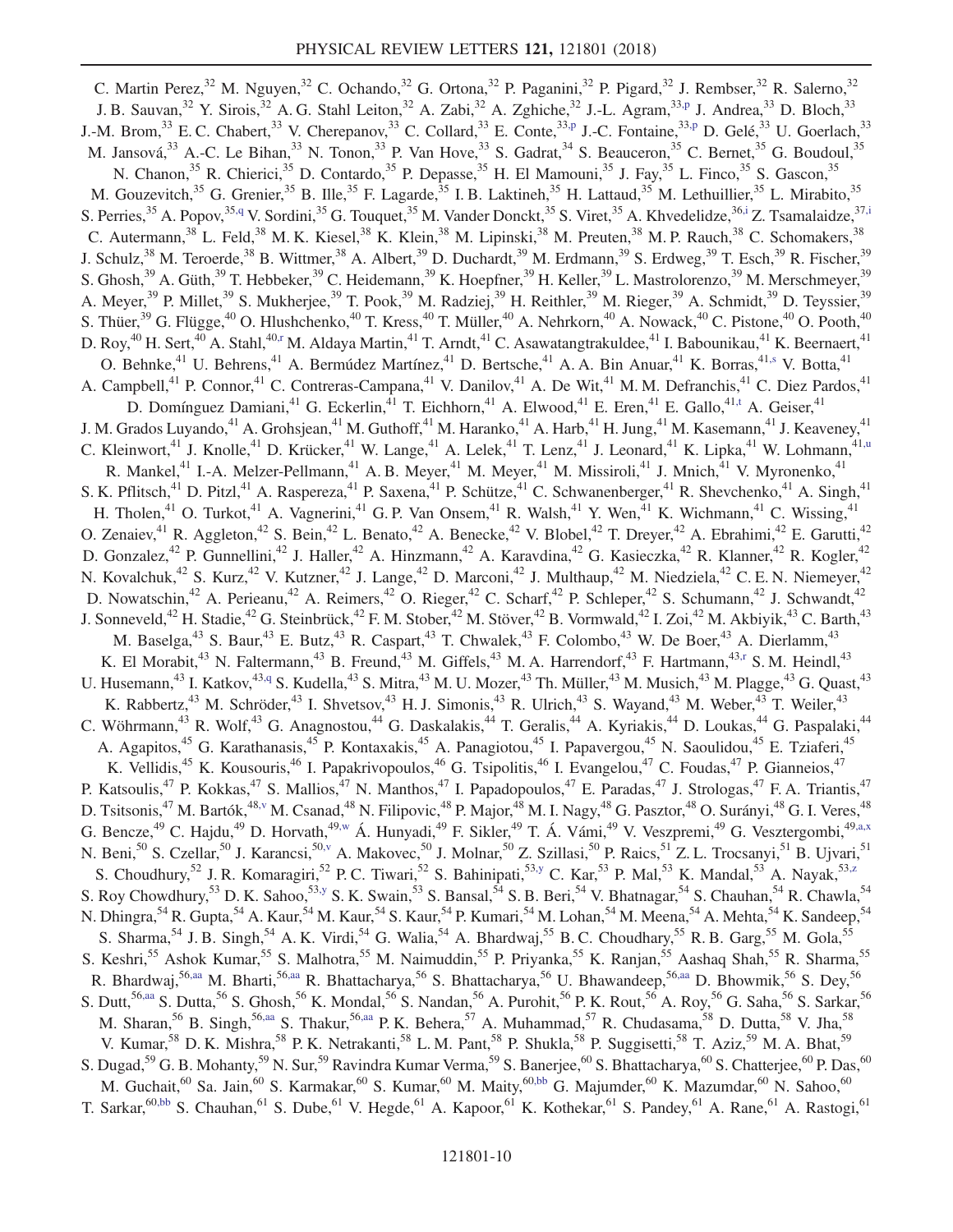<span id="page-10-7"></span><span id="page-10-6"></span><span id="page-10-5"></span><span id="page-10-4"></span><span id="page-10-3"></span><span id="page-10-2"></span><span id="page-10-1"></span><span id="page-10-0"></span>S. Sharma, <sup>61</sup> S. Chenarani, <sup>62[,cc](#page-18-25)</sup> E. Eskandari Tadavani, <sup>62</sup> S. M. Etesami, <sup>6[2,cc](#page-18-25)</sup> M. Khakzad, <sup>62</sup> M. Mohammadi Najafabadi, <sup>62</sup> M. Naseri,<sup>62</sup> F. Rezaei Hosseinabadi,<sup>62</sup> B. Safarzadeh,<sup>62[,dd](#page-18-26)</sup> M. Zeinali,<sup>62</sup> M. Felcini,<sup>63</sup> M. Grunewald,<sup>63</sup> M. Abbrescia,<sup>64a,64b</sup> C. Calabria,<sup>64a,64b</sup> A. Colaleo,<sup>64a</sup> D. Creanza,<sup>64a,64c</sup> L. Cristella,<sup>64a,64b</sup> N. De Filippis,<sup>64a,64c</sup> M. De Palma,<sup>64a,64b</sup> A. Di Florio,  $^{64a,64b}$  F. Errico,  $^{64a,64b}$  L. Fiore,  $^{64a}$  A. Gelmi,  $^{64a,64b}$  G. Iaselli,  $^{64a,64c}$  M. Ince,  $^{64a,64b}$  S. Lezki,  $^{64a,64b}$  G. Maggi,  $^{64a,64c}$ M. Maggi,<sup>64a</sup> G. Miniello,<sup>64a,64b</sup> S. My,<sup>64a,64b</sup> S. Nuzzo,<sup>64a,64b</sup> A. Pompili,<sup>64a,64b</sup> G. Pugliese,<sup>64a,64c</sup> R. Radogna,<sup>64a</sup> A. Ranieri,<sup>64a</sup> G. Selvaggi,<sup>64a,64b</sup> A. Sharma,<sup>64a</sup> L. Silvestris,<sup>64a</sup> R. Venditti,<sup>64a</sup> P. Verwilligen,<sup>64a</sup> G. Abbiendi,<sup>65a</sup> C. Battilana,<sup>65a,65b</sup> D. Bonacorsi,<sup>65a,65b</sup> L. Borgonovi,<sup>65a,65b</sup> S. Braibant-Giacomelli,<sup>65a,65b</sup> R. Campanini,<sup>65a,65b</sup> P. Capiluppi,<sup>65a,65b</sup> A. Castro,<sup>65a,65b</sup> F. R. Cavallo,<sup>65a</sup> S. S. Chhibra,<sup>65a,65b</sup> G. Codispoti,<sup>65a,65b</sup> M. Cuffiani,<sup>65a,65b</sup> G. M. Dallavalle, <sup>65a</sup> F. Fabbri, <sup>65a</sup> A. Fanfani, <sup>65a, 65b</sup> E. Fontanesi, <sup>65a</sup> P. Giacomelli, <sup>65a</sup> C. Grandi, <sup>65a</sup> L. Guiducci, <sup>65a, 65b</sup> F. Iemmi, <sup>65a,65b</sup> S. Lo Meo, <sup>65[a,ee](#page-18-27)</sup> S. Marcellini, <sup>65a</sup> G. Masetti, <sup>65a</sup> A. Montanari, <sup>65a</sup> F. L. Navarria, <sup>65a,65b</sup> A. Perrotta, <sup>65a</sup> F. Primavera,<sup>65a,65b</sup> A. M. Rossi,<sup>65a,65b</sup> T. Rovelli,<sup>65a,65b</sup> G. P. Siroli,<sup>65a,65b</sup> N. Tosi,<sup>65a</sup> S. Albergo,<sup>66a,66b</sup> A. Di Mattia,<sup>66a</sup> R. Potenza,<sup>66a,66b</sup> A. Tricomi,<sup>66a,66b</sup> C. Tuve,<sup>66a,66b</sup> G. Barbagli,<sup>67a</sup> K. Chatterjee,<sup>67a,67b</sup> V. Ciulli,<sup>67a,67b</sup> C. Civinini,<sup>67a</sup> R. D'Alessandro, <sup>67a,67b</sup> E. Focardi, <sup>67a,67b</sup> G. Latino, <sup>67a</sup> P. Lenzi, <sup>67a,67b</sup> M. Meschini, <sup>67a</sup> S. Paoletti, <sup>67a</sup> L. Russo, <sup>67a[,ff](#page-18-28)</sup> G. Sguazzoni, <sup>67a</sup> D. Strom, <sup>67a</sup> L. Viliani, <sup>67a</sup> L. Benussi, <sup>68</sup> S. Bianco, <sup>68</sup> F. Fabbri, <sup>68</sup> D. Piccolo, <sup>68</sup> F. Ferro, <sup>69a</sup> R. Mulargia,<sup>69a,69b</sup> F. Ravera,<sup>69a,69b</sup> E. Robutti,<sup>69a</sup> S. Tosi,<sup>69a,69b</sup> A. Benaglia,<sup>70a</sup> A. Beschi,<sup>70a,70b</sup> F. Brivio,<sup>70a,70b</sup> V. Ciriolo,<sup>70a,70[b,r](#page-18-14)</sup> S. Di Guida,<sup>70a,70b,r</sup> M. E. Dinardo,<sup>70a,70b</sup> S. Fiorendi,<sup>70a,70b</sup> S. Gennai,<sup>70a</sup> A. Ghezzi,<sup>70a,70b</sup> P. Govoni,<sup>70a,70b</sup> M. Malberti,<sup>70a,70b</sup> S. Malvezzi,<sup>70a</sup> D. Menasce,<sup>70a</sup> F. Monti,<sup>70a</sup> L. Moroni,<sup>70a</sup> M. Paganoni,<sup>70a,70b</sup> D. Pedrini,<sup>70a</sup> S. Ragazzi,<sup>70a,70b</sup> T. Tabarelli de Fatis,<sup>70a,70b</sup> D. Zuolo,<sup>70a,70b</sup> S. Buontempo,<sup>71a</sup> N. Cavallo,<sup>71a,71c</sup> A. De Iorio,<sup>71a,71b</sup> A. Di Crescenzo,<sup>71a,71b</sup> F. Fabozzi,<sup>71a,71c</sup> F. Fienga,<sup>71a</sup> G. Galati,<sup>71a</sup> A. O. M. Iorio,<sup>71a,71b</sup> W. A. Khan,<sup>71a</sup> L. Lista,<sup>71a</sup> S. Meola,<sup>71a,71d[,r](#page-18-14)</sup> P. Paolucci,<sup>71a,r</sup> C. Sciacca,<sup>71a,71b</sup> E. Voevodina,<sup>71a,71b</sup> P. Azzi,<sup>72a</sup> N. Bacchetta,<sup>72a</sup> D. Bisello,<sup>72a,72b</sup> A. Boletti,<sup>72a,72b</sup> A. Bragagnolo,<sup>72a</sup> R. Carlin,<sup>72a,72b</sup> P. Checchia,<sup>72a</sup> M. Dall'Osso,<sup>72a,72b</sup> P. De Castro Manzano,<sup>72a</sup> T. Dorigo,<sup>72a</sup> U. Dosselli,<sup>72a</sup> F. Gasparini,<sup>72a,72b</sup> U. Gasparini,<sup>72a,72b</sup> A. Gozzelino,<sup>72a</sup> S. Y. Hoh,<sup>72a</sup> S. Lacaprara,<sup>72a</sup> P. Lujan,<sup>72a</sup> M. Margoni,<sup>72a,72b</sup> A. T. Meneguzzo,<sup>72a,72b</sup> J. Pazzini,<sup>72a,72b</sup> M. Presilla,<sup>72a,72b</sup> P. Ronchese,<sup>72a,72b</sup> R. Rossin,<sup>72a,72b</sup> F. Simonetto,<sup>72a,72b</sup> A. Tiko,<sup>72a</sup> E. Torassa,<sup>72a</sup> M. Tosi,<sup>72a,72b</sup> M. Zanetti,<sup>72a,72b</sup> P. Zotto,<sup>72a,72b</sup> G. Zumerle,<sup>72a,72b</sup> A. Braghieri,<sup>73a</sup> A. Magnani,<sup>73a</sup> P. Montagna,<sup>73a,73b</sup> S. P. Ratti,<sup>73a,73b</sup> V. Re,<sup>73a</sup> M. Ressegotti,<sup>73a,73b</sup> C. Riccardi,<sup>73a,73b</sup> P. Salvini,<sup>73a</sup> I. Vai,<sup>73a,73b</sup> P. Vitulo,<sup>73a,73b</sup> M. Biasini,<sup>74a,74b</sup> G. M. Bilei,<sup>74a</sup> C. Cecchi,<sup>74a,74b</sup> D. Ciangottini,<sup>74a,74b</sup> L. Fanò,<sup>74a,74b</sup> P. Lariccia,<sup>74a,74b</sup> R. Leonardi,<sup>74a,74b</sup> E. Manoni,<sup>74a</sup> G. Mantovani,<sup>74a,74b</sup> V. Mariani,<sup>74a,74b</sup> M. Menichelli,<sup>74a</sup> A. Rossi,<sup>74a,74b</sup> A. Santocchia,<sup>74a,74b</sup> D. Spiga,<sup>74a</sup> K. Androsov,<sup>75a</sup> P. Azzurri,<sup>75a</sup> G. Bagliesi,<sup>75a</sup> L. Bianchini,<sup>75a</sup> T. Boccali,<sup>75a</sup> L. Borrello,<sup>75a</sup> R. Castaldi,<sup>75a</sup> M. A. Ciocci,<sup>75a,75b</sup> R. Dell'Orso,<sup>75a</sup> G. Fedi,<sup>75a</sup> F. Fiori,<sup>75a,75c</sup> L. Giannini,<sup>75a,75c</sup> A. Giassi,<sup>75a</sup> M. T. Grippo,<sup>75a</sup> F. Ligabue,<sup>75a,75c</sup> E. Manca,<sup>75a,75c</sup> G. Mandorli,<sup>75a,75c</sup> A. Messineo,<sup>75a,75b</sup> F. Palla,<sup>75a</sup> A. Rizzi,<sup>75a,75b</sup> G. Rolandi,<sup>75a[,gg](#page-18-29)</sup> P. Spagnolo,<sup>75a</sup> R. Tenchini,<sup>75a</sup> G. Tonelli,<sup>75a,75b</sup> A. Venturi,<sup>75a</sup> P. G. Verdini,<sup>75a</sup> L. Barone,<sup>76a,76b</sup> F. Cavallari,<sup>76a</sup> M. Cipriani,<sup>76a,76b</sup> D. Del Re,<sup>76a,76b</sup> E. Di Marco,<sup>76a,76b</sup> M. Diemoz,<sup>76a</sup> S. Gelli,<sup>76a,76b</sup> E. Longo,<sup>76a,76b</sup> B. Marzocchi,<sup>76a,76b</sup> P. Meridiani,<sup>76a</sup> G. Organtini,<sup>76a,76b</sup> F. Pandolfi,<sup>76a</sup> R. Paramatti,<sup>76a,76b</sup> F. Preiato,<sup>76a,76b</sup> S. Rahatlou,<sup>76a,76b</sup> C. Rovelli,<sup>76a</sup> F. Santanastasio,<sup>76a,76b</sup> N. Amapane,<sup>77a,77b</sup> R. Arcidiacono,<sup>77a,77c</sup> S. Argiro,<sup>77a,77b</sup> M. Arneodo,<sup>77a,77c</sup> N. Bartosik,<sup>77a</sup> R. Bellan,<sup>77a,77b</sup> C. Biino,<sup>77a</sup> A. Cappati,<sup>77a,77b</sup> N. Cartiglia,<sup>77a</sup> F. Cenna,<sup>77a,77b</sup> S. Cometti,<sup>77a</sup> M. Costa,<sup>77a,77b</sup> R. Covarelli,<sup>77a,77b</sup> N. Demaria,<sup>77a</sup> B. Kiani,<sup>77a,77b</sup> C. Mariotti,<sup>77a</sup> S. Maselli,<sup>77a</sup> E. Migliore,<sup>77a,77b</sup> V. Monaco,<sup>77a,77b</sup> E. Monteil,<sup>77a,77b</sup> M. Monteno,<sup>77a</sup> M. M. Obertino,<sup>77a,77b</sup> L. Pacher,<sup>77a,77b</sup> N. Pastrone,<sup>77a</sup> M. Pelliccioni,<sup>77a</sup> G. L. Pinna Angioni,<sup>77a,77b</sup> A. Romero,<sup>77a,77b</sup> M. Ruspa,<sup>77a,77c</sup> R. Sacchi,<sup>77a,77b</sup> R. Salvatico,<sup>77a,77b</sup> K. Shchelina,<sup>77a,77b</sup> V. Sola,<sup>77a</sup> A. Solano,<sup>77a,77b</sup> D. Soldi,<sup>77a,77b</sup> A. Staiano,<sup>77a</sup> S. Belforte,<sup>78a</sup> V. Candelise,<sup>78a,78b</sup> M. Casarsa,<sup>78a</sup> F. Cossutti,<sup>78a</sup> A. Da Rold,<sup>78a,78b</sup> G. Della Ricca,<sup>78a,78b</sup> F. Vazzoler,<sup>78a,78b</sup> A. Zanetti,<sup>78a</sup> D. H. Kim,<sup>79</sup> G. N. Kim,<sup>79</sup> M. S. Kim,<sup>79</sup> J. Lee,<sup>79</sup> S. Lee,<sup>79</sup> S. W. Lee,<sup>79</sup> C. S. Moon,<sup>79</sup> Y. D. Oh,<sup>79</sup> S. I. Pak,<sup>79</sup> S. Sekmen,<sup>79</sup> D. C. Son,<sup>79</sup> Y. C. Yang,<sup>79</sup> H. Kim,<sup>80</sup> D. H. Moon,<sup>80</sup> G. Oh,  $80$  B. Francois,  $81$  J. Goh,  $81, hh$  T. J. Kim,  $81$  S. Cho,  $82$  S. Choi,  $82$  Y. Go,  $82$  D. Gyun,  $82$  S. Ha,  $82$  B. Hong,  $82$  Y. Jo,  $82$ K. Lee, ${}^{82}$  K. S. Lee, ${}^{82}$  S. Lee, ${}^{82}$  J. Lim, ${}^{82}$  S. K. Park, ${}^{82}$  Y. Roh, ${}^{82}$  H. S. Kim, ${}^{83}$  J. Almond, ${}^{84}$  J. Kim, ${}^{84}$  J. S. Kim, ${}^{84}$  H. Lee, ${}^{84}$ K. Lee,  $84$  K. Nam,  $84$  S. B. Oh,  $84$  B. C. Radburn-Smith,  $84$  S. h. Seo,  $84$  U. K. Yang,  $84$  H. D. Yoo,  $84$  G. B. Yu,  $84$  D. Jeon,  $85$ H. Kim,<sup>85</sup> J. H. Kim,<sup>85</sup> J. S. H. Lee,<sup>85</sup> I. C. Park,<sup>85</sup> Y. Choi,<sup>86</sup> C. Hwang,<sup>86</sup> J. Lee,<sup>86</sup> I. Yu,<sup>86</sup> V. Dudenas,<sup>87</sup> A. Juodagalvis,<sup>87</sup> J. Vaitkus, <sup>87</sup> Z. A. Ibrahim, <sup>88</sup> M. A. B. Md Ali, <sup>88,ji</sup> F. Mohamad Idris, <sup>88[,jj](#page-18-32)</sup> W. A. T. Wan Abdullah, <sup>88</sup> M. N. Yusli, <sup>88</sup> Z. Zolkapli,<sup>88</sup> J. F. Benitez,<sup>89</sup> A. Castaneda Hernandez,<sup>89</sup> J. A. Murillo Quijada,<sup>89</sup> H. Castilla-Valdez,<sup>90</sup> E. De La Cruz-Burelo,<sup>90</sup> M. C. Duran-Osuna,<sup>90</sup> I. Heredia-De La Cruz,<sup>90[,kk](#page-18-33)</sup> R. Lopez-Fernandez,<sup>90</sup> J. Mejia Guisao,<sup>90</sup> R. I. Rabadan-Trejo,<sup>90</sup> M. Ramirez-Garcia,<sup>90</sup> G. Ramirez-Sanchez,<sup>90</sup> R. Reyes-Almanza,<sup>90</sup> A. Sanchez-Hernandez,<sup>90</sup>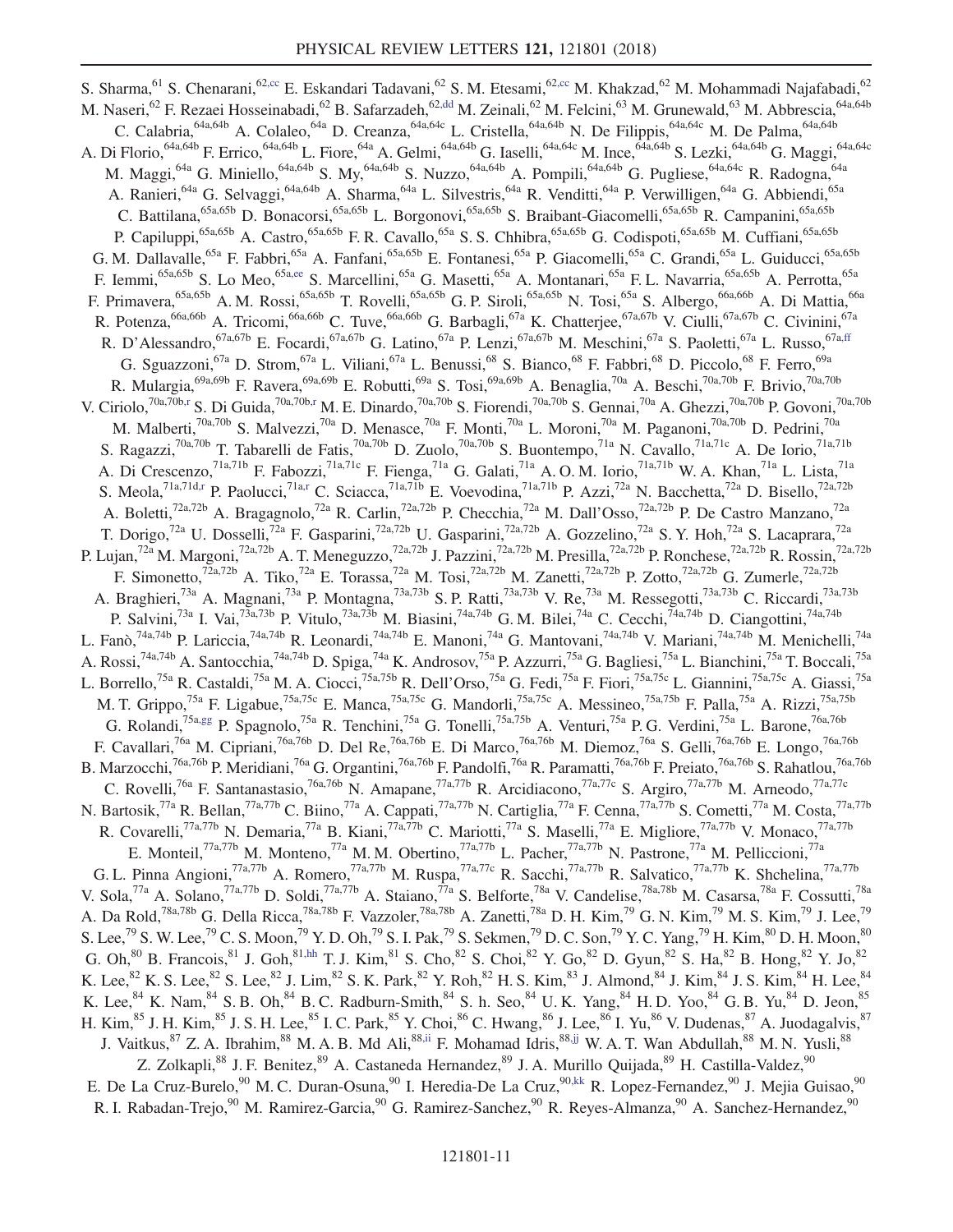<span id="page-11-12"></span><span id="page-11-11"></span><span id="page-11-10"></span><span id="page-11-9"></span><span id="page-11-8"></span><span id="page-11-7"></span><span id="page-11-6"></span><span id="page-11-5"></span><span id="page-11-4"></span><span id="page-11-3"></span><span id="page-11-2"></span><span id="page-11-1"></span><span id="page-11-0"></span>S. Carrillo Moreno,<sup>91</sup> C. Oropeza Barrera,<sup>91</sup> F. Vazquez Valencia,<sup>91</sup> J. Eysermans,<sup>92</sup> I. Pedraza,<sup>92</sup> H. A. Salazar Ibarguen,<sup>92</sup> C. Uribe Estrada,  $92$  A. Morelos Pineda,  $93$  D. Krofcheck,  $94$  S. Bheesette,  $95$  P. H. Butler,  $95$  A. Ahmad,  $96$  M. Ahmad,  $96$ M. I. Asghar, <sup>96</sup> Q. Hassan, <sup>96</sup> H. R. Hoorani, <sup>96</sup> A. Saddique, <sup>96</sup> M. A. Shah, <sup>96</sup> M. Shoaib, <sup>96</sup> M. Waqas, <sup>96</sup> H. Bialkowska, <sup>97</sup> M. Bluj,<sup>97</sup> B. Boimska,<sup>97</sup> T. Frueboes,<sup>97</sup> M. Górski,<sup>97</sup> M. Kazana,<sup>97</sup> M. Szleper,<sup>97</sup> P. Traczyk,<sup>97</sup> P. Zalewski,<sup>97</sup> K. Bunkowski,<sup>98</sup> A. Byszuk,<sup>9[8,ll](#page-18-34)</sup> K. Doroba,<sup>98</sup> A. Kalinowski,<sup>98</sup> M. Konecki,<sup>98</sup> J. Krolikowski,<sup>98</sup> M. Misiura,<sup>98</sup> M. Olszewski,<sup>98</sup> A. Pyskir,<sup>98</sup> M. Walczak,<sup>98</sup> M. Araujo,<sup>99</sup> P. Bargassa,<sup>99</sup> C. Beirão Da Cruz E Silva,<sup>99</sup> A. Di Francesco,<sup>99</sup> P. Faccioli,<sup>99</sup> B. Galinhas,<sup>99</sup> M. Gallinaro,<sup>99</sup> J. Hollar,<sup>99</sup> N. Leonardo,<sup>99</sup> J. Seixas,<sup>99</sup> G. Strong,<sup>99</sup> O. Toldaiev,<sup>99</sup> J. Varela,<sup>99</sup> S. Afanasiev,<sup>100</sup> P. Bunin,<sup>100</sup> M. Gavrilenko,<sup>100</sup> I. Golutvin,<sup>100</sup> I. Gorbunov,<sup>100</sup> A. Kamenev,<sup>100</sup> V. Karjavine,<sup>100</sup> A. Lanev,<sup>100</sup> A. Malakhov,<sup>100</sup> V. Matveev,<sup>100</sup>, Matveev,<sup>100</sup>, Matveev,<sup>100</sup>, Matveev,<sup>100</sup>, A. Malakhov,<sup>100</sup> V. Matveev,<sup>10[0,mm,nn](#page-18-35)</sup> P. Moisenz,<sup>100</sup> V. Palichik,<sup>100</sup> V. Perelygin,<sup>100</sup> S. Shmatov,<sup>100</sup> S. Shulha,<sup>100</sup> N. Skatchkov,<sup>100</sup> V. Smirnov,<sup>100</sup> N. Voytishin,<sup>100</sup> A. Zarubin,<sup>100</sup> V. Golovtsov,<sup>101</sup> Y. Ivanov,<sup>101</sup> V. Kim,<sup>101,00</sup> E. Kuznetsova, <sup>101[,pp](#page-18-37)</sup> P. Levchenko, <sup>101</sup> V. Murzin, <sup>101</sup> V. Oreshkin, <sup>101</sup> I. Smirnov, <sup>101</sup> D. Sosnov, <sup>101</sup> V. Sulimov, <sup>101</sup> L. Uvarov,<sup>101</sup> S. Vavilov,<sup>101</sup> A. Vorobyev,<sup>101</sup> Yu. Andreev,<sup>102</sup> A. Dermenev,<sup>102</sup> S. Gninenko,<sup>102</sup> N. Golubev,<sup>102</sup> A. Karneyeu,<sup>102</sup> M. Kirsanov,<sup>102</sup> N. Krasnikov,<sup>102</sup> A. Pashenkov,<sup>102</sup> D. Tlisov,<sup>102</sup> A. Toropin,<sup>102</sup> V. Epshteyn,<sup>103</sup> V. Gavrilov,<sup>103</sup> N. Lychkovskaya,<sup>103</sup> V. Popov,<sup>103</sup> I. Pozdnyakov,<sup>103</sup> G. Safronov,<sup>103</sup> A. Spiridonov,<sup>103</sup> A. Stepennov,<sup>103</sup> V. Stolin,<sup>103</sup> M. Toms,<sup>103</sup> E. Vlasov,<sup>103</sup> A. Zhokin,<sup>103</sup> T. Aushev,<sup>104</sup> R. Chistov,<sup>105[,qq](#page-18-38)</sup> M. Danilov,<sup>105,qq</sup> P. Parygin,<sup>105</sup> D. Philippov,<sup>105</sup> S. Polikarpov,<sup>10[5,qq](#page-18-38)</sup> E. Tarkovskii,<sup>105</sup> V. Andreev,<sup>106</sup> M. Azarkin,<sup>106</sup> I. Dremin,<sup>10[6,nn](#page-18-39)</sup> M. Kirakosyan,<sup>106</sup> A. Terkulov,<sup>106</sup> A. Baskakov,<sup>107</sup> A. Belyaev,<sup>107</sup> E. Boos,<sup>107</sup> M. Dubinin,<sup>107[,rr](#page-18-40)</sup> L. Dudko,<sup>107</sup> A. Ershov,<sup>107</sup> A. Gribushin,<sup>107</sup> V. Klyukhin,<sup>107</sup> O. Kodolova,<sup>107</sup> I. Lokhtin,<sup>107</sup> I. Miagkov,<sup>107</sup> S. Obraztsov,<sup>107</sup> S. Petrushanko,<sup>107</sup> V. Savrin,<sup>107</sup> A. Snigirev,<sup>107</sup> A. Barnyakov,<sup>108[,ss](#page-18-41)</sup> V. Blinov,<sup>10[8,ss](#page-18-41)</sup> T. Dimova,<sup>108,ss</sup> L. Kardapoltsev,<sup>108,ss</sup> Y. Skovpen,<sup>108,ss</sup> I. Azhgirey,<sup>109</sup> I. Bayshev,<sup>109</sup> S. Bitioukov,<sup>109</sup> V. Kachanov,<sup>109</sup> A. Kalinin,<sup>109</sup> D. Konstantinov,<sup>109</sup> P. Mandrik,<sup>109</sup> V. Petrov,<sup>109</sup> R. Ryutin,<sup>109</sup> S. Slabospitskii,<sup>109</sup> A. Sobol,<sup>109</sup> S. Troshin,<sup>109</sup> N. Tyurin,<sup>109</sup> A. Uzunian,<sup>109</sup> A. Volkov,<sup>109</sup> A. Babaev,<sup>110</sup> S. Baidali,<sup>110</sup> V. Okhotnikov,<sup>110</sup> P. Adzic,<sup>111[,tt](#page-18-42)</sup> P. Cirkovic,<sup>111</sup> D. Devetak,<sup>111</sup> M. Dordevic,<sup>111</sup> J. Milosevic,<sup>111</sup> J. Alcaraz Maestre,<sup>112</sup> A. Álvarez Fernández,<sup>112</sup> I. Bachiller,<sup>112</sup> M. Barrio Luna,<sup>112</sup> J. A. Brochero Cifuentes,<sup>112</sup> M. Cerrada,<sup>112</sup> N. Colino,<sup>112</sup> B. De La Cruz,<sup>112</sup> A. Delgado Peris,<sup>112</sup> C. Fernandez Bedoya,<sup>112</sup> J. P. Fernández Ramos,<sup>112</sup> J. Flix,<sup>112</sup> M. C. Fouz,<sup>112</sup> O. Gonzalez Lopez,<sup>112</sup> S. Goy Lopez,<sup>112</sup> J. M. Hernandez,<sup>112</sup> M. I. Josa,<sup>112</sup> D. Moran,<sup>112</sup> A. Pérez-Calero Yzquierdo,<sup>112</sup> J. Puerta Pelayo,<sup>112</sup> I. Redondo,<sup>112</sup> L. Romero,<sup>112</sup> S. Sánchez Navas,<sup>112</sup> M. S. Soares,<sup>112</sup> A. Triossi,<sup>112</sup> C. Albajar,<sup>113</sup> J. F. de Trocóniz,<sup>113</sup> J. Cuevas,<sup>114</sup> C. Erice,<sup>114</sup> J. Fernandez Menendez,<sup>114</sup> S. Folgueras,<sup>114</sup> I. Gonzalez Caballero,<sup>114</sup> J. R. González Fernández, <sup>114</sup> E. Palencia Cortezon, <sup>114</sup> V. Rodríguez Bouza, <sup>114</sup> S. Sanchez Cruz, <sup>114</sup> J. M. Vizan Garcia, <sup>114</sup> I. J. Cabrillo,<sup>115</sup> A. Calderon,<sup>115</sup> B. Chazin Quero,<sup>115</sup> J. Duarte Campderros,<sup>115</sup> M. Fernandez,<sup>115</sup> P. J. Fernández Manteca,<sup>115</sup> A. García Alonso,<sup>115</sup> J. Garcia-Ferrero,<sup>115</sup> G. Gomez,<sup>115</sup> A. Lopez Virto,<sup>115</sup> J. Marco,<sup>115</sup> C. Martinez Rivero,<sup>115</sup> P. Martinez Ruiz del Arbol,<sup>115</sup> F. Matorras,<sup>115</sup> J. Piedra Gomez,<sup>115</sup> C. Prieels,<sup>115</sup> T. Rodrigo,<sup>115</sup> A. Ruiz-Jimeno,<sup>115</sup> L. Scodellaro,<sup>115</sup> N. Trevisani,<sup>115</sup> I. Vila,<sup>115</sup> R. Vilar Cortabitarte,<sup>115</sup> N. Wickramage,<sup>116</sup> D. Abbaneo,<sup>117</sup> B. Akgun,<sup>117</sup> E. Auffray,<sup>117</sup> G. Auzinger,<sup>117</sup> P. Baillon,<sup>117</sup> A. H. Ball,<sup>117</sup> D. Barney,<sup>117</sup> J. Bendavid,<sup>117</sup> M. Bianco,<sup>117</sup> A. Bocci,<sup>117</sup> C. Botta,<sup>117</sup> E. Brondolin,<sup>117</sup> T. Camporesi,<sup>117</sup> M. Cepeda,<sup>117</sup> G. Cerminara,<sup>117</sup> E. Chapon,<sup>117</sup> Y. Chen,<sup>117</sup> G. Cucciati,<sup>117</sup> D. d'Enterria, <sup>117</sup> A. Dabrowski, <sup>117</sup> N. Daci, <sup>117</sup> V. Daponte, <sup>117</sup> A. David, <sup>117</sup> A. De Roeck, <sup>117</sup> N. Deelen, <sup>117</sup> M. Dobson, <sup>117</sup> M. Dünser, 117 N. Dupont, 117 A. Elliott-Peisert, <sup>117</sup> P. Everaerts, <sup>117</sup> F. Fallavollita, <sup>117, uu</sup> D. Fasanella, <sup>117</sup> G. Franzoni, <sup>117</sup> J. Fulcher,<sup>117</sup> W. Funk,<sup>117</sup> D. Gigi,<sup>117</sup> A. Gilbert,<sup>117</sup> K. Gill,<sup>117</sup> F. Glege,<sup>117</sup> M. Gruchala,<sup>117</sup> M. Guilbaud,<sup>117</sup> D. Gulhan,<sup>117</sup> J. Hegeman,<sup>117</sup> C. Heidegger,<sup>117</sup> V. Innocente,<sup>117</sup> A. Jafari,<sup>117</sup> P. Janot,<sup>117</sup> O. Karacheban,<sup>117[,u](#page-18-17)</sup> J. Kieseler,<sup>117</sup> A. Kornmayer,<sup>117</sup> M. Krammer,<sup>117[,b](#page-18-0)</sup> C. Lange,<sup>117</sup> P. Lecoq,<sup>117</sup> C. Lourenço,<sup>117</sup> L. Malgeri,<sup>117</sup> M. Mannelli,<sup>117</sup> A. Massironi,<sup>117</sup> F. Meijers,<sup>117</sup> J. A. Merlin,<sup>117</sup> S. Mersi,<sup>117</sup> E. Meschi,<sup>117</sup> P. Milenovic,<sup>11[7,vv](#page-18-44)</sup> F. Moortgat,<sup>117</sup> M. Mulders,<sup>117</sup> J. Ngadiuba,<sup>117</sup> S. Nourbakhsh,<sup>117</sup> S. Orfanelli,<sup>117</sup> L. Orsini,<sup>117</sup> F. Pantaleo,<sup>117[,r](#page-18-14)</sup> L. Pape,<sup>117</sup> E. Perez,<sup>117</sup> M. Peruzzi,<sup>117</sup> A. Petrilli,<sup>117</sup> G. Petrucciani,<sup>117</sup> A. Pfeiffer,<sup>117</sup> M. Pierini,<sup>117</sup> F.M. Pitters,<sup>117</sup> D. Rabady,<sup>117</sup> A. Racz,<sup>117</sup> T. Reis,<sup>117</sup> M. Rovere, <sup>117</sup> H. Sakulin, <sup>117</sup> C. Schäfer, <sup>117</sup> C. Schwick, <sup>117</sup> M. Selvaggi, <sup>117</sup> A. Sharma, <sup>117</sup> P. Silva, <sup>117</sup> P. Sphicas, <sup>11[7,ww](#page-18-45)</sup> A. Stakia,<sup>117</sup> J. Steggemann,<sup>117</sup> D. Treille,<sup>117</sup> A. Tsirou,<sup>117</sup> V. Veckalns,<sup>117[,xx](#page-18-46)</sup> M. Verzetti,<sup>117</sup> W. D. Zeuner,<sup>117</sup> L. Caminada,<sup>118[,yy](#page-18-47)</sup> K. Deiters,<sup>118</sup> W. Erdmann,<sup>118</sup> R. Horisberger,<sup>118</sup> Q. Ingram,<sup>118</sup> H. C. Kaestli,<sup>118</sup> D. Kotlinski,<sup>118</sup> U. Langenegger,<sup>118</sup> T. Rohe,<sup>118</sup> S. A. Wiederkehr,<sup>118</sup> M. Backhaus,<sup>119</sup> L. Bäni,<sup>119</sup> P. Berger,<sup>119</sup> N. Chernyavskaya,<sup>119</sup> G. Dissertori,<sup>119</sup> M. Dittmar,<sup>119</sup> M. Donegà,<sup>119</sup> C. Dorfer,<sup>119</sup> T. A. Gómez Espinosa,<sup>119</sup> C. Grab,<sup>119</sup> D. Hits,<sup>119</sup> T. Klijnsma,<sup>119</sup> W. Lustermann,<sup>119</sup> R. A. Manzoni,<sup>119</sup> M. Marionneau,<sup>119</sup> M. T. Meinhard,<sup>119</sup> F. Micheli,<sup>119</sup> P. Musella,<sup>119</sup> F. Nessi-Tedaldi,<sup>119</sup> F. Pauss,<sup>119</sup> G. Perrin,<sup>119</sup> L. Perrozzi,<sup>119</sup> S. Pigazzini,<sup>119</sup> M. Quittnat,<sup>119</sup> C. Reissel,<sup>119</sup> D. Ruini,<sup>119</sup>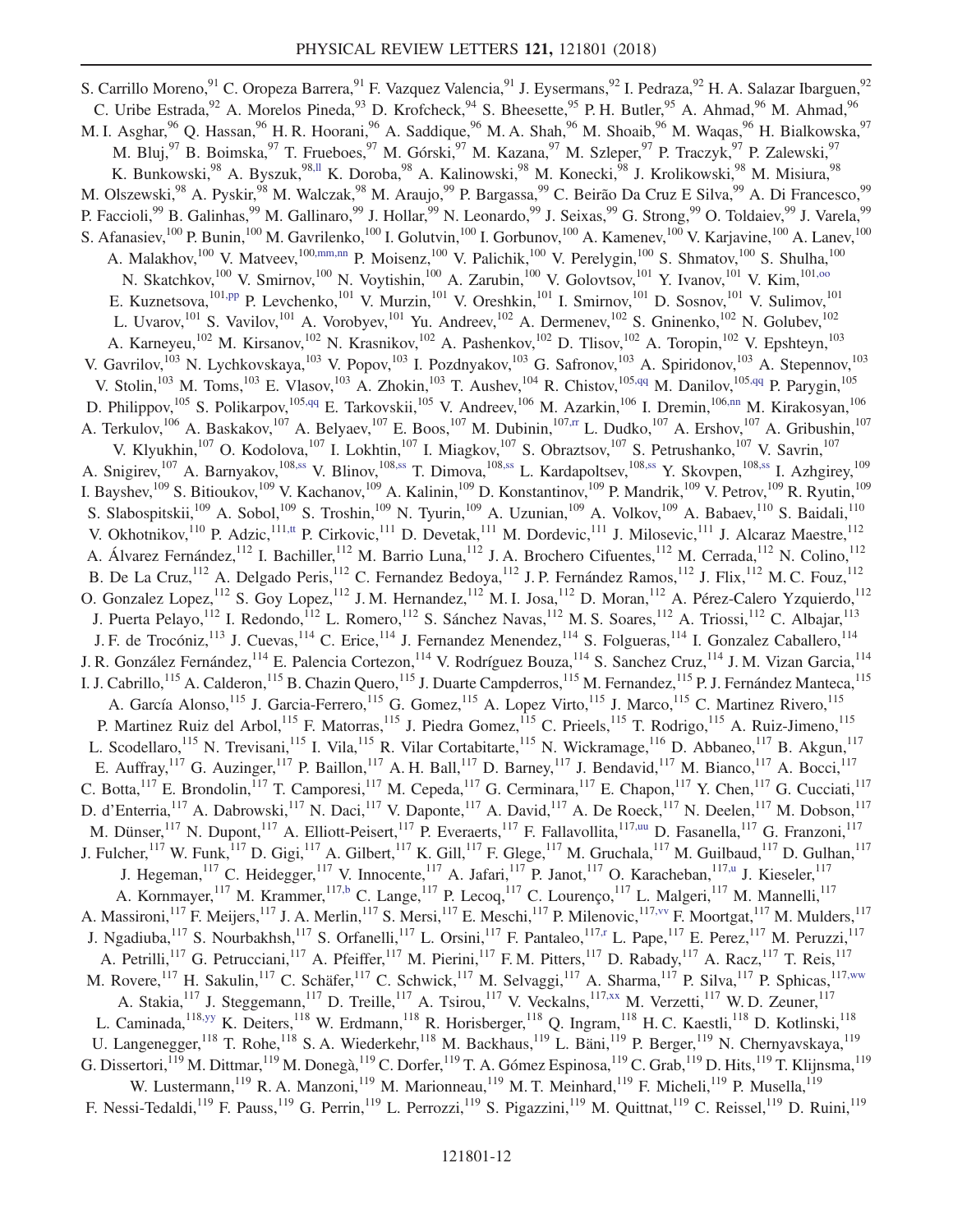<span id="page-12-12"></span><span id="page-12-11"></span><span id="page-12-10"></span><span id="page-12-9"></span><span id="page-12-8"></span><span id="page-12-7"></span><span id="page-12-6"></span><span id="page-12-5"></span><span id="page-12-4"></span><span id="page-12-3"></span><span id="page-12-2"></span><span id="page-12-1"></span><span id="page-12-0"></span>D. A. Sanz Becerra,  $^{119}$  M. Schönenberger,  $^{119}$  L. Shchutska,  $^{119}$  V. R. Tavolaro,  $^{119}$  K. Theofilatos,  $^{119}$ M. L. Vesterbacka Olsson,<sup>119</sup> R. Wallny,<sup>119</sup> D. H. Zhu,<sup>119</sup> T. K. Aarrestad,<sup>120</sup> C. Amsler,<sup>120[,zz](#page-18-48)</sup> D. Brzhechko,<sup>120</sup> M. F. Canelli,<sup>120</sup> A. De Cosa,<sup>120</sup> R. Del Burgo,<sup>120</sup> S. Donato,<sup>120</sup> C. Galloni,<sup>120</sup> T. Hreus,<sup>120</sup> B. Kilminster,<sup>120</sup> S. Leontsinis,<sup>120</sup> B. I. Neutelings,<sup>120</sup> G. Rauco,<sup>120</sup> P. Robmann,<sup>120</sup> K. Schweiger,<sup>120</sup> C. Seitz,<sup>120</sup> Y. Takahashi,<sup>120</sup> A. Zucchetta,<sup>120</sup> T. H. Doan,<sup>121</sup> R. Khurana,<sup>121</sup> C. M. Kuo,<sup>121</sup> W. Lin,<sup>121</sup> A. Pozdnyakov,<sup>121</sup> S. S. Yu,<sup>121</sup> P. Chang,<sup>122</sup> Y. Chao,<sup>122</sup> K. F. Chen,<sup>122</sup> P. H. Chen,<sup>122</sup> W.-S. Hou,<sup>122</sup> Y. F. Liu,<sup>122</sup> R.-S. Lu,<sup>122</sup> E. Paganis,<sup>122</sup> A. Psallidas,<sup>122</sup> A. Steen,<sup>122</sup> B. Asavapibhop,<sup>123</sup> N. Srimanobhas,<sup>123</sup> N. Suwonjandee,<sup>123</sup> A. Bat,<sup>124</sup> F. Boran,<sup>124</sup> S. Cerci,<sup>12[4,aaa](#page-18-49)</sup> S. Damarseckin,<sup>124</sup> Z. S. Demiroglu,<sup>124</sup> F. Dolek,<sup>124</sup> C. Dozen,<sup>124</sup> I. Dumanoglu,<sup>124</sup> G. Gokbulut,<sup>124</sup> Y. Guler,<sup>124</sup> E. Gurpinar,<sup>124</sup> I. Hos,<sup>124[,bbb](#page-19-0)</sup> C. Isik,<sup>124</sup> E. E. Kangal,<sup>124[,ccc](#page-19-1)</sup> O. Kara,<sup>124</sup> A. Kayis Topaksu,<sup>124</sup> U. Kiminsu,<sup>124</sup> M. Oglakci,<sup>124</sup> G. Onengut,<sup>124</sup> K. Ozdemir,<sup>124[,ddd](#page-19-2)</sup> S. Ozturk,<sup>124[,eee](#page-19-3)</sup> D. Sunar Cerci,<sup>124[,aaa](#page-18-49)</sup> B. Tali,<sup>12[4,aaa](#page-18-49)</sup> U. G. Tok,<sup>124</sup> S. Turkcapar,<sup>124</sup> I. S. Zorbakir,<sup>124</sup> C. Zorbilmez,<sup>124</sup> B. Isildak,<sup>12[5,fff](#page-19-4)</sup> G. Karapinar,<sup>125[,ggg](#page-19-5)</sup> M. Yalvac,<sup>125</sup> M. Zeyrek,<sup>125</sup> I. O. Atakisi,<sup>126</sup> E. Gülmez,<sup>126</sup> M. Kaya,<sup>12[6,hhh](#page-19-6)</sup> O. Kaya,<sup>12[6,iii](#page-19-7)</sup> S. Ozkorucuklu,<sup>126[,jjj](#page-19-8)</sup> S. Tekten,<sup>126</sup> E. A. Yetkin,<sup>12[6,kkk](#page-19-9)</sup> M. N. Agaras,<sup>127</sup> A. Cakir,<sup>127</sup> K. Cankocak,<sup>127</sup> Y. Komurcu,<sup>127</sup> S. Sen,<sup>127, III</sup> B. Grynyov,<sup>128</sup> L. Levchuk,<sup>129</sup> F. Ball,<sup>130</sup> J. J. Brooke,<sup>130</sup> D. Burns,<sup>130</sup> E. Clement,<sup>130</sup> D. Cussans,<sup>130</sup> O. Davignon,<sup>130</sup> H. Flacher,<sup>130</sup> J. Goldstein,<sup>130</sup> G. P. Heath,<sup>130</sup> H. F. Heath,<sup>130</sup> L. Kreczko,<sup>130</sup> D. M. Newbold,<sup>13[0,mmm](#page-19-11)</sup> S. Paramesvaran,<sup>130</sup> B. Penning,<sup>130</sup> T. Sakuma,<sup>130</sup> D. Smith,<sup>130</sup> V. J. Smith,<sup>130</sup> J. Taylor,<sup>130</sup> A. Titterton,<sup>130</sup> K. W. Bell,<sup>131</sup> A. Belyaev,<sup>13[1,nnn](#page-19-12)</sup> C. Brew,<sup>131</sup> R. M. Brown,<sup>131</sup> D. Cieri,<sup>131</sup> D. J. A. Cockerill,<sup>131</sup> J. A. Coughlan,<sup>131</sup> K. Harder,<sup>131</sup> S. Harper,<sup>131</sup> J. Linacre,<sup>131</sup> K. Manolopoulos,<sup>131</sup> E. Olaiya,<sup>131</sup> D. Petyt,<sup>131</sup> C. H. Shepherd-Themistocleous,<sup>131</sup> A. Thea,<sup>131</sup> I. R. Tomalin,<sup>131</sup> T. Williams,<sup>131</sup> W. J. Womersley,<sup>131</sup> R. Bainbridge,<sup>132</sup> P. Bloch,<sup>132</sup> J. Borg,<sup>132</sup> S. Breeze,<sup>132</sup> O. Buchmuller,<sup>132</sup> A. Bundock,<sup>132</sup> D. Colling,<sup>132</sup> P. Dauncey,<sup>132</sup> G. Davies,<sup>132</sup> M. Della Negra,<sup>132</sup> R. Di Maria,<sup>132</sup> G. Hall,<sup>132</sup> G. Iles,<sup>132</sup> T. James,<sup>132</sup> M. Komm,<sup>132</sup> L. Lyons,<sup>132</sup> A.-M. Magnan,<sup>132</sup> S. Malik,<sup>132</sup> A. Martelli,<sup>132</sup> J. Nash,<sup>132,000</sup> A. Nikitenko,<sup>13[2,h](#page-18-6)</sup> V. Palladino,<sup>132</sup> M. Pesaresi,<sup>132</sup> D. M. Raymond,<sup>132</sup> A. Richards,<sup>132</sup> A. Rose,<sup>132</sup> E. Scott,<sup>132</sup> C. Seez,<sup>132</sup> A. Shtipliyski,<sup>132</sup> G. Singh,<sup>132</sup> M. Stoye,<sup>132</sup> T. Strebler,<sup>132</sup> S. Summers,<sup>132</sup> A. Tapper,<sup>132</sup> K. Uchida,<sup>132</sup> T. Virdee,<sup>13[2,r](#page-18-14)</sup> N. Wardle,<sup>132</sup> D. Winterbottom,<sup>132</sup> S. C. Zenz,<sup>132</sup> J. E. Cole,<sup>133</sup> P. R. Hobson,<sup>133</sup> A. Khan,<sup>133</sup> P. Kyberd,<sup>133</sup> C. K. Mackay,<sup>133</sup> A. Morton,<sup>133</sup> I. D. Reid,<sup>133</sup> L. Teodorescu,<sup>133</sup> S. Zahid,<sup>133</sup> K. Call,<sup>134</sup> J. Dittmann,<sup>134</sup> K. Hatakeyama,<sup>134</sup> H. Liu,<sup>134</sup> C. Madrid,<sup>134</sup> B. McMaster,<sup>134</sup> N. Pastika,<sup>134</sup> C. Smith,<sup>134</sup> R. Bartek,<sup>135</sup> A. Dominguez,<sup>135</sup> A. Buccilli,<sup>136</sup> S. I. Cooper,<sup>136</sup> C. Henderson,<sup>136</sup> P. Rumerio,<sup>136</sup> C. West,<sup>136</sup> D. Arcaro,<sup>137</sup> T. Bose,<sup>137</sup> D. Gastler,<sup>137</sup> S. Girgis,<sup>137</sup> D. Pinna,<sup>137</sup> D. Rankin,<sup>137</sup> C. Richardson,  $^{137}$  J. Rohlf,  $^{137}$  L. Sulak,  $^{137}$  D. Zou,  $^{137}$  G. Benelli,  $^{138}$  X. Coubez,  $^{138}$  D. Cutts,  $^{138}$  M. Hadley,  $^{138}$  J. Hakala,  $^{138}$ U. Heintz,<sup>138</sup> J. M. Hogan,<sup>13[8,ppp](#page-19-14)</sup> K. H. M. Kwok,<sup>138</sup> E. Laird,<sup>138</sup> G. Landsberg,<sup>138</sup> J. Lee,<sup>138</sup> Z. Mao,<sup>138</sup> M. Narain,<sup>138</sup> S. Sagir,<sup>13[8,qqq](#page-19-15)</sup> R. Syarif,<sup>138</sup> E. Usai,<sup>138</sup> D. Yu,<sup>138</sup> R. Band,<sup>139</sup> C. Brainerd,<sup>139</sup> R. Breedon,<sup>139</sup> D. Burns,<sup>139</sup> M. Calderon De La Barca Sanchez,<sup>139</sup> M. Chertok,<sup>139</sup> J. Conway,<sup>139</sup> R. Conway,<sup>139</sup> P. T. Cox,<sup>139</sup> R. Erbacher,<sup>139</sup> C. Flores,<sup>139</sup> G. Funk,  $^{139}$  W. Ko,  $^{139}$  O. Kukral,  $^{139}$  R. Lander,  $^{139}$  M. Mulhearn,  $^{139}$  D. Pellett,  $^{139}$  J. Pilot,  $^{139}$  S. Shalhout,  $^{139}$  M. Shi,  $^{139}$ D. Stolp,<sup>139</sup> D. Taylor,<sup>139</sup> K. Tos,<sup>139</sup> M. Tripathi,<sup>139</sup> Z. Wang,<sup>139</sup> F. Zhang,<sup>139</sup> M. Bachtis,<sup>140</sup> C. Bravo,<sup>140</sup> R. Cousins,<sup>140</sup> A. Dasgupta,<sup>140</sup> A. Florent,<sup>140</sup> J. Hauser,<sup>140</sup> M. Ignatenko,<sup>140</sup> N. Mccoll,<sup>140</sup> S. Regnard,<sup>140</sup> D. Saltzberg,<sup>140</sup> C. Schnaible,<sup>140</sup> V. Valuev,<sup>140</sup> E. Bouvier,<sup>141</sup> K. Burt,<sup>141</sup> R. Clare,<sup>141</sup> J. W. Gary,<sup>141</sup> S. M. A. Ghiasi Shirazi,<sup>141</sup> G. Hanson,<sup>141</sup> G. Karapostoli,<sup>141</sup> E. Kennedy,<sup>141</sup> F. Lacroix,<sup>141</sup> O. R. Long,<sup>141</sup> M. Olmedo Negrete,<sup>141</sup> M. I. Paneva,<sup>141</sup> W. Si,<sup>141</sup> L. Wang,<sup>141</sup> H. Wei,<sup>141</sup> S. Wimpenny,<sup>141</sup> B. R. Yates,<sup>141</sup> J. G. Branson,<sup>142</sup> P. Chang,<sup>142</sup> S. Cittolin,<sup>142</sup> M. Derdzinski,<sup>142</sup> R. Gerosa,<sup>142</sup> D. Gilbert,<sup>142</sup> B. Hashemi,<sup>142</sup> A. Holzner,<sup>142</sup> D. Klein,<sup>142</sup> G. Kole,<sup>142</sup> V. Krutelyov,<sup>142</sup> J. Letts,<sup>142</sup> M. Masciovecchio, <sup>142</sup> D. Olivito, <sup>142</sup> S. Padhi, <sup>142</sup> M. Pieri, <sup>142</sup> M. Sani, <sup>142</sup> V. Sharma, <sup>142</sup> S. Simon, <sup>142</sup> M. Tadel, <sup>142</sup> A. Vartak,<sup>142</sup> S. Wasserbaech,<sup>142[,rrr](#page-19-16)</sup> J. Wood,<sup>142</sup> F. Würthwein,<sup>142</sup> A. Yagil,<sup>142</sup> G. Zevi Della Porta,<sup>142</sup> N. Amin,<sup>143</sup> R. Bhandari,<sup>143</sup> C. Campagnari,<sup>143</sup> M. Citron,<sup>143</sup> V. Dutta,<sup>143</sup> M. Franco Sevilla,<sup>143</sup> L. Gouskos,<sup>143</sup> R. Heller,<sup>143</sup> J. Incandela,<sup>143</sup> H. Mei,<sup>143</sup> A. Ovcharova,<sup>143</sup> H. Qu,<sup>143</sup> J. Richman,<sup>143</sup> D. Stuart,<sup>143</sup> I. Suarez,<sup>143</sup> S. Wang,<sup>143</sup> J. Yoo,<sup>143</sup> D. Anderson,<sup>144</sup> A. Bornheim,<sup>144</sup> J. M. Lawhorn,<sup>144</sup> N. Lu,<sup>144</sup> H. B. Newman,<sup>144</sup> T. Q. Nguyen,<sup>144</sup> J. Pata,<sup>144</sup> M. Spiropulu,<sup>144</sup> J. R. Vlimant,<sup>144</sup> R. Wilkinson,<sup>144</sup> S. Xie,<sup>144</sup> Z. Zhang,<sup>144</sup> R. Y. Zhu,<sup>144</sup> M. B. Andrews,<sup>145</sup> T. Ferguson,<sup>145</sup> T. Mudholkar,<sup>145</sup> M. Paulini,<sup>145</sup> M. Sun,<sup>145</sup> I. Vorobiev,<sup>145</sup> M. Weinberg,<sup>145</sup> J. P. Cumalat,<sup>146</sup> W. T. Ford,<sup>146</sup> F. Jensen,<sup>146</sup> A. Johnson,<sup>146</sup> E. MacDonald,<sup>146</sup> T. Mulholland,<sup>146</sup> R. Patel,<sup>146</sup> A. Perloff,<sup>146</sup> K. Stenson,<sup>146</sup> K. A. Ulmer,<sup>146</sup> S. R. Wagner,<sup>146</sup> J. Alexander,<sup>147</sup> J. Chaves,<sup>147</sup> Y. Cheng,<sup>147</sup> J. Chu,<sup>147</sup> A. Datta,<sup>147</sup> K. Mcdermott,<sup>147</sup> N. Mirman,<sup>147</sup> J. R. Patterson,<sup>147</sup> D. Quach,<sup>147</sup> A. Rinkevicius,<sup>147</sup> A. Ryd,<sup>147</sup> L. Skinnari,<sup>147</sup> L. Soffi,<sup>147</sup> S. M. Tan,<sup>147</sup> Z. Tao,<sup>147</sup> J. Thom,<sup>147</sup> J. Tucker,<sup>147</sup> P. Wittich,<sup>147</sup> M. Zientek,<sup>147</sup> S. Abdullin,<sup>148</sup> M. Albrow,<sup>148</sup> M. Alyari,<sup>148</sup> G. Apollinari,<sup>148</sup> A. Apresyan,<sup>148</sup> A. Apyan,<sup>148</sup> S. Banerjee,<sup>148</sup> L. A. T. Bauerdick,<sup>148</sup> A. Beretvas,<sup>148</sup> J. Berryhill,<sup>148</sup> P. C. Bhat,<sup>148</sup> K. Burkett,<sup>148</sup>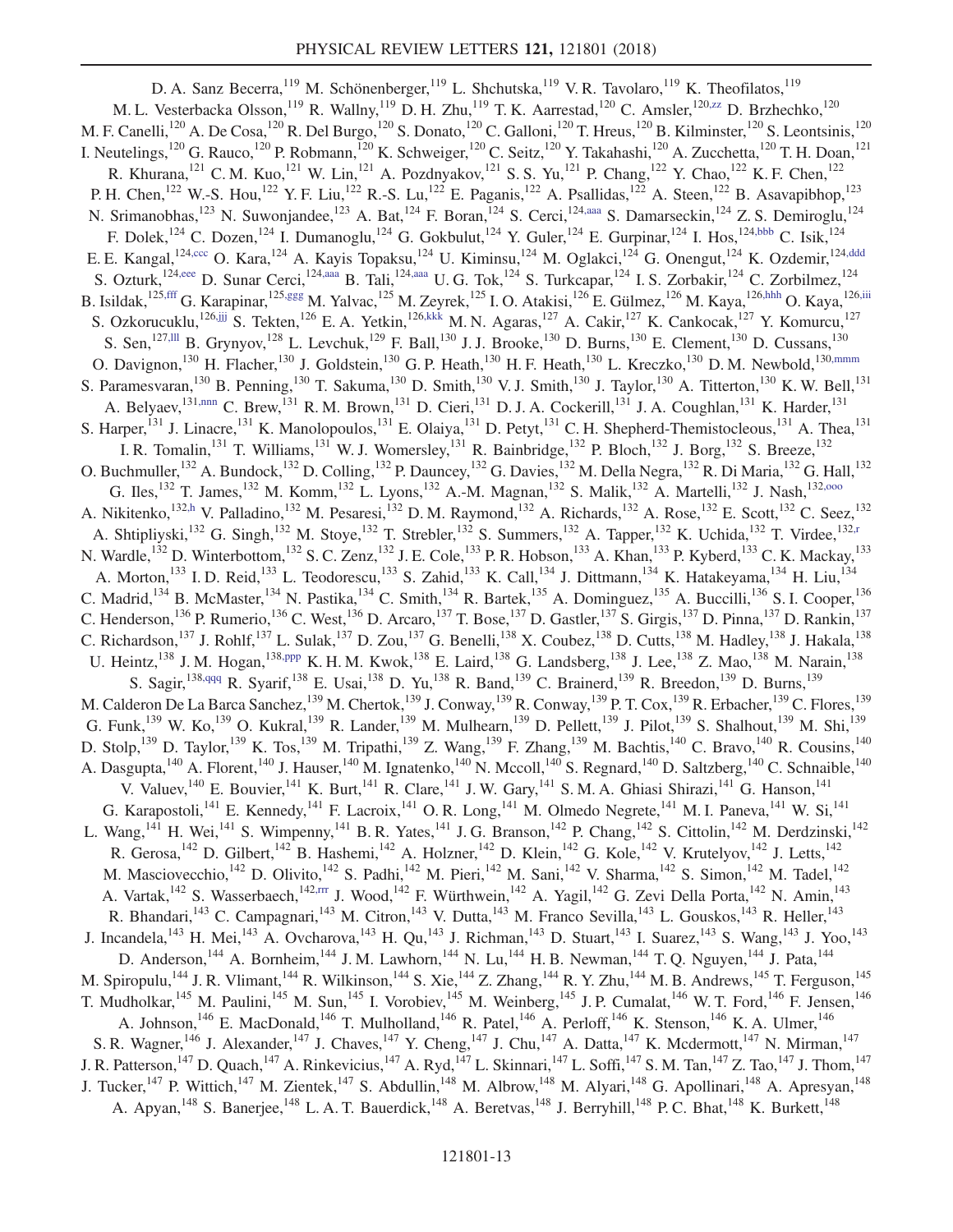<span id="page-13-2"></span><span id="page-13-1"></span><span id="page-13-0"></span>J. N. Butler,<sup>148</sup> A. Canepa,<sup>148</sup> G. B. Cerati,<sup>148</sup> H. W. K. Cheung,<sup>148</sup> F. Chlebana,<sup>148</sup> M. Cremonesi,<sup>148</sup> J. Duarte,<sup>148</sup> V. D. Elvira, <sup>148</sup> J. Freeman, <sup>148</sup> Z. Gecse, <sup>148</sup> E. Gottschalk, <sup>148</sup> L. Gray, <sup>148</sup> D. Green, <sup>148</sup> S. Grünendahl, <sup>148</sup> O. Gutsche, <sup>148</sup> J. Hanlon,<sup>148</sup> R. M. Harris,<sup>148</sup> S. Hasegawa,<sup>148</sup> J. Hirschauer,<sup>148</sup> Z. Hu,<sup>148</sup> B. Jayatilaka,<sup>148</sup> S. Jindariani,<sup>148</sup> M. Johnson,<sup>148</sup> U. Joshi,  $^{148}$  B. Klima,  $^{148}$  M. J. Kortelainen,  $^{148}$  B. Kreis,  $^{148}$  S. Lammel,  $^{148}$  D. Lincoln,  $^{148}$  R. Lipton,  $^{148}$  M. Liu,  $^{148}$  T. Liu,  $^{148}$ J. Lykken,<sup>148</sup> K. Maeshima,<sup>148</sup> J. M. Marraffino,<sup>148</sup> D. Mason,<sup>148</sup> P. McBride,<sup>148</sup> P. Merkel,<sup>148</sup> S. Mrenna,<sup>148</sup> S. Nahn,<sup>148</sup> V. O'Dell,<sup>148</sup> K. Pedro,<sup>148</sup> C. Pena,<sup>148</sup> O. Prokofyev,<sup>148</sup> G. Rakness,<sup>148</sup> L. Ristori,<sup>148</sup> A. Savoy-Navarro,<sup>148[,sss](#page-19-17)</sup> B. Schneider,<sup>148</sup> E. Sexton-Kennedy,<sup>148</sup> A. Soha,<sup>148</sup> W. J. Spalding,<sup>148</sup> L. Spiegel,<sup>148</sup> S. Stoynev,<sup>148</sup> J. Strait,<sup>148</sup> N. Strobbe,<sup>148</sup> L. Taylor,<sup>148</sup> S. Tkaczyk,<sup>148</sup> N. V. Tran,<sup>148</sup> L. Uplegger,<sup>148</sup> E. W. Vaandering,<sup>148</sup> C. Vernieri,<sup>148</sup> M. Verzocchi,<sup>148</sup> R. Vidal,<sup>148</sup> M. Wang,<sup>148</sup> H. A. Weber,<sup>148</sup> A. Whitbeck,<sup>148</sup> D. Acosta,<sup>149</sup> P. Avery,<sup>149</sup> P. Bortignon,<sup>149</sup> D. Bourilkov,<sup>149</sup> A. Brinkerhoff,<sup>149</sup> L. Cadamuro,<sup>149</sup> A. Carnes,<sup>149</sup> D. Curry,<sup>149</sup> R. D. Field,<sup>149</sup> S. V. Gleyzer,<sup>149</sup> B. M. Joshi,<sup>149</sup> J. Konigsberg,<sup>149</sup> A. Korytov,<sup>149</sup> K. H. Lo,<sup>149</sup> P. Ma,<sup>149</sup> K. Matchev,<sup>149</sup> G. Mitselmakher,<sup>149</sup> D. Rosenzweig,<sup>149</sup> K. Shi,<sup>149</sup> D. Sperka,<sup>149</sup> J. Wang,<sup>149</sup> S. Wang, <sup>149</sup> X. Zuo, <sup>149</sup> Y. R. Joshi, <sup>150</sup> S. Linn, <sup>150</sup> A. Ackert, <sup>151</sup> T. Adams, <sup>151</sup> A. Askew, <sup>151</sup> S. Hagopian, <sup>151</sup> V. Hagopian, <sup>151</sup> K. F. Johnson,<sup>151</sup> T. Kolberg,<sup>151</sup> G. Martinez,<sup>151</sup> T. Perry,<sup>151</sup> H. Prosper,<sup>151</sup> A. Saha,<sup>151</sup> C. Schiber,<sup>151</sup> R. Yohay,<sup>151</sup> M. M. Baarmand,<sup>152</sup> V. Bhopatkar,<sup>152</sup> S. Colafranceschi,<sup>152</sup> M. Hohlmann,<sup>152</sup> D. Noonan,<sup>152</sup> M. Rahmani,<sup>152</sup> T. Roy,<sup>152</sup> F. Yumiceva,<sup>152</sup> M. R. Adams,<sup>153</sup> L. Apanasevich,<sup>153</sup> D. Berry,<sup>153</sup> R. R. Betts,<sup>153</sup> R. Cavanaugh,<sup>153</sup> X. Chen,<sup>153</sup> S. Dittmer,<sup>153</sup> O. Evdokimov,<sup>153</sup> C. E. Gerber,<sup>153</sup> D. A. Hangal,<sup>153</sup> D. J. Hofman,<sup>153</sup> K. Jung,<sup>153</sup> J. Kamin,<sup>153</sup> C. Mills,<sup>153</sup> M. B. Tonjes,<sup>153</sup> N. Varelas,<sup>153</sup> H. Wang,<sup>153</sup> X. Wang,<sup>153</sup> Z. Wu,<sup>153</sup> J. Zhang,<sup>153</sup> M. Alhusseini,<sup>154</sup> B. Bilki,<sup>154[,ttt](#page-19-18)</sup> W. Clarida,<sup>154</sup> K. Dilsiz,<sup>154[,uuu](#page-19-19)</sup> S. Durgut,<sup>154</sup> R. P. Gandrajula,<sup>154</sup> M. Haytmyradov,<sup>154</sup> V. Khristenko,<sup>154</sup> J.-P. Merlo,<sup>154</sup> A. Mestvirishvili,<sup>154</sup> A. Moeller,<sup>154</sup> J. Nachtman,<sup>154</sup> H. Ogul,<sup>15[4,vvv](#page-19-20)</sup> Y. Onel,<sup>154</sup> F. Ozok,<sup>15[4,www](#page-19-21)</sup> A. Penzo,<sup>154</sup> C. Snyder,<sup>154</sup> E. Tiras,<sup>154</sup> J. Wetzel,<sup>154</sup> B. Blumenfeld,<sup>155</sup> A. Cocoros,<sup>155</sup> N. Eminizer,<sup>155</sup> D. Fehling,<sup>155</sup> L. Feng,<sup>155</sup> A. V. Gritsan,<sup>155</sup> W. T. Hung,<sup>155</sup> P. Maksimovic,<sup>155</sup> J. Roskes,<sup>155</sup> U. Sarica,<sup>155</sup> M. Swartz,<sup>155</sup> M. Xiao,<sup>155</sup> C. You,<sup>155</sup> A. Al-bataineh,<sup>156</sup> P. Baringer,<sup>156</sup> A. Bean, <sup>156</sup> S. Boren, <sup>156</sup> J. Bowen, <sup>156</sup> A. Bylinkin, <sup>156</sup> J. Castle, <sup>156</sup> S. Khalil, <sup>156</sup> A. Kropivnitskaya, <sup>156</sup> D. Majumder, <sup>156</sup> W. Mcbrayer,<sup>156</sup> M. Murray,<sup>156</sup> C. Rogan,<sup>156</sup> S. Sanders,<sup>156</sup> E. Schmitz,<sup>156</sup> J. D. Tapia Takaki,<sup>156</sup> Q. Wang,<sup>156</sup> S. Duric,<sup>157</sup> A. Ivanov,<sup>157</sup> K. Kaadze,<sup>157</sup> D. Kim,<sup>157</sup> Y. Maravin,<sup>157</sup> D. R. Mendis,<sup>157</sup> T. Mitchell,<sup>157</sup> A. Modak,<sup>157</sup> A. Mohammadi,<sup>157</sup> F. Rebassoo,<sup>158</sup> D. Wright,<sup>158</sup> A. Baden,<sup>159</sup> O. Baron,<sup>159</sup> A. Belloni,<sup>159</sup> S.C. Eno,<sup>159</sup> Y. Feng,<sup>159</sup> C. Ferraioli,<sup>159</sup> N. J. Hadley,<sup>159</sup> S. Jabeen,<sup>159</sup> G. Y. Jeng,<sup>159</sup> R. G. Kellogg,<sup>159</sup> J. Kunkle,<sup>159</sup> A. C. Mignerey,<sup>159</sup> S. Nabili,<sup>159</sup> F. Ricci-Tam,<sup>159</sup> M. Seidel,<sup>159</sup> Y. H. Shin,<sup>159</sup> A. Skuja,<sup>159</sup> S. C. Tonwar,<sup>159</sup> K. Wong,<sup>159</sup> D. Abercrombie,<sup>160</sup> B. Allen,<sup>160</sup> V. Azzolini,<sup>160</sup> A. Baty,<sup>160</sup> G. Bauer,<sup>160</sup> R. Bi,<sup>160</sup> S. Brandt,<sup>160</sup> W. Busza,<sup>160</sup> I. A. Cali,<sup>160</sup> M. D'Alfonso,<sup>160</sup> Z. Demiragli,<sup>160</sup> G. Gomez Ceballos,<sup>160</sup> M. Goncharov,<sup>160</sup> P. Harris,<sup>160</sup> D. Hsu,<sup>160</sup> M. Hu,<sup>160</sup> Y. Iiyama,<sup>160</sup> G. M. Innocenti,<sup>160</sup> M. Klute,<sup>160</sup> D. Kovalskyi,<sup>160</sup> Y.-J. Lee,<sup>160</sup> P. D. Luckey,<sup>160</sup> B. Maier,<sup>160</sup> A. C. Marini,<sup>160</sup> C. Mcginn,<sup>160</sup> C. Mironov,<sup>160</sup> S. Narayanan,<sup>160</sup> X. Niu,  $^{160}$  C. Paus,  $^{160}$  C. Roland,  $^{160}$  G. Roland,  $^{160}$  Z. Shi,  $^{160}$  G. S. F. Stephans,  $^{160}$  K. Sumorok,  $^{160}$  K. Tatar,  $^{160}$  D. Velicanu,  $^{160}$ J. Wang,<sup>160</sup> T. W. Wang,<sup>160</sup> B. Wyslouch,<sup>160</sup> A. C. Benvenuti,<sup>16[1,a](#page-18-20)</sup> R. M. Chatterjee,<sup>161</sup> A. Evans,<sup>161</sup> P. Hansen,<sup>161</sup> J. Hiltbrand,<sup>161</sup> Sh. Jain,<sup>161</sup> S. Kalafut,<sup>161</sup> M. Krohn,<sup>161</sup> Y. Kubota,<sup>161</sup> Z. Lesko,<sup>161</sup> J. Mans,<sup>161</sup> N. Ruckstuhl,<sup>161</sup> R. Rusack,<sup>161</sup> M. A. Wadud,<sup>161</sup> J. G. Acosta,<sup>162</sup> S. Oliveros,<sup>162</sup> E. Avdeeva,<sup>163</sup> K. Bloom,<sup>163</sup> D. R. Claes,<sup>163</sup> C. Fangmeier,<sup>163</sup> F. Golf,<sup>163</sup> R. Gonzalez Suarez, <sup>163</sup> R. Kamalieddin, <sup>163</sup> I. Kravchenko, <sup>163</sup> J. Monroy, <sup>163</sup> J. E. Siado, <sup>163</sup> G. R. Snow, <sup>163</sup> B. Stieger, <sup>163</sup> A. Godshalk,<sup>164</sup> C. Harrington,<sup>164</sup> I. Iashvili,<sup>164</sup> A. Kharchilava,<sup>164</sup> C. Mclean,<sup>164</sup> D. Nguyen,<sup>164</sup> A. Parker,<sup>164</sup> S. Rappoccio,<sup>164</sup> B. Roozbahani,<sup>164</sup> G. Alverson,<sup>165</sup> E. Barberis,<sup>165</sup> C. Freer,<sup>165</sup> Y. Haddad,<sup>165</sup> A. Hortiangtham,<sup>165</sup> D. M. Morse,<sup>165</sup> T. Orimoto,<sup>165</sup> T. Wamorkar,<sup>165</sup> B. Wang,<sup>165</sup> A. Wisecarver,<sup>165</sup> D. Wood,<sup>165</sup> S. Bhattacharya,<sup>166</sup> J. Bueghly,<sup>166</sup> O. Charaf,<sup>166</sup> T. Gunter,<sup>166</sup> K. A. Hahn,<sup>166</sup> N. Odell,<sup>166</sup> M. H. Schmitt,<sup>166</sup> K. Sung,<sup>166</sup> M. Trovato,<sup>166</sup> M. Velasco,<sup>166</sup> R. Bucci,<sup>167</sup> N. Dev,<sup>167</sup> M. Hildreth,<sup>167</sup> K. Hurtado Anampa,<sup>167</sup> C. Jessop,<sup>167</sup> D. J. Karmgard,<sup>167</sup> K. Lannon, <sup>167</sup> W. Li, <sup>167</sup> N. Loukas, <sup>167</sup> N. Marinelli, <sup>167</sup> F. Meng, <sup>167</sup> C. Mueller, <sup>167</sup> Y. Musienko, <sup>167[,mm](#page-18-35)</sup> M. Planer, <sup>167</sup> A. Reinsvold,<sup>167</sup> R. Ruchti,<sup>167</sup> P. Siddireddy,<sup>167</sup> G. Smith,<sup>167</sup> S. Taroni,<sup>167</sup> M. Wayne,<sup>167</sup> A. Wightman,<sup>167</sup> M. Wolf,<sup>167</sup> A. Woodard,<sup>167</sup> J. Alimena,<sup>168</sup> L. Antonelli,<sup>168</sup> B. Bylsma,<sup>168</sup> L. S. Durkin,<sup>168</sup> S. Flowers,<sup>168</sup> B. Francis,<sup>168</sup> C. Hill,<sup>168</sup> W. Ji,<sup>168</sup> T. Y. Ling,<sup>168</sup> W. Luo,<sup>168</sup> B. L. Winer,<sup>168</sup> S. Cooperstein,<sup>169</sup> P. Elmer,<sup>169</sup> J. Hardenbrook,<sup>169</sup> N. Haubrich,<sup>169</sup> S. Higginbotham, <sup>169</sup> A. Kalogeropoulos, <sup>169</sup> S. Kwan, <sup>169</sup> D. Lange, <sup>169</sup> M. T. Lucchini, <sup>169</sup> J. Luo, <sup>169</sup> D. Marlow, <sup>169</sup> K. Mei, <sup>169</sup> I. Ojalvo,  $^{169}$  J. Olsen,  $^{169}$  C. Palmer,  $^{169}$  P. Piroué,  $^{169}$  J. Salfeld-Nebgen,  $^{169}$  D. Stickland,  $^{169}$  C. Tully,  $^{169}$  S. Malik,  $^{170}$ S. Norberg,<sup>170</sup> A. Barker,<sup>171</sup> V. E. Barnes,<sup>171</sup> S. Das,<sup>171</sup> L. Gutay,<sup>171</sup> M. Jones,<sup>171</sup> A. W. Jung,<sup>171</sup> A. Khatiwada,<sup>171</sup> B. Mahakud,<sup>171</sup> D. H. Miller,<sup>171</sup> N. Neumeister,<sup>171</sup> C. C. Peng,<sup>171</sup> S. Piperov,<sup>171</sup> H. Qiu,<sup>171</sup> J. F. Schulte,<sup>171</sup> J. Sun,<sup>171</sup> F. Wang,<sup>171</sup> R. Xiao,<sup>171</sup> W. Xie,<sup>171</sup> T. Cheng,<sup>172</sup> J. Dolen,<sup>172</sup> N. Parashar,<sup>172</sup> Z. Chen,<sup>173</sup> K. M. Ecklund,<sup>173</sup> S. Freed,<sup>173</sup>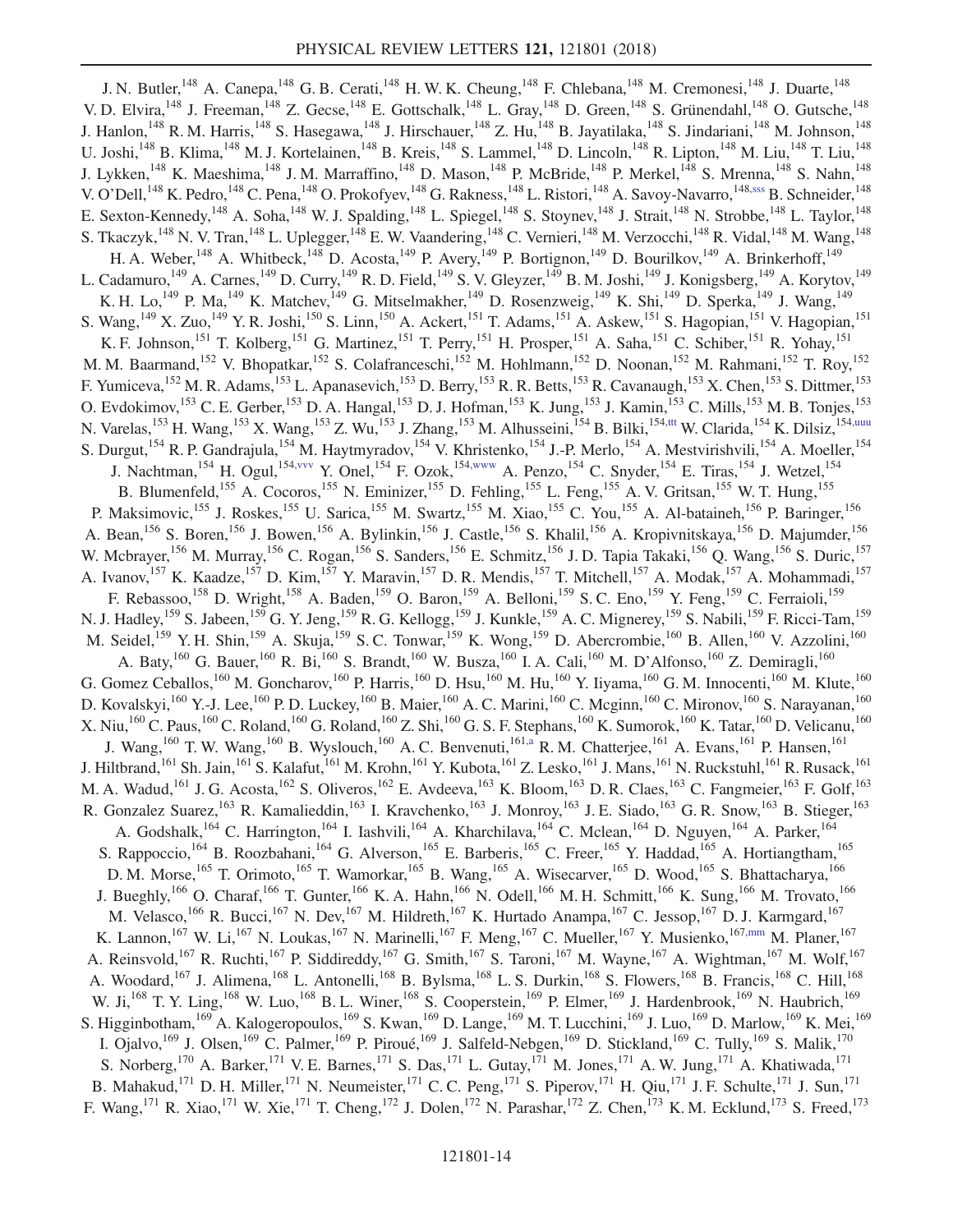<span id="page-14-1"></span><span id="page-14-0"></span>F. J. M. Geurts,<sup>173</sup> M. Kilpatrick,<sup>173</sup> Arun Kumar,<sup>173</sup> W. Li,<sup>173</sup> B. P. Padley,<sup>173</sup> R. Redjimi,<sup>173</sup> J. Roberts,<sup>173</sup> J. Rorie,<sup>173</sup> W. Shi,<sup>173</sup> Z. Tu,<sup>173</sup> A. Zhang,<sup>173</sup> A. Bodek,<sup>174</sup> P. de Barbaro,<sup>174</sup> R. Demina,<sup>174</sup> Y. t. Duh,<sup>174</sup> J. L. Dulemba,<sup>174</sup> C. Fallon,<sup>174</sup> T. Ferbel, <sup>174</sup> M. Galanti, <sup>174</sup> A. Garcia-Bellido, <sup>174</sup> J. Han, <sup>174</sup> O. Hindrichs, <sup>174</sup> A. Khukhunaishvili, <sup>174</sup> E. Ranken, <sup>174</sup> P. Tan, <sup>174</sup> R. Taus,<sup>174</sup> B. Chiarito,<sup>175</sup> J. P. Chou,<sup>175</sup> Y. Gershtein,<sup>175</sup> E. Halkiadakis,<sup>175</sup> A. Hart,<sup>175</sup> M. Heindl,<sup>175</sup> E. Hughes,<sup>175</sup> S. Kaplan,<sup>175</sup> R. Kunnawalkam Elayavalli,<sup>175</sup> S. Kyriacou,<sup>175</sup> I. Laflotte,<sup>175</sup> A. Lath,<sup>175</sup> R. Montalvo,<sup>175</sup> K. Nash,<sup>175</sup> M. Osherson,<sup>175</sup> H. Saka,<sup>175</sup> S. Salur,<sup>175</sup> S. Schnetzer,<sup>175</sup> D. Sheffield,<sup>175</sup> S. Somalwar,<sup>175</sup> R. Stone,<sup>175</sup> S. Thomas,<sup>175</sup> P. Thomassen,<sup>175</sup> A. G. Delannoy,<sup>176</sup> J. Heideman,<sup>176</sup> G. Riley,<sup>176</sup> S. Spanier,<sup>176</sup> O. Bouhali,<sup>177[,xxx](#page-19-22)</sup> A. Celik,<sup>177</sup> M. Dalchenko,<sup>177</sup> M. De Mattia,<sup>177</sup> A. Delgado,<sup>177</sup> S. Dildick,<sup>177</sup> R. Eusebi,<sup>177</sup> J. Gilmore,<sup>177</sup> T. Huang,<sup>177</sup> T. Kamon,<sup>177[,yyy](#page-19-23)</sup> S. Luo,<sup>177</sup> D. Marley,<sup>177</sup> R. Mueller,<sup>177</sup> D. Overton,<sup>177</sup> L. Perniè,<sup>177</sup> D. Rathjens,<sup>177</sup> A. Safonov,<sup>177</sup> N. Akchurin,<sup>178</sup> J. Damgov,<sup>178</sup> F. De Guio,<sup>178</sup> P. R. Dudero,<sup>178</sup> S. Kunori,<sup>178</sup> K. Lamichhane,<sup>178</sup> S. W. Lee,<sup>178</sup> T. Mengke,<sup>178</sup> S. Muthumuni,<sup>178</sup> T. Peltola,<sup>178</sup> S. Undleeb,<sup>178</sup> I. Volobouev,<sup>178</sup> Z. Wang,<sup>178</sup> S. Greene,<sup>179</sup> A. Gurrola,<sup>179</sup> R. Janjam,<sup>179</sup> W. Johns,<sup>179</sup> C. Maguire,<sup>179</sup> A. Melo,<sup>179</sup> H. Ni,<sup>179</sup> K. Padeken,<sup>179</sup> F. Romeo,<sup>179</sup> J. D. Ruiz Alvarez,<sup>179</sup> P. Sheldon,<sup>179</sup> S. Tuo,  $^{179}$  J. Velkovska,  $^{179}$  M. Verweij,  $^{179}$  Q. Xu,  $^{179}$  M. W. Arenton,  $^{180}$  P. Barria,  $^{180}$  B. Cox,  $^{180}$  R. Hirosky,  $^{180}$  M. Joyce,  $^{180}$ A. Ledovskoy,<sup>180</sup> H. Li,<sup>180</sup> C. Neu,<sup>180</sup> T. Sinthuprasith,<sup>180</sup> Y. Wang,<sup>180</sup> E. Wolfe,<sup>180</sup> F. Xia,<sup>180</sup> R. Harr,<sup>181</sup> P. E. Karchin,<sup>181</sup> N. Poudyal,<sup>181</sup> J. Sturdy,<sup>181</sup> P. Thapa,<sup>181</sup> S. Zaleski,<sup>181</sup> J. Buchanan,<sup>182</sup> C. Caillol,<sup>182</sup> D. Carlsmith,<sup>182</sup> S. Dasu,<sup>182</sup> I. De Bruyn,<sup>182</sup> L. Dodd,<sup>182</sup> B. Gomber,<sup>182</sup> M. Grothe,<sup>182</sup> M. Herndon,<sup>182</sup> A. Hervé,<sup>182</sup> U. Hussain,<sup>182</sup> P. Klabbers,<sup>182</sup> A. Lanaro,<sup>182</sup> K. Long,<sup>182</sup> R. Loveless,<sup>182</sup> T. Ruggles,<sup>182</sup> A. Savin,<sup>182</sup> V. Sharma,<sup>182</sup> N. Smith,<sup>182</sup> W. H. Smith, $^{182}$  and N. Woods $^{182}$ 

(CMS Collaboration)

<sup>1</sup>Yerevan Physics Institute, Yerevan, Armenia

2 Institut für Hochenergiephysik, Wien, Austria

3 Institute for Nuclear Problems, Minsk, Belarus

<sup>4</sup>Universiteit Antwerpen, Antwerpen, Belgium

<sup>5</sup>Vrije Universiteit Brussel, Brussel, Belgium<br><sup>6</sup>Université Libre de Bruxelles, Bruxelles, Belgium  ${}^{6}$ Université Libre de Bruxelles, Bruxelles, Belgium

 $^7$ Ghent University, Ghent, Belgium

<sup>8</sup>Université Catholique de Louvain, Louvain-la-Neuve, Belgium<br><sup>9</sup>Centro Brasileiro de Pesquisas Fisicas, Rio de Janeiro, Brazil

<sup>10</sup>Universidade do Estado do Rio de Janeiro, Rio de Janeiro, Brazil<br><sup>11</sup>Universidade Estadual Paulista, Universidade Federal do ABC, São Paulo, Brazil<br><sup>11</sup>Universidade Estadual Paulista<br><sup>11</sup>Universidade Estadual Paulista

<sup>15</sup> Institute of High Energy Physics, Beijing, China<br><sup>16</sup> State Key Laboratory of Nuclear Physics and Technology, Peking University, Beijing, China<br><sup>17</sup> Tsinghua University, Beijing, China<br><sup>18</sup> Universidad de Los Andes,

<sup>22</sup>University of Cyprus, Nicosia, Cyprus<br><sup>23</sup>Charles University, Prague, Czech Republic<br><sup>24</sup>Escuela Politecnica Nacional, Quito, Ecuador<br><sup>25</sup>Universidad San Francisco de Quito, Quito, Ecuador<br><sup>26</sup>Academy of Scientific Re

Egyptian Network of High Energy Physics, Cairo, Egypt<br><sup>27</sup>National Institute of Chemical Physics and Biophysics, Tallinn, Estonia<br><sup>28</sup>Department of Physics, University of Helsinki, Helsinki, Finland<br><sup>29</sup>Helsinki Institute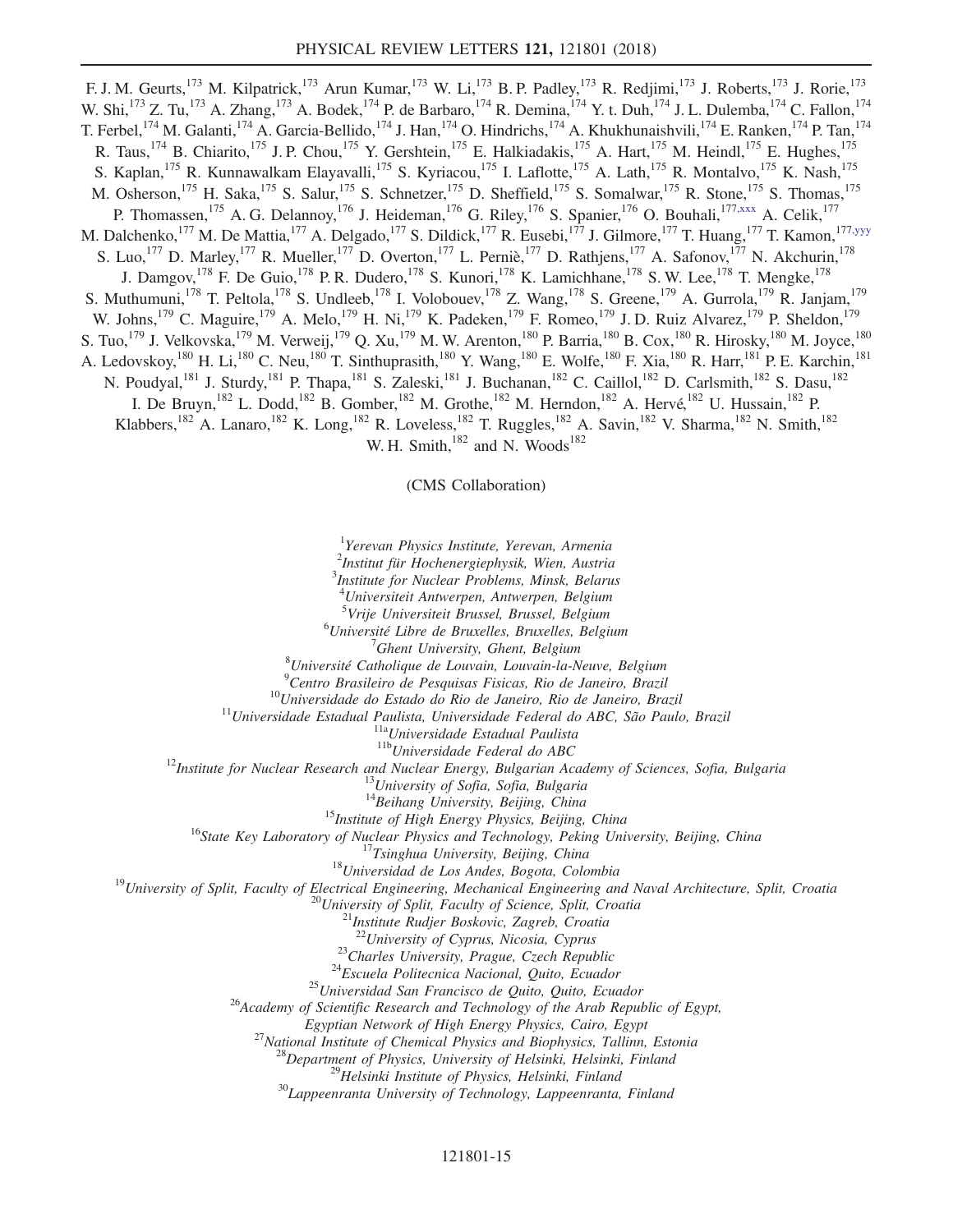## PHYSICAL REVIEW LETTERS 121, 121801 (2018)

<sup>31</sup>IRFU, CEA, Universit´e Paris-Saclay, Gif-sur-Yvette, France <sup>32</sup>Laboratoire Leprince-Ringuet, Ecole polytechnique, CNRS/IN2P3, Universit´e Paris-Saclay, Palaiseau, France <sup>33</sup>Universit´e de Strasbourg, CNRS, IPHC UMR 7178, Strasbourg, France <sup>34</sup>Centre de Calcul de l'Institut National de Physique Nucleaire et de Physique des Particules, CNRS/IN2P3, Villeurbanne, France <sup>35</sup>Universit´e de Lyon, Universit´e Claude Bernard Lyon 1, CNRS-IN2P3, Institut de Physique Nucl´eaire de Lyon, Villeurbanne, France <sup>36</sup>Georgian Technical University, Tbilisi, Georgia <sup>37</sup>Tbilisi State University, Tbilisi, Georgia <sup>38</sup>RWTH Aachen University, I. Physikalisches Institut, Aachen, Germany <sup>39</sup>RWTH Aachen University, III. Physikalisches Institut A, Aachen, Germany

 $\begin{array}{c} \begin{array}{c} \begin{array}{c} \begin{array}{c} \begin{array}{c} \begin{array}{c} \begin{array}{c} \begin{array}{c} \begin{array}{c} \begin{array}{c} \begin{array}{c} \begin{array}{c} \end{array}} \end{array} & \begin{array}{c} \begin{array}{c} \end{array} \end{array} & \begin{array}{c} \end{array} \end{array} & \begin{array}{c} \end{array} & \begin{array}{c} \end{array} & \begin{array}{c} \end{array} & \begin{array}{c} \end{array} & \end{array} & \begin{array}{c} \end{array} & \begin{array}{c} \end{array$ 

<sup>54</sup>Panjab University, Chandigarh, India<br><sup>55</sup>University of Delhi, Delhi, India<br><sup>56</sup>Saha Institute of Nuclear Physics, HBNI, Kolkata,India

<sup>57</sup>Indian Institute of Technology Madras, Madras, India

<sup>58</sup>Bhabha Atomic Research Centre, Mumbai, India

<sup>59</sup>Tata Institute of Fundamental Research-A, Mumbai, India<br><sup>60</sup>Tata Institute of Fundamental Research-B, Mumbai, India

<sup>61</sup>Indian Institute of Science Education and Research (IISER), Pune, India <sup>62</sup>Institute for Research in Fundamental Sciences (IPM), Tehran, Iran

<sup>64</sup>INFN Sezione di Bari, Università di Bari, Politecnico di Bari, Bari, Italy<br><sup>64</sup>INFN Sezione di Bari, Inversità di Bari, Politecnico di Bari, Bari, Italy<br><sup>64b</sup>Università di Bari, Bari, Italy<br><sup>64b</sup>Università di Bari, Ba

<sup>65</sup>INFN Sezione di Bologna, Università di Bologna, Bologna, Italy <sup>651</sup><sub>65a</sub> (Iniversità di Bologna, Bologna, Italy <sup>65b</sup>Università di Bologna, Bologna, Italy

<sup>66</sup>INFN Sezione di Catania, Università di Catania, Catania, Italy <sup>66a</sup>INFN Sezione di Catania, Catania, Italy <sup>66b</sup>Università di Catania, Catania, Italy

<sup>67</sup>INFN Sezione di Firenze, Università di Firenze, Firenze, Italy <sup>67a</sup>INFN Sezione di Firenze, Firenze, Italy <sup>67b</sup>Università di Firenze, Firenze, Italy

<sup>68</sup>INFN Laboratori Nazionali di Frascati, Frascati, Italy

<sup>69</sup>INFN Sezione di Genova, Università di Genova, Genova, Italy

<sup>69a</sup>INFN Sezione di Genova, Genova, Italy<br><sup>69b</sup>Università di Genova, Genova, Italy

<sup>70</sup>INFN Sezione di Milano-Bicocca, Università di Milano-Bicocca, Milano, Italy <sup>70a</sup>INFN Sezione di Milano-Bicocca, Milano, Italy <sup>70b</sup>Università di Milano-Bicocca, Milano, Italy

<sup>71</sup>INFN Sezione di Napoli, Università di Napoli 'Federico II', Napoli, Italy, Università della Basilicata,

Potenza, Italy, Università G. Marconi, Roma, Italy<br>
<sup>71a</sup>INFN Sezione di Napoli, Napoli, Italy<br>
<sup>71b</sup>Università di Napoli 'Federico II', Napoli, Italy<br>
<sup>71c</sup>Università della Basilicata, Potenza, Italy<br>
<sup>71d</sup>Università G.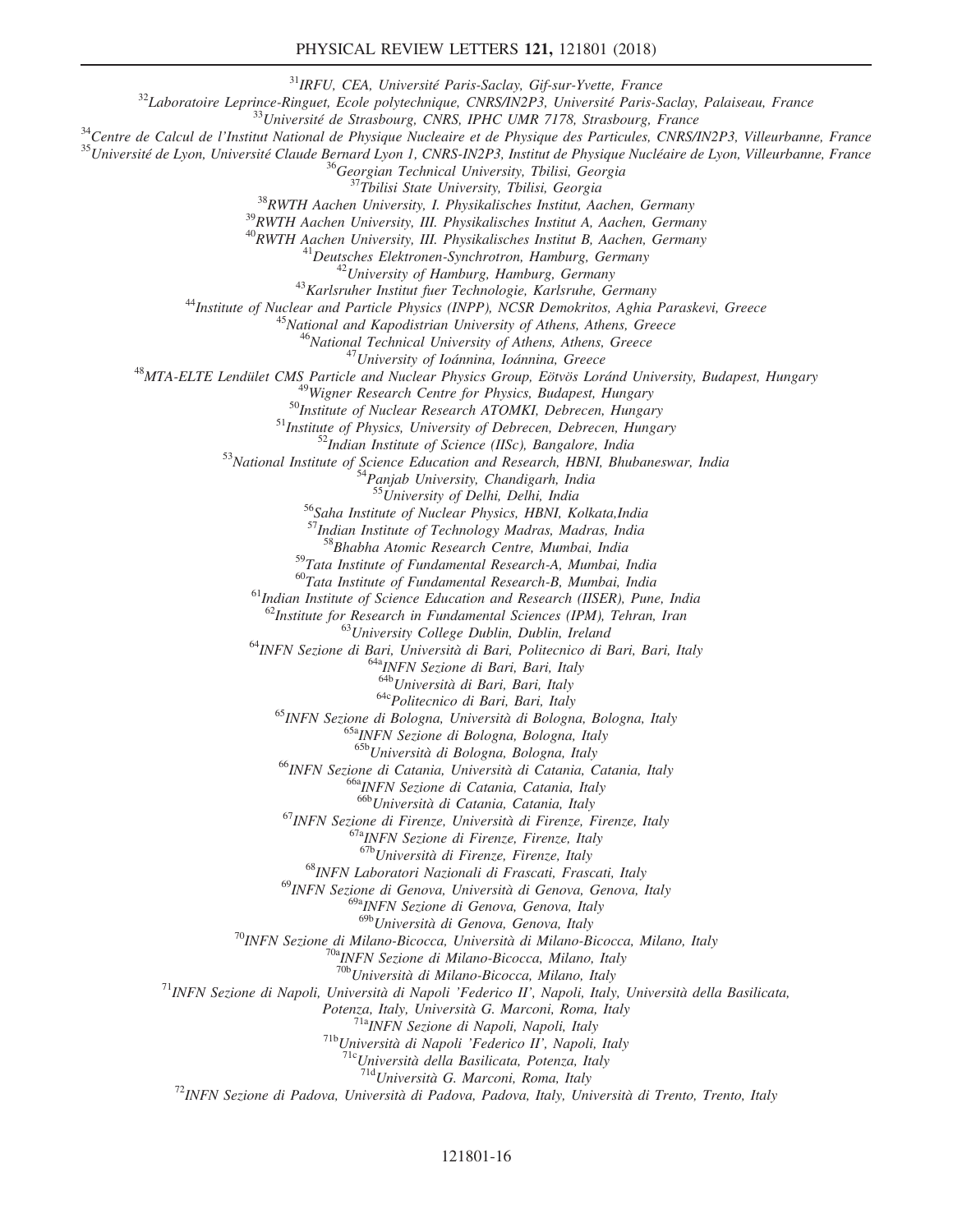<sup>72a</sup>INFN Sezione di Padova, Padova, Italy<br><sup>72b</sup>Università di Padova, Padova, Italy <sup>72c</sup>Università di Trento, Trento, Italy <sup>73a</sup>INFN Sezione di Pavia, Pavia, Italy <sup>73b</sup>Università di Pavia, Pavia, Italy <sup>74</sup>INFN Sezione di Perugia, Università di Perugia, Perugia, Italy <sup>74a</sup>INFN Sezione di Perugia, Perugia, Italy <sup>74b</sup>Università di Perugia, Perugia, Italy <sup>75</sup>INFN Sezione di Pisa, Università di Pisa, Scuola Normale Superiore di Pisa, Pisa, Italy <sup>75a</sup>INFN Sezione di Pisa, Pisa, Italy 7<sup>5b</sup>Università di Pisa, Pisa, Italy <sup>75c</sup>Scuola Normale Superiore di Pisa, Pisa, Italy<br><sup>76</sup>INFN Sezione di Roma, Sapienza Università di Roma, Rome, Italy<br><sup>76b</sup>Sapienza Università di Roma, Rome, Italy<br><sup>76</sup>NFN Sezione di Torino, Università di Torino, Torino, <sup>77c</sup>Università del Piemonte Orientale, Novara, Italy <sup>78</sup>INFN Sezione di Trieste, Università di Trieste, Trieste, Italy <sup>78b</sup>Università di Trieste, Trieste, Italy <sup>79</sup>Kyungpook National University, Daegu, Korea  ${}^{80}$ Chonnam National University, Institute for Universe and Elementary Particles, Kwangju, Korea  ${}^{81}$ Hanyang University, Seoul, Korea 81Hanyang University, Seoul, Kore <sup>83</sup>Sejong University, Seoul, Korea  $84$ Seoul National University, Seoul, Korea  $85$ University of Seoul, Seoul, Korea <sup>86</sup>Sungkyunkwan University, Suwon, Korea <sup>87</sup>Vilnius University, Vilnius, Lithuania <sup>88</sup>National Centre for Particle Physics, Universiti Malaya, Kuala Lumpur, Malaysia<br><sup>89</sup>Universidad de Sonora (UNISON), Hermosillo, Mexico<br><sup>90</sup>Centro de Investigacion y de Estudios Avanzados del IPN, Mexico City, Mexico<br><sup></sup> <sup>95</sup>University of Canterbury, Christchurch, New Zealand<br><sup>96</sup>National Centre for Physics, Quaid-I-Azam University, Islamabad, Pakistan <sup>97</sup>National Centre for Nuclear Research, Swierk, Poland<br><sup>98</sup>Institute of Experimental Physics, Faculty of Physics, University of Warsaw, Warsaw, Poland<br><sup>99</sup>Laboratório de Instrumentação e Física Experimental de Partícula <sup>105</sup>National Research Nuclear University 'Moscow Engineering Physics Institute' (MEPhI), Moscow, Russia<br><sup>105</sup>National Research Nuclear University 'Moscow Engineering Physics Institute' (MEPhI), Moscow, Russia<br><sup>107</sup>Skobel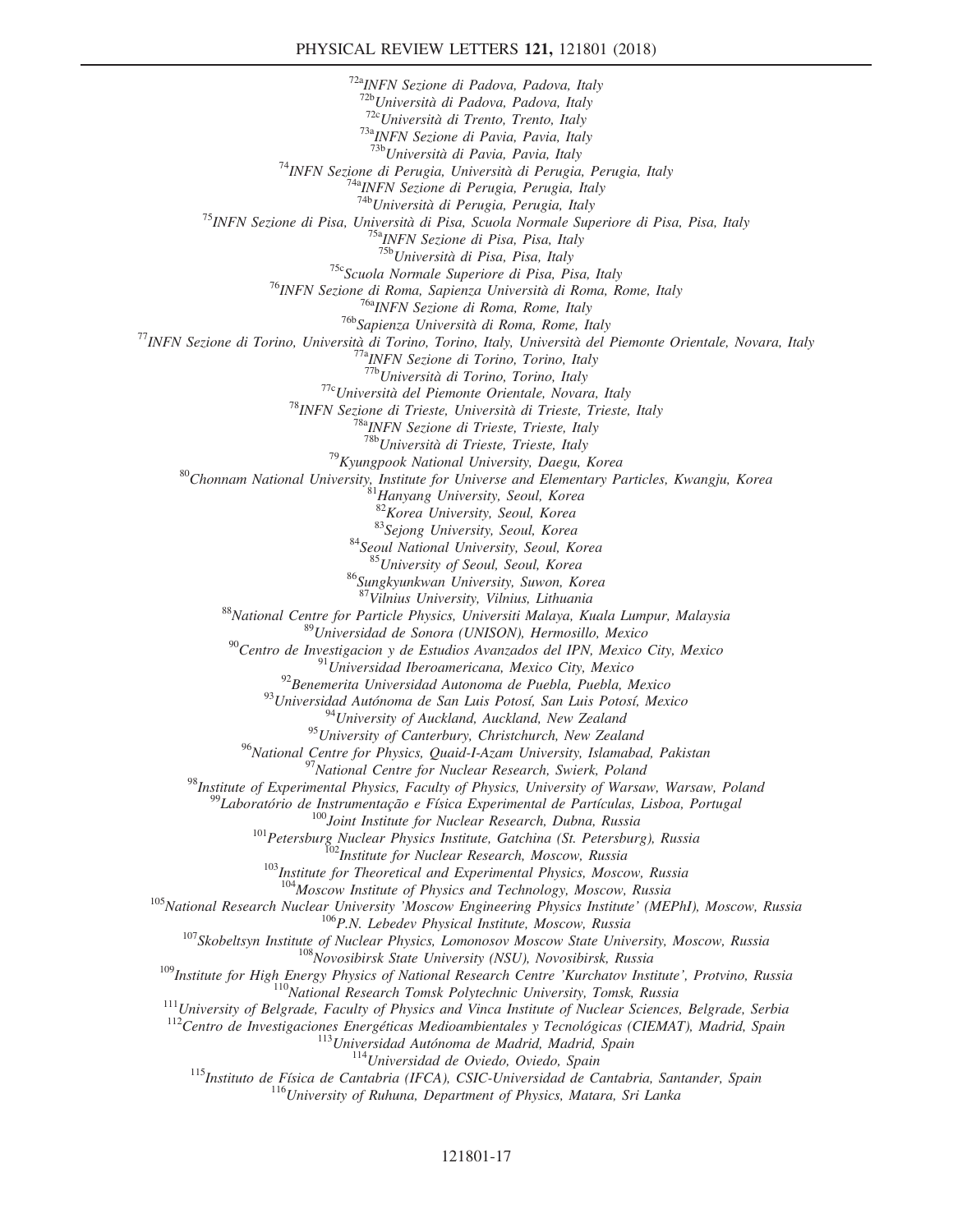<sup>117</sup>CERN, European Organization for Nuclear Research, Geneva, Switzerland<br><sup>118</sup>Paul Scherrer Institut, Villigen, Switzerland<br><sup>119</sup>ETH Zurich—Institute for Particle Physics and Astrophysics (IPA), Zurich, Switzerland<br><sup>120</sup> <sup>125</sup> Middle East Technical University, Physics Department, Ankara, Turkey<br><sup>126</sup> Bogazici University, Istanbul, Turkey<br><sup>127</sup> Istanbul Technical University, Istanbul, Turkey<br><sup>128</sup> Institute for Scintillation Materials of N  $\begin{small} \text{ }^{129}\text{National Scientific Center, Kharkov Institute of Physics and Technology, Kharkov, Ukraine \\ \text{ }^{130}\text{University of Bristol, Bristol, United Kingdom} \\ \text{ }^{131}\text{Rutherford Appleton Laboratory, Didcot, United Kingdom} \\ \text{ }^{131}\text{Bmperal College, London, United Kingdom} \\ \text{ }^{132}\text{Bmperal University, Uxbridge, United Kingdom} \\ \text{ }^{133}\text{Baylor University, Waco, Texas, USA} \\ \text{ }^{135}\text{Catholic University of America, Washington DC, USA} \\ \text{ }^{137}\text{Boston University of Alabama, Tuscaloosa, USA} \\ \text{ }^{137}\text{Boson University of Alabama$ <sup>145</sup>Carnegie Mellon University, Pittsburgh, Pennsylvania, USA<br><sup>146</sup>University of Colorado Boulder, Boulder, Colorado, USA  $^{147}$ Cornell University, Ithaca, New York, USA<br>  $^{148}$ Fermi National Accelerator Laboratory, Batavia, Illinois, USA<br>  $^{149}$ University of Florida, Gainesville, Florida, USA<br>  $^{150}$ Florida International University, Mia <sup>152</sup>Florida Institute of Technology, Melbourne, Florida, USA<br><sup>153</sup>University of Illinois at Chicago (UIC), Chicago, Illinois, USA<br><sup>154</sup>The University of Iowa, Iowa City, Iowa, USA<br><sup>155</sup>Johns Hopkins University, Baltimore <sup>157</sup>Kansas State University, Manhattan, Kansas, USA <sup>158</sup>Lawrence, Livermore National Laboratory, Livermore, California, USA <sup>159</sup>University of Maryland, College Park, Maryland, USA <sup>160</sup>Massachusetts Institute of Technology, Cambridge, Massachusetts, USA <sup>161</sup>University of Minnesota, Minneapolis, Minnesota, USA <sup>162</sup>University of Mississippi, Oxford, Mississippi, USA  $^{163}$ University of Nebraska-Lincoln, Lincoln, Nebraska, USA<br> $^{164}$ State University of New York at Buffalo, Buffalo, New York, USA<br> $^{165}$ Northeastern University, Boston, Massachusetts, USA<br> $^{166}$ Northwestern Universit <sup>167</sup>University of Notre Dame, Notre Dame, Indiana, USA  $168$ The Ohio State University, Columbus, Ohio, USA<br> $169$ Princeton University, Princeton, New Jersey, USA <sup>170</sup>University of Puerto Rico, Mayaguez, Puerto Rico, USA <sup>171</sup>Purdue University, West Lafayette, Indiana, USA <sup>172</sup>Purdue University Northwest, Hammond, Indiana, USA<br><sup>173</sup>Rice University, Houston, Texas, USA<br><sup>174</sup>University of Rochester, Rochester, New York, USA<br><sup>175</sup>Rutgers, The State University of New Jersey, Piscataway, New Je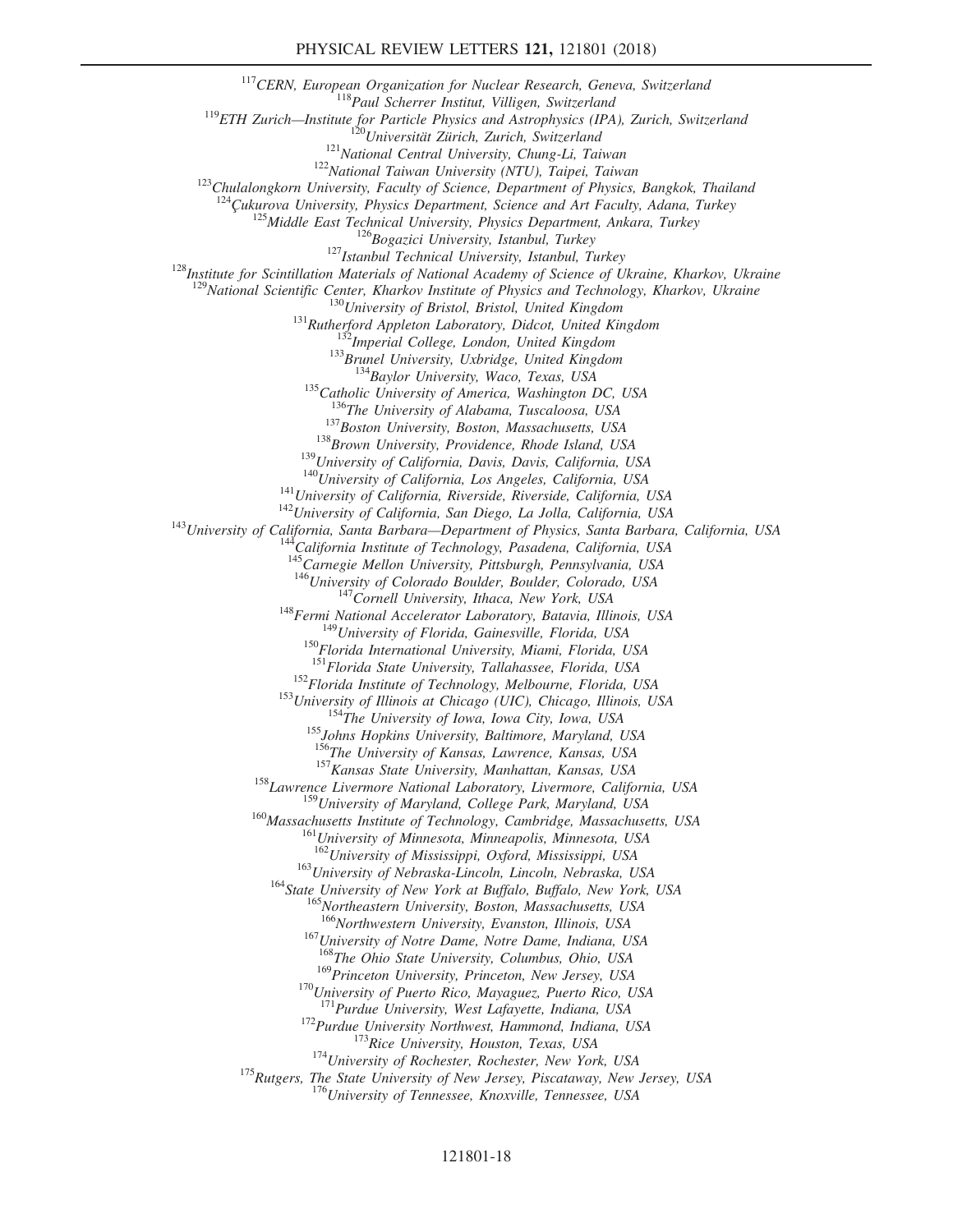## PHYSICAL REVIEW LETTERS 121, 121801 (2018)

<sup>177</sup>Texas A&M University, College Station, Texas, USA<br><sup>178</sup>Texas Tech University, Lubbock, Texas, USA <sup>179</sup>Vanderbilt University, Nashville, Tennessee, USA <sup>180</sup>University of Virginia, Charlottesville, Virginia, USA <sup>181</sup>Wayne State University, Detroit, Michigan, USA

 $182$ University of Wisconsin--Madison, Madison, Wisconsin, Wisconsin, USA

<span id="page-18-20"></span>[a](#page-9-0) Deceased.

- <span id="page-18-0"></span><sup>[b](#page-8-4)</sup>Also at Vienna University of Technology, Vienna, Austria.
- <span id="page-18-1"></span><sup>[c](#page-8-5)</sup>Also at IRFU, CEA, Université Paris-Saclay, Gif-sur-Yvette, France.
- <span id="page-18-2"></span>Also at Universidade Estadual de Campinas, Campinas, Brazil.
- <span id="page-18-3"></span>[e](#page-8-7) Also at Federal University of Rio Grande do Sul, Porto Alegre, Brazil.
- <span id="page-18-4"></span> $f$ Also at Université Libre de Bruxelles, Bruxelles, Bel[g](#page-8-9)ium.
- <span id="page-18-5"></span>Also at University of Chinese Academy of Sciences.
- <span id="page-18-6"></span>[h](#page-8-10) Also at Institute for Theoretical and Experimental Physics, Moscow, Russia.
- <span id="page-18-7"></span><sup>[i](#page-8-11)</sup>Also at Joint Institute for Nuclear Research, Dubna, Russia.
- <span id="page-18-8"></span><sup>[j](#page-8-12)</sup>Also at Cairo University, Cairo, Egypt.
- <span id="page-18-9"></span>[k](#page-8-12) Also at Helwan University, Cairo, Egypt.
- <sup>1</sup>Also at Zewail City of Science and Technology, Zewail, Egypt.
- <span id="page-18-10"></span>[m](#page-8-12)Also at British University in Egypt, Cairo, Egypt.
- n Also at Fayoum University, El-Fayoum, Egypt.
- <span id="page-18-11"></span><sup>[o](#page-8-13)</sup>Also at Department of Physics, King Abdulaziz University, Jeddah, Saudi Arabia.
- <span id="page-18-12"></span><su[p](#page-9-1)>p</sup>Also at Université de Haute Alsace, Mulhouse, France.
- <span id="page-18-13"></span><sup>q</sup>Also at Skobeltsyn Institute of Nuclear Physics, Lomonosov Moscow State University, Moscow, Russia.
- <span id="page-18-14"></span><sup>[r](#page-9-3)</sup> Also at CERN, European Organization for Nuclear Research, Geneva, Switzerland.
- <span id="page-18-15"></span>[s](#page-9-4) Also at RWTH Aachen University, III. Physikalisches Institut A, Aachen, Germany.
- <span id="page-18-16"></span>[t](#page-9-5) Also at University of Hamburg, Hamburg, Germany.
- <span id="page-18-17"></span><s[u](#page-9-6)p>u</sup>Also at Brandenburg University of Technology, Cottbus, Germany.
- <span id="page-18-18"></span>[v](#page-9-7) Also at Institute of Physics, University of Debrecen, Debrecen, Hungary.
- <span id="page-18-19"></span>[w](#page-9-0)Also at Institute of Nuclear Research ATOMKI, Debrecen, Hungary.
- x Also at MTA-ELTE Lendület CMS Particle and Nuclear Physics Group, Eötvös Loránd University, Budapest, Hungary.
- <span id="page-18-21"></span>[y](#page-9-8) Also at IIT Bhubaneswar, Bhubaneswar, India.
- <span id="page-18-22"></span><sup>[z](#page-9-9)</sup>Also at Institute of Physics, Bhubaneswar, India.
- 
- <span id="page-18-24"></span><span id="page-18-23"></span><sup>[aa](#page-9-10)</sup> Also at Shoolini University, Solan, India.<br><sup>[bb](#page-9-11)</sup> Also at University of Visva-Bharati, Santiniketan, India.<br><sup>cc</sup> Also at Isfahan University of Technology, Isfahan, Iran.
- <span id="page-18-25"></span>
- <span id="page-18-26"></span><sup>[dd](#page-10-1)</sup> Also at Plasma Physics Research Center, Science and Research Branch, Islamic Azad University, Tehran, Iran.
- <span id="page-18-27"></span>[ee](#page-10-2) Also at Italian National Agency for New Technologies, Energy and Sustainable Economic Development, Bologna, Italy.
- <span id="page-18-29"></span>
- <span id="page-18-28"></span>[ff](#page-10-3)Also at Universit`a degli Studi di Siena, Siena, Italy. [gg](#page-10-4)Also at Scuola Normale e Sezione dell'INFN, Pisa, Italy. [hh](#page-10-5)Also at Kyunghee University, Seoul, Korea.
- <span id="page-18-30"></span>
- <span id="page-18-31"></span>[ii](#page-10-6) Also at International Islamic University of Malaysia, Kuala Lumpur, Malaysia.<br>
<sup>jj</sup> Also at Malaysian Nuclear Agency, MOSTI, Kajang, Malaysia.
- <span id="page-18-32"></span>
- <span id="page-18-34"></span>
- <span id="page-18-33"></span>[kk](#page-10-7)Also at Consejo Nacional de Ciencia y Tecnología, Mexico city, Mexico.<br><sup>Il</sup>Also at Warsaw University of Technology, Institute of Electronic Systems, Warsaw, Poland.
- <span id="page-18-39"></span>
- <span id="page-18-35"></span>[mm](#page-11-1) Also at Institute for Nuclear Research, Moscow, Russia.<br>
"Also at National Research Nuclear University 'Moscow Engineering Physics Institute' (MEPhI), Moscow, Russia.<br>
<sup>[oo](#page-11-3)</sup> Also at St. Petersburg State Polytechnical Uni
- <span id="page-18-36"></span>
- <span id="page-18-38"></span><span id="page-18-37"></span>
- 
- <span id="page-18-40"></span>[rr](#page-11-5)Also at California Institute of Technology, Pasadena, California, USA.
- <span id="page-18-42"></span>
- <span id="page-18-41"></span><sup>[ss](#page-11-6)</sup>Also at Budker Institute of Nuclear Physics, Novosibirsk, Russia.<br><sup>tt</sup>Also at Faculty of Physics, University of Belgrade, Belgrade, Serbia.
- <span id="page-18-44"></span>
- <span id="page-18-43"></span><sup>[uu](#page-11-8)</sup> Also at INFN Sezione di Pavia, Università di Pavia, Pavia, Italy.<br><sup>[vv](#page-11-9)</sup> Also at University of Belgrade, Faculty of Physics and Vinca Institute of Nuclear Sciences, Belgrade, Serbia.<br><sup>[ww](#page-11-10)</sup> Also at National and Kapodistri
- <span id="page-18-46"></span><span id="page-18-45"></span>
- <span id="page-18-47"></span>
- 
- <span id="page-18-49"></span><span id="page-18-48"></span><sup>[zz](#page-12-0)</sup>Also at Stefan Meyer Institute for Subatomic Physics, Vienna, Austria. [aaa](#page-12-1)<sub>Also</sub> at Adiyaman University, Adiyaman, Turkey.
-